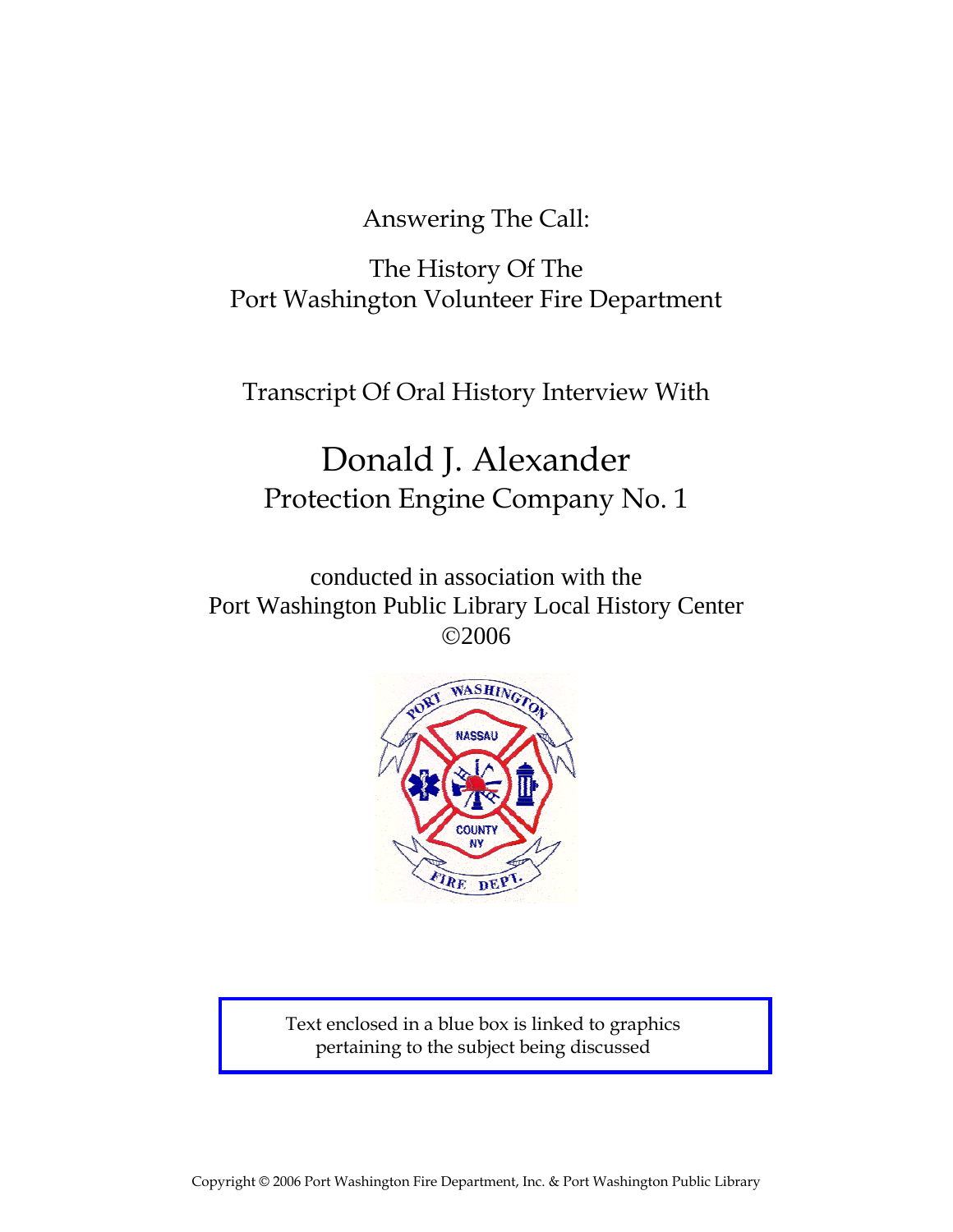Interview with Donald J. Alexander by Margaret Dildilian pk September 23, 2004

Q: Today is September the 23rd, 2004. My name is Margaret Dildilian, and I am interviewing Donald J. Alexander of the Port Washington Fire Department. Donald, tell us your full name ...

Donald J. Alexander: Okay.

- Q: ... and do you have a middle name?
- DJA: Yep. My name is Donald J—for John—Alexander. My first name is from my grandfather; my middle name is from my father. And obviously my last name (laughs).
- Q: And do you have a nickname of any kind in the Fire Department?
- DJA: Just anything short for Donald. Don, Donny. Although D.J. has come into play, you know, quite often lately, but ...

Q: As a joke?

DJA: As a joke. It's my initials. As I was a kid growing up, there was a few—few guys that used to call me Blue Jay. I don't necessarily know where that came from. My dad's name, as I mentioned, is John. But all his life, as a kid growing up, he was called J.D.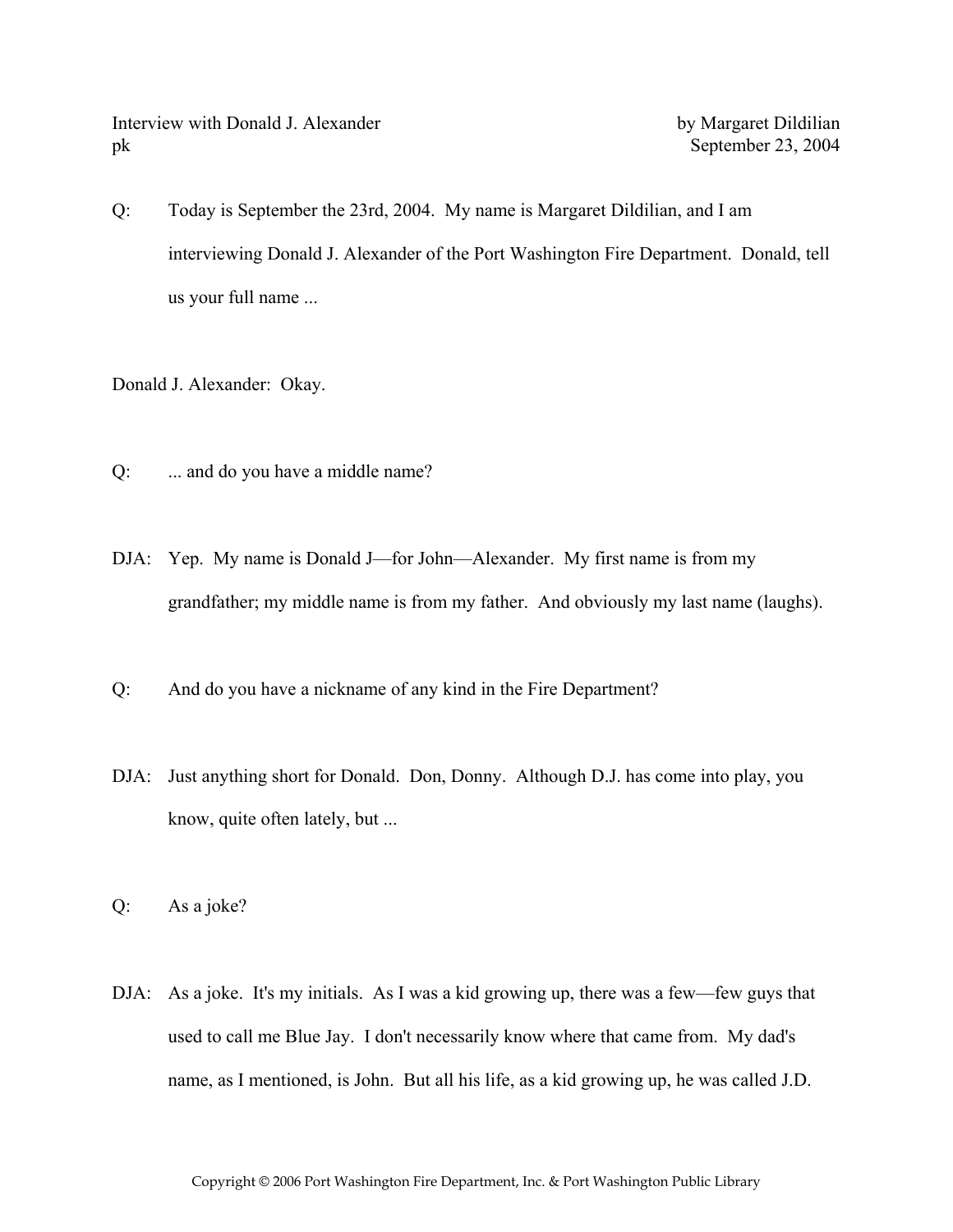Now, he's called just J. So it might have come from something along those lines, being Blue Jay. And my dad's nickname in the Fire Department has been, and still is, Alzoom. I am then—I come off with that name as well, with Alzoom or Zoomer, or something. And that's a story I don't even know— (laughs) I don't know where that name came from, but it's been around for quite some time.

- Q: What—does D.J. then stand, also, for disk jockey, in any way?
- DJA: No. Unfortunately. I do love music. But, no, I've never had the opportunity to be a DJ (laughs).
- Q: So what was your childhood like growing up in a firefighting family?
- DJA: [Well, I've been around Port Washington Fire Department all my life. My dad's, I believe](http://www.pwfdhistory.com/trans/alexanderd_trans/peco_family001.jpg)  in December he'll be a thirty year member. And since I'm thirty-one, this past August, I have been around it all my life. It's my next family. I've grown up with a lot of these guys. I've seen a lot of people come; I've seen a lot of people go and had my earliest chance—I started to go around the Fire Department, meet some of the guys who I didn't know, familiarize myself, because I would be joining soon. And so, I got to know the equipment. I became a sort of a member without being a member. I was always welcome. Soon after, I joined as soon as I became eighteen, and now I'm, next month, will be thirteen years.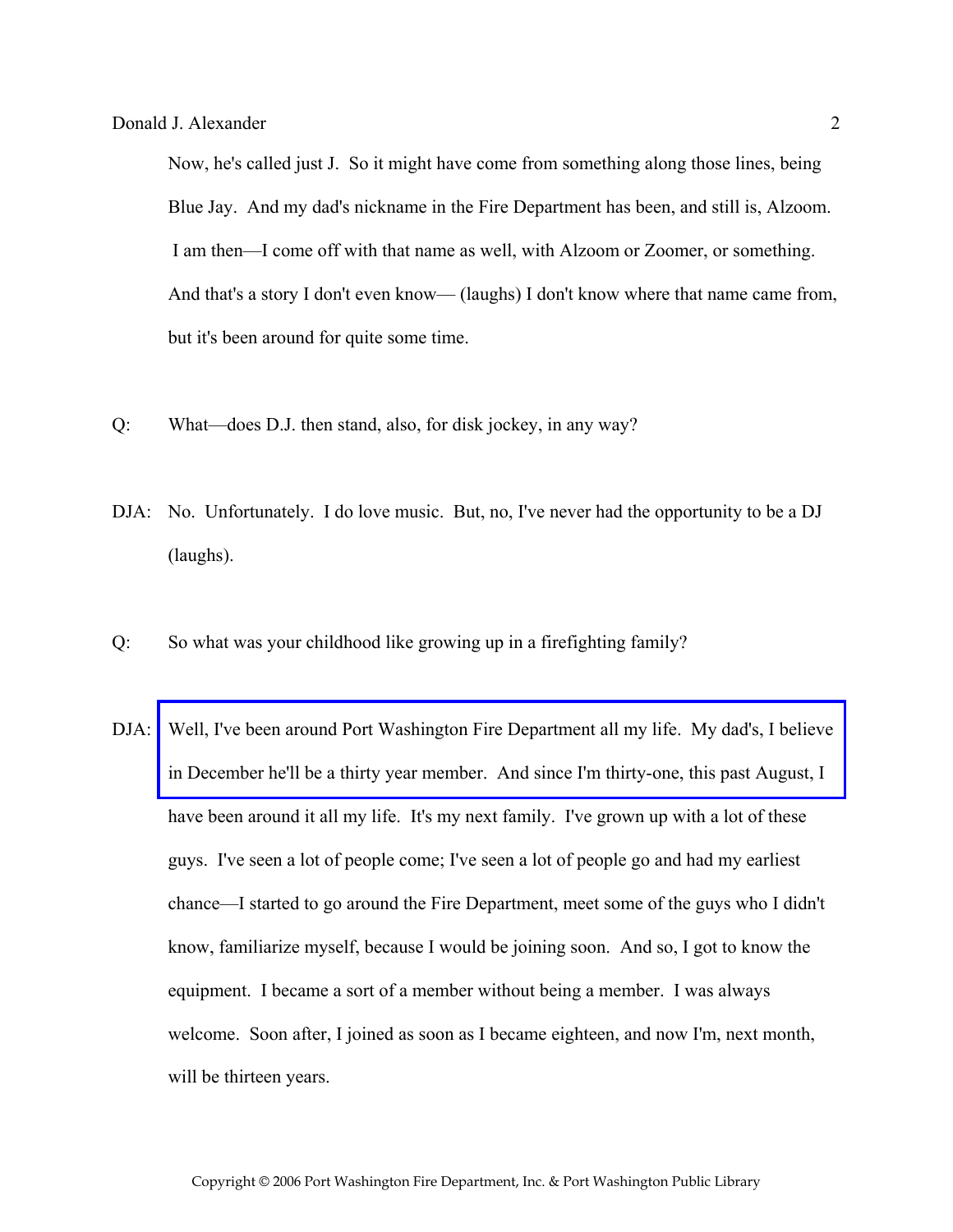- Q: Who influenced you the most in becoming a firefighter?
- DJA: I guess it's safe to say my dad. My dad has many years. I've been around it all my life. And that's really what I've grown up to know–the guys around the place. My dad had convinced my cousins to join. Earlier, I had mentioned my cousin Bobby Gennusa, who we had gotten back into the company. Now he has, I guess, eleven years in the company. But earlier, my older cousin—Bobby's brother, John—he was a member. I don't know how long he was a member. But in 1992, he had a heart attack. Unfortunately, he passed away. He was thirty-two at the time. Of course, that had a big impact on my life. We lived very close to my aunt and uncle. I grew up with my cousins, and they're my brothers. So that was a very difficult time, to know that, funerals and things like that were held at the firehouse, and, you know, where ...
- Q: This was at the firehouse.
- DJA: Yeah. It was so big.
- Q: What do you remember of the funeral?
- DJA: I remember it was just a—I mean, it wasn't a line-of-duty death, of course, as I mentioned. But I do remember that the first night was up at Knowles on Main Street. And I—the whole family was a wreck, I mean, needless to say. His wife was six months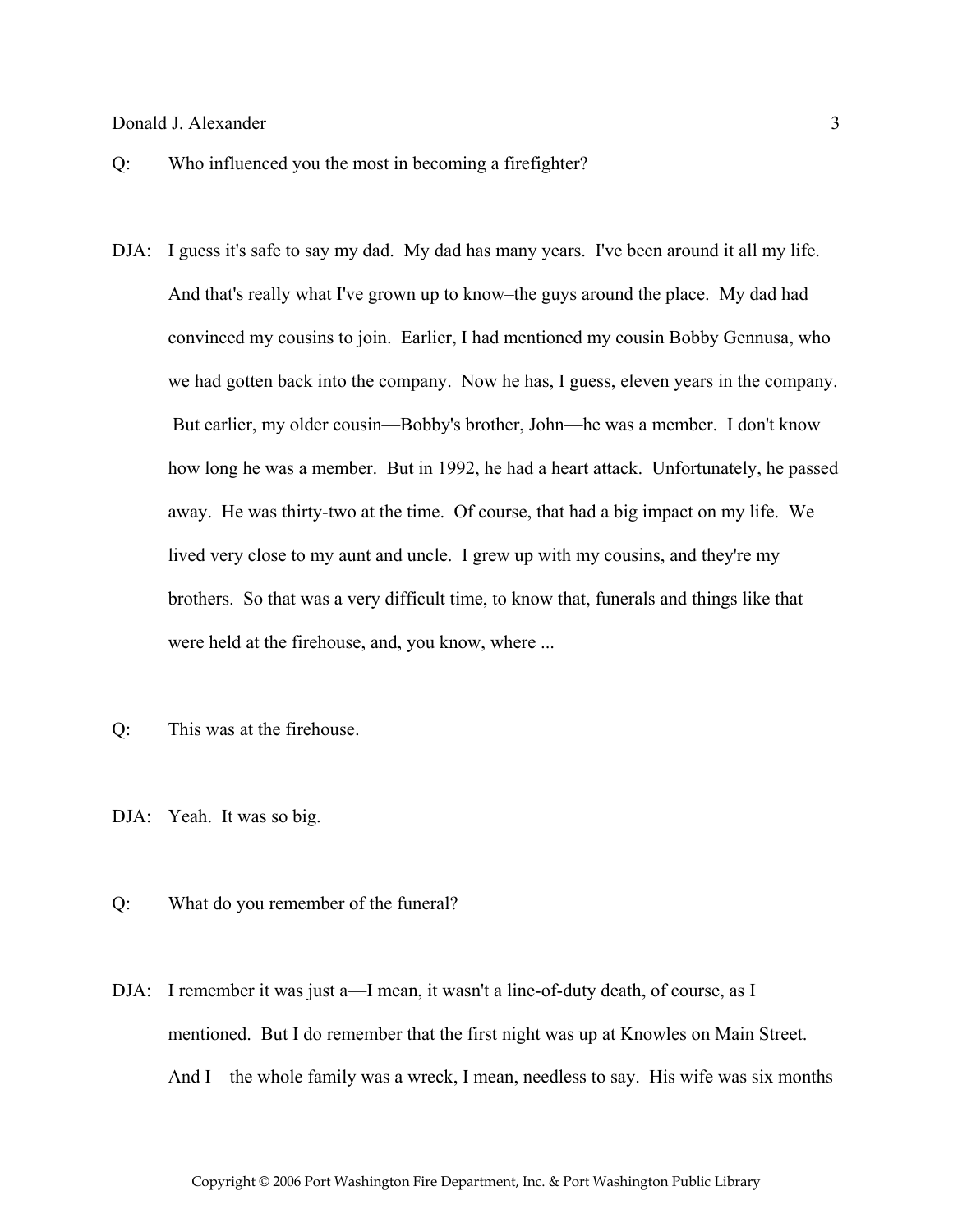pregnant at the time, and they also had two young children. So, I guess all of our anger and hurt and everything was kind of steered to trying to help her and the children. But it was a devastating time for all of us in the whole family. But I do remember my mom saying that—her friends had come up, and they said that the line was just down Main Street, past the movie theater, just to get in. So the next night, they had decided to have the services at the firehouse, which, of course, was a better idea. You could hold more people there. And I—I partook in the services. I was still a probationary member at the time. But I remember, I said, "Ma, I can do this. I can go with the rest of the guys in my uniform." And I passed out from, I guess, all the hype and everything. It was really—it was moving ...

- Q: How old were you?
- DJA: ... to see everybody. I was—that was '92. I was nineteen. You know, I was just about to turn twenty the following month. Oh, it was a devastating time. And it still is, to think about him and think about how things were. But, really, it's the family—getting back to your original question. It's the family that brought me in and that's where I am now.
- Q: And what images do you have of your father as a firefighter?
- DJA: Well (laughs), it's funny. You know, people—how you say people change in their life. They grow up; they grow different. My dad has always looked the same. Aside from the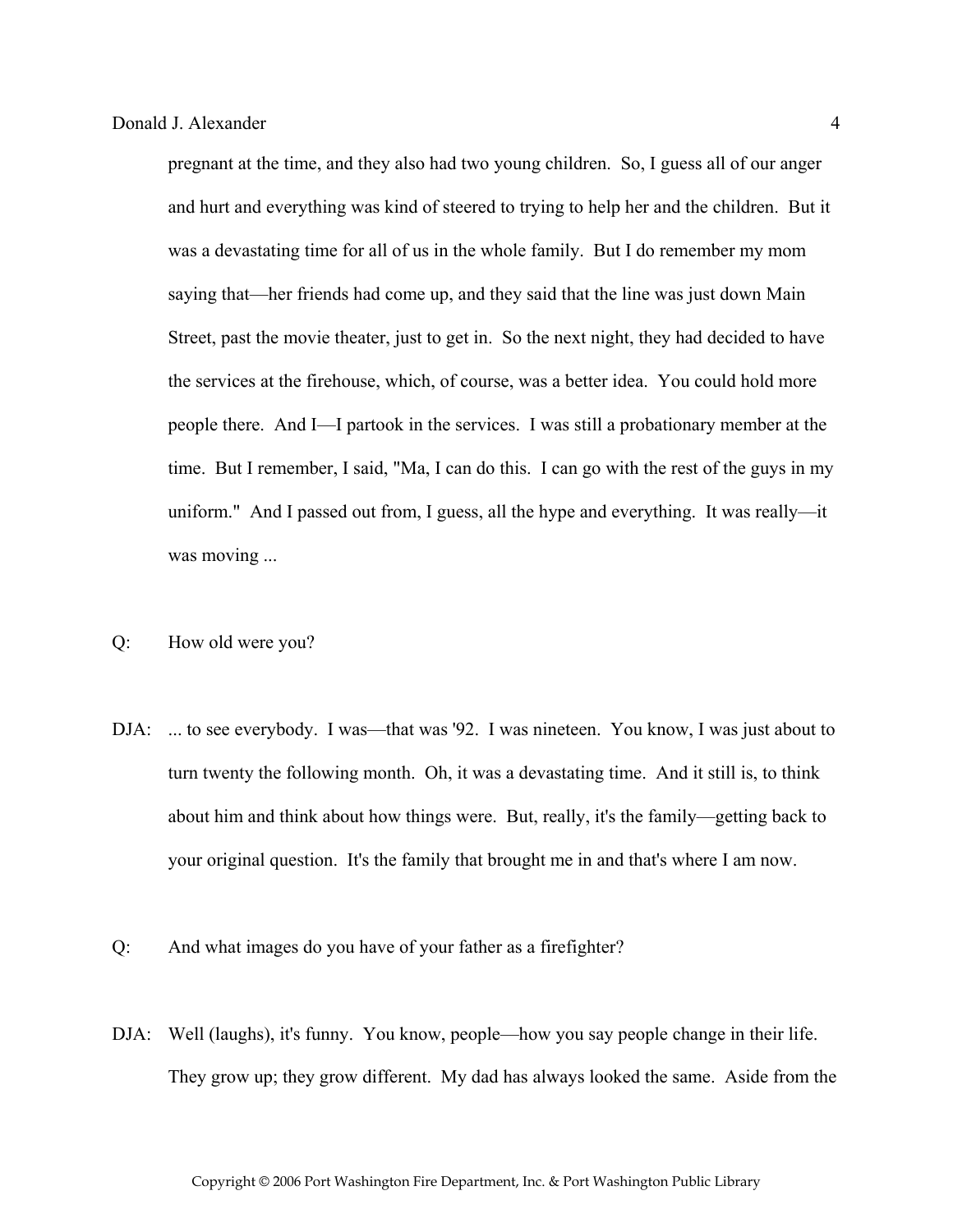more receding hairline, of which now I have even less hair than he does, my dad has always been the same. I just remember he had his own turn-out gear and his firefighting gear and things of that nature. Of course, that has changed also along the lines, to meet specific codes and things like that. But ...

- Q: Do they call you the Yul Brynner of the Fire Department?
- DJA: Amongst others. Due to my shaved head, which I did three years ago, anything from the movie from Austin Powers—that Dr. Evil character—or Kojak, or anything along those lines. I don't find any problem with that. I find humor in it, really. No problem.
- Q: And what—what types of humor do you encounter while you're at the Fire Department? The culture in the firehouse?
- DJA: Really, everybody knows, no matter who you are, no matter what your name is, everything is a joke, okay, until the horn blows. Once the horn blows and the whistle sounds, that's when things turn serious. Leave your jokes at the firehouse, and things become "this is the job."
- Q: Let's look at this lighter side. What kinds of jokes do firefighters engage in?
- DJA: Just anything from just joking on the person—their size, their height, their hair, their, you know, just really anything, you know, nicknames that ...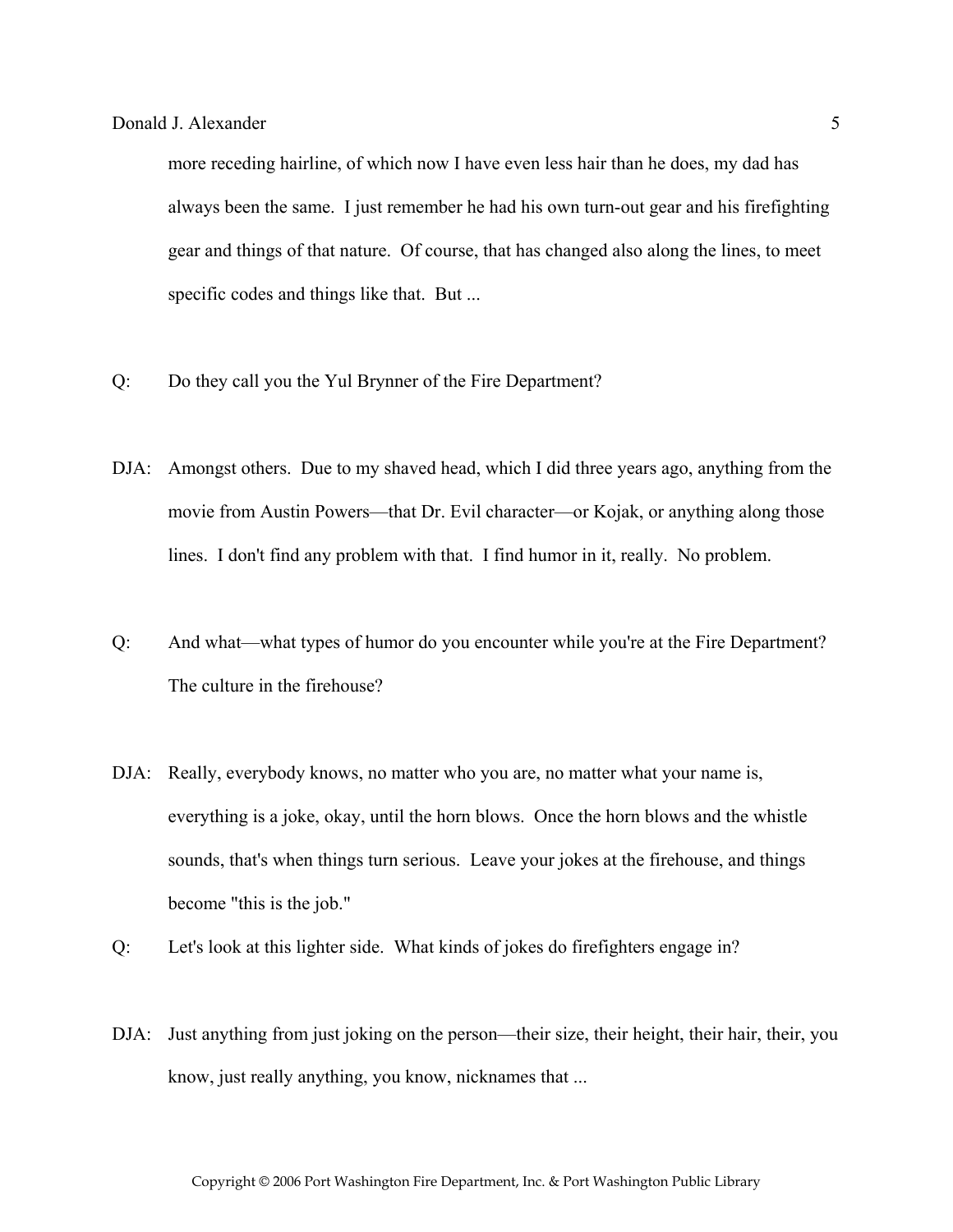# Q: And is it taken in good humor?

- DJA: Oh, in most cases, it is. I've never really seen it where it hasn't. And the thing—well, I think I found this in every aspect. I'm in the construction field also, where there's some tough guys around there. You've got to kind of show that you have a tough skin sometimes. If somebody starts to get to you, you can't sort of whimper down. Because if they see that, they just go after you that much more. But, everything is taken in, yeah, with good intent. Or just in a joking manner.
- Q: Why do you think your family is so civic-minded?
- DJA: I—to be honest, I don't know how my dad got into the company. I believe it was a friend of his that had him join. And just once he got into it, the fact of joining the company was one thing. And then when we march down the street and people are saying "thank you," we'd say, "Oh, wait. This is actually a job that people appreciate." I just thought it was something extra that I could do for myself. Without thinking I was helping others. And now you look back, you say, yeah, geez, here it is. I mean, I have book and pictures to prove that my life personally was on the line, and hoping to save another. You say, "Gee, this really is a job!"
- Q: What are some of the major fires that you have been in?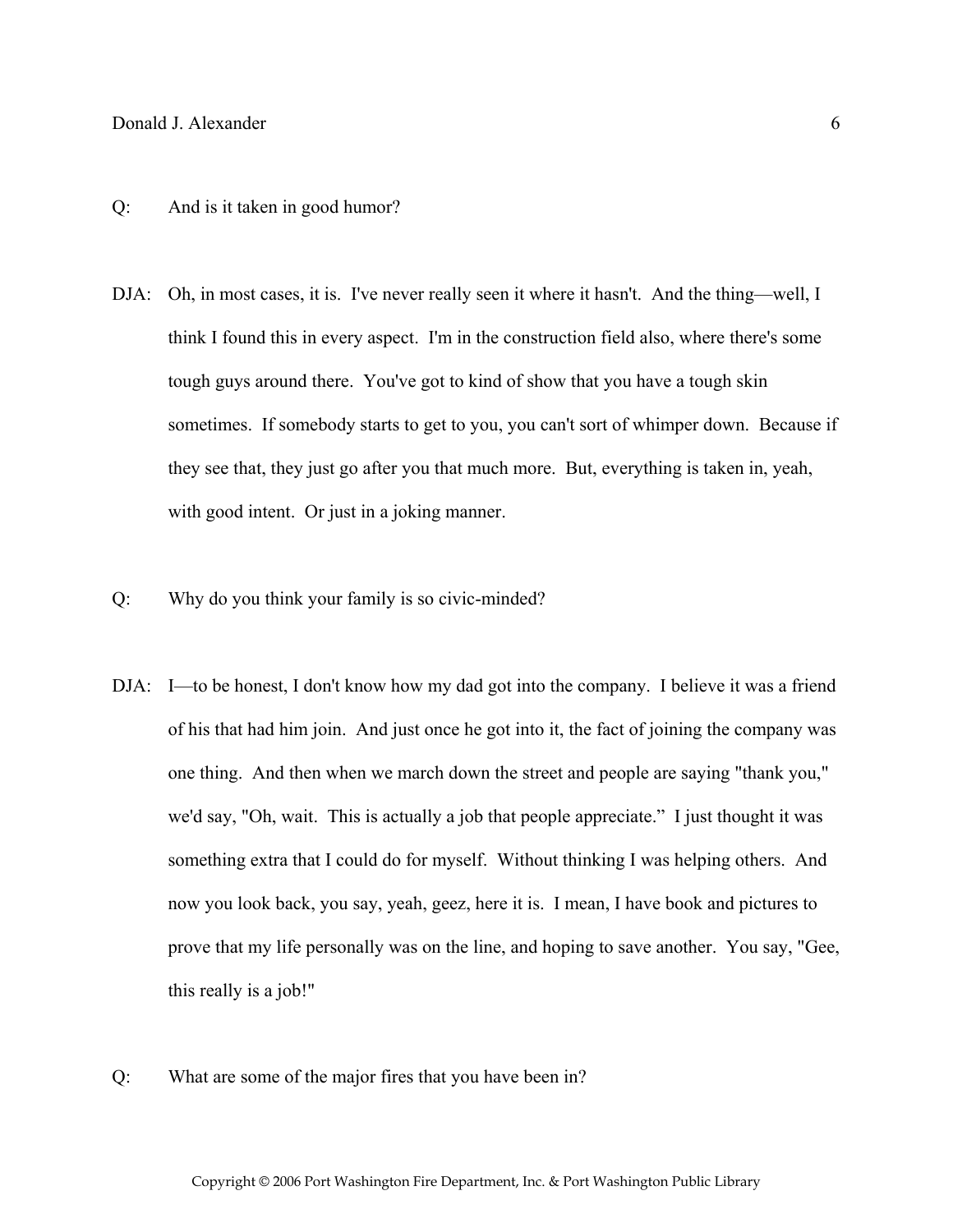- DJA: Okay. I've been in a few. Thankfully, they've all come out good for me, or else I wouldn't be here to speak about it. There was a few in Sands Point where, it was a complete surround and drown, which we would call it's too unsafe to go into the structure, okay? So we would surround the building with our hoses and our ladders and things like that, and dump water into it. You know, if there was a danger of collapse or it was just too unsafe. There was the fire in January of '99 in Manorhaven on Kirkwood Road. There was also the fire on Bernard Street. I forget what year.
- Q: Can we talk about the one on Kirkwood Road.
- DJA: Sure.
- Q: [Can you tell us what happened at the Kirkwood fire?](http://www.pwfdhistory.com/trans/alexanderd_trans/pwfd_news065.pdf)
- DJA: Well, basically staring with the day, I remember that it was Sunday. I guess it was about eleven o'clock, maybe twelve o'clock or so. The siren sounded. I was at my house. And it was just a regular day. It was cold. I remember there was some snow on the ground. But, for all intents and purposes, it was a regular Sunday. The siren sounded. I jumped in my car. And a lot of times the horn'll go off, and you'll jump in your car, and you'll be off without really saying goodbye to the people that you're leaving. This particular instance—I'll never forget—I was pulling out of my driveway, and my sister was younger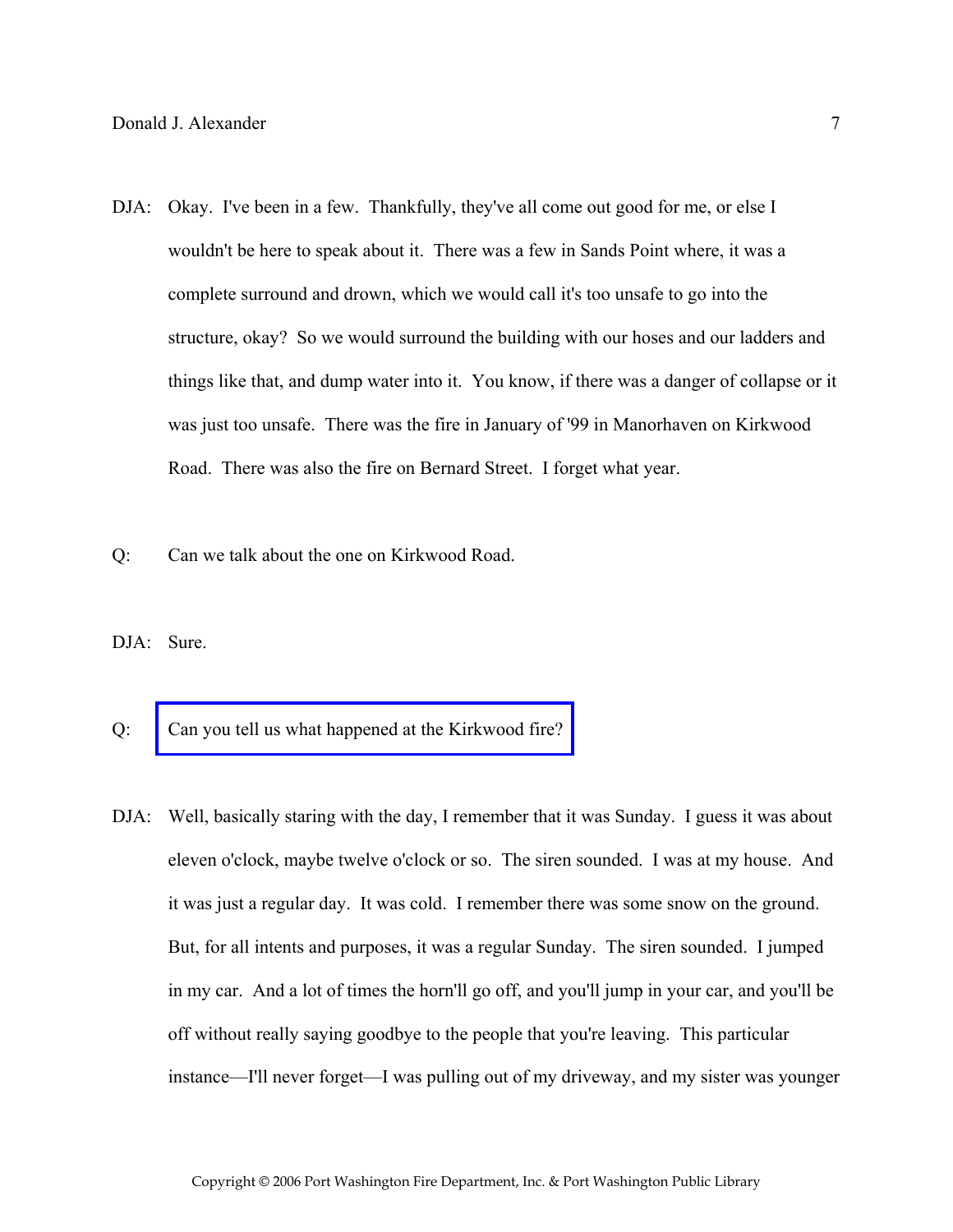at the time. She was riding her bike. So, I leave for the fire, and then the events of the day took place. Basically, what I mean by that is, we get to the firehouse. I went to the Channel Drive firehouse, where I would normally respond. I lived in Manorhaven. We jumped in Engine 8511 with Bill Zwerlein as the chauffeur. So we get down there. I remember that we had a few guys on board. And since I live in the Manorhaven area and the fire was in Manorhaven, I kind of got a sense of what it was. I could smell it in the air. So I kind of knew that we were going to go to work.

- Q: What did it smell like?
- DJA: It was a wood frame, so, a wood-burning fire. You could see the smoke in the air. By the time we had gotten there, Flower Hill Hose Company, I guess, was conducting a Sunday morning drill, so they were out on the road a lot quicker. We were pulling out of our firehouse, as Flower Hill's engine—I guess 857—pulled past us. And to avoid any sort of collision—we're on Channel Drive going onto Shore Road—we give them the right of way. They continued down to the fire scene, at which time there were people saying that their father, or the gentleman, was in the basement. At that time, without worrying so much of the fire, those guys concentrated their efforts on getting this guy who later succumbed to his injuries. They went in a window. Fire Marshal Walter Clark was there first on the scene.. He had jumped into the window to try and help the guy. He was a larger—he was a larger guy, and I guess Walter is about my size, maybe a bit shorter. But your adrenaline starts going. And once your adrenaline starts going, he was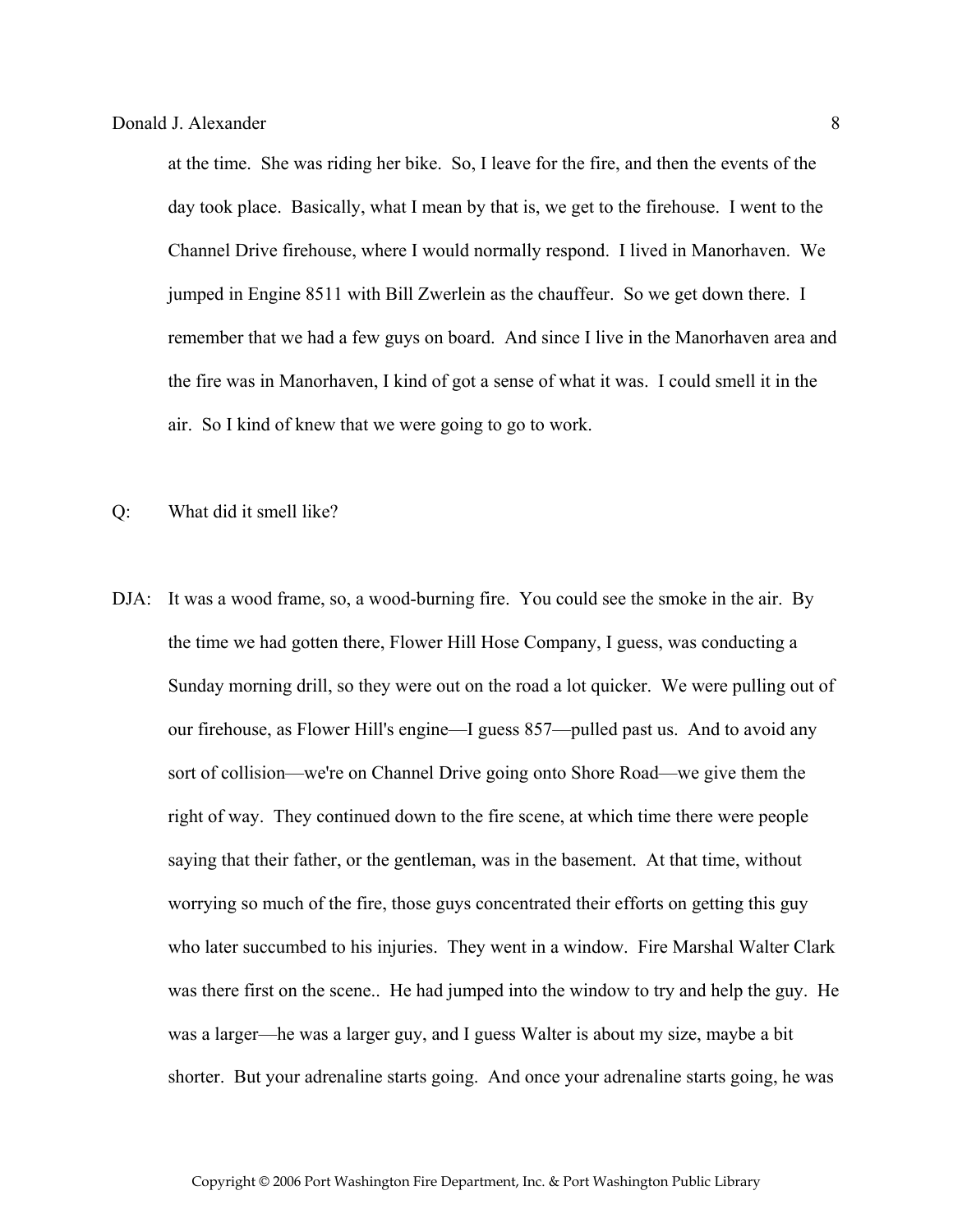trying to pick him up, and it was just—it was a lot for him to handle. The crew from 857 jumped, and they tried to assist with Walter in getting the man out. At that time, the Chief's orders were for me, who is an engineer at the time, which is, it's under Lieutenant and really it's a company officer which is responsible for making sure the equipment is up to date and things like that. But in the absence of a Captain or Lieutenant, the engineer would take place, okay? So we are trained alongside Lieutenants and things. So I took a couple of my guys—the Chief's orders were to go into the front door. So I took a hand line. We went into the front door. We go in. We ...

- Q: What do you mean by hand line?
- DJA: A hand line is the hose line, or the attack, the fire hose that we would take in. In this particular instance, it was an inch and three-quarter pre-connect, two hundred feet, preconnected to the side of the truck.
- Q: And you were in?
- DJA: Yeah, I was actually the officer in charge of it. There were other guys who were actually holding it. I was the guy to tell them where to go and how to get there. And, now keeping in mind that there is fire, there is smoke, there is danger below us, but we were here to do the job. So this is what we—we proceeded into the front door to a quick left, which was the living room, and proceeded down the hallway. I remember them saying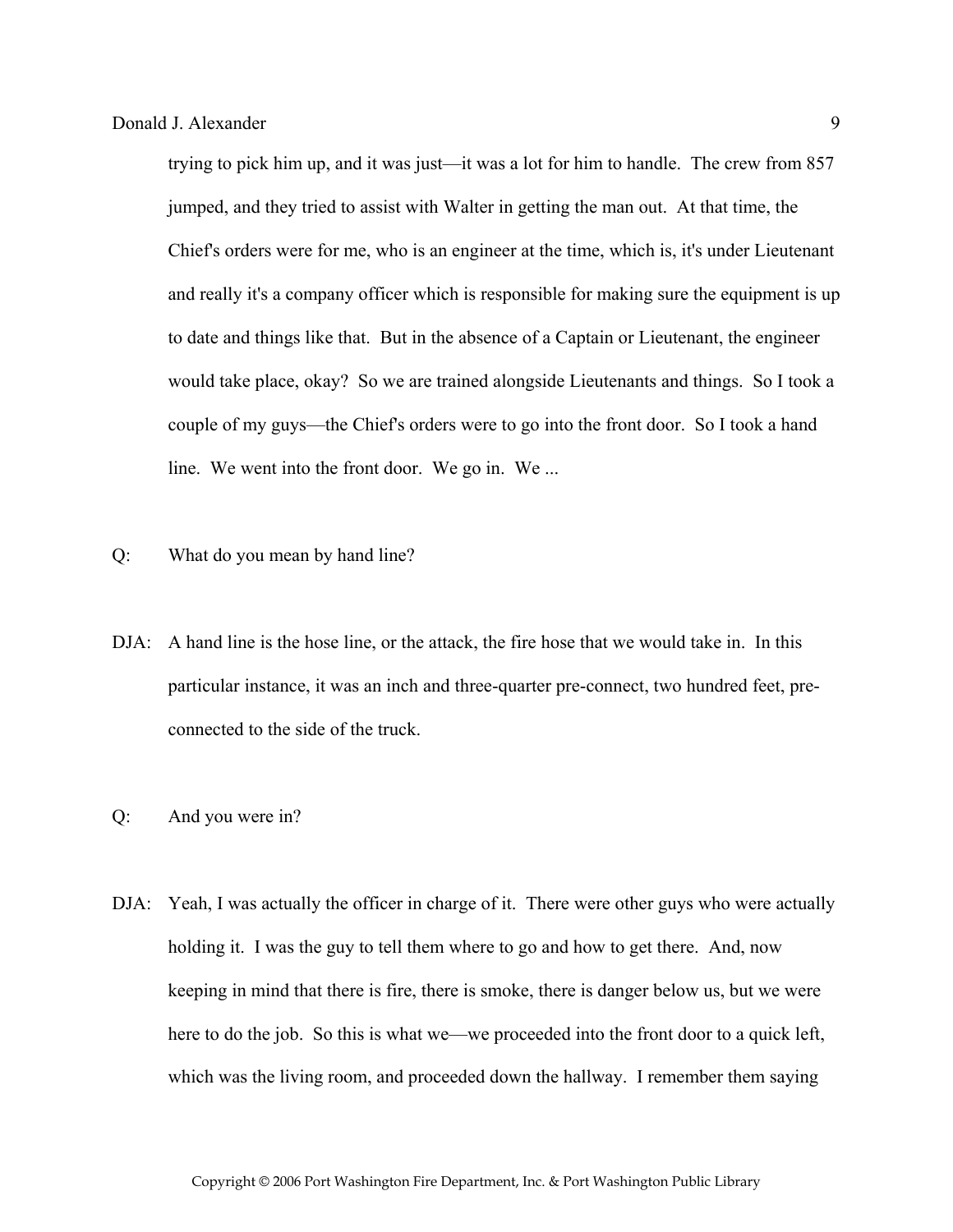that the truck company, which usually the ladder truck would go and they would do their initial search and rescue—their officer came out and said that the fire was in the basement. So, going to school and fire school and things of that nature, we—there's different ways of doing different things. So, there's a way of attacking a basement fire, rather than attacking a basic bedroom fire or kitchen fire. Keeping in mind, you're going down a three-foot hallway or a three-foot stair case. So, it's basically a chimney, if you will. All the heat and all the smoke is coming up that way. So, we—I told the guys to stop where we were. We're still in the guy's living room. And it's really hot. We didn't necessarily see any fire yet, but there was a lot of smoke, and it was very, very hot. So, I said to the guys, "We're going down into the basement. Do you remember what to do?" And my—the guy on the hand line—the "nozzle man," as we say—his name was Gary Chudd. He's still an engineer, as a matter of fact, with our company. There's another guy named Ken Glasser, and the name escapes me of the third guy on the hose line. But we were all, we knew what we had to do. I made sure that we were all in sync with what we needed to do. And we began to proceed. At that time, Geoff Cole was—one of the assistant Chiefs—was outside and could see, you know, with his years of experience and things of that nature, he could see the patterns, the smoke patterns. How it was coming out of the side of the windows, how it was actually sucking back into the windows, and at times it would—the smoke would seem heavier; sometimes the smoke would seem pushing. So, seeing these patterns, he said that something—basically, he must have said in his mind, "Something bad's going to happen." He headed right to the front door. At that time—now we're inside; we're attacking the fire. And I can actually see the door.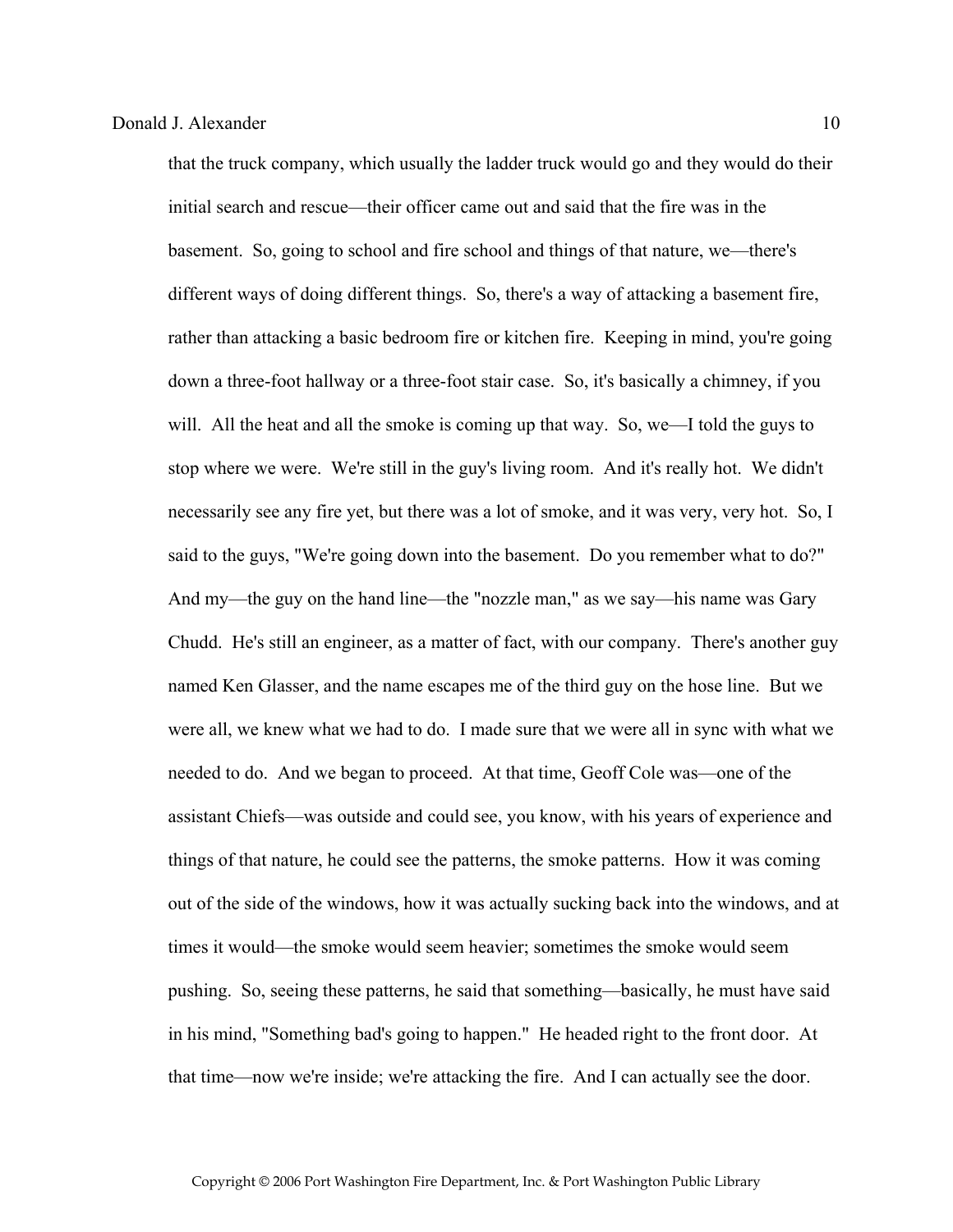And I don't know if the door necessarily burnt away. That's what they tell me, because (laughs) it was—it was one of those things that once we got the order to get out, we got out. But we saw the fire. The fire came up. We were now in the hallway. Not in the staircase yet, but the hallway. The fire came up and was now over our heads. So, it was safe to say that the fire was completely behind us, maybe ten, fifteen feet.

- Q: Is that what you call a flashback?
- DJA: Yeah. A flashover is basically when all the fire and the heated gas, with the introduction of more oxygen, it would cause a great—okay. The flashback is actually one—the flashover is one of these pictures where it had enough oxygen to fuel the fire and cause an explosion. Geoff saw these characteristics. He was at the front. And what he actually did was he took the hose line, and he just gave it a good yank and pulled it away from my nozzle man. By doing that, he was ...
- Q: Why did he do that?
- DJA: He did that because if we were here, the fire was ten feet behind us now. It was better for him to pull it back and force the fire back over us and away from us, rather than for us to try and open it here, because now, although we're putting it out here, now it's behind us. So he thought best to pull it back, which he did. He pulled it back. At the same time, yelling, "Get the ... you know, get out!" He was yelling pretty loud, "Get out! Get out!"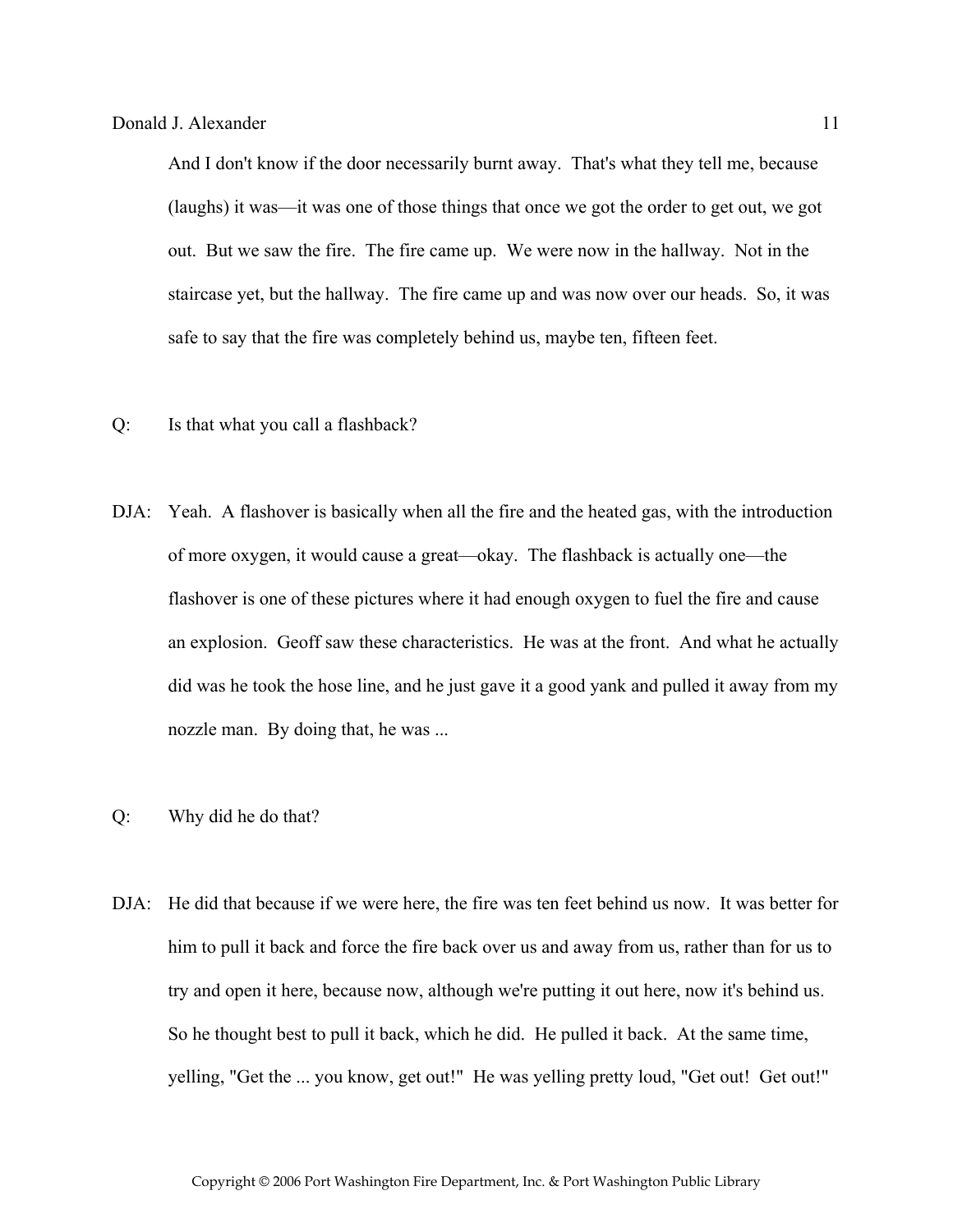At which time, we all bailed out. I remember that the Chief, Chief Cole was there. He was actually attacking the fire with the hose line by himself, and one of the—one of the guys from the truck company—Atlantic's—was at the front door. And he was actually just standing at the front door looking out, not knowing what was going on behind. And it was safe to say he took up the door size, okay? With all the gear, he was a bigger guy, but throw on an extra forty pounds of turn-out gear, plus his tools and his air pack and things like that. He took up a good portion of the doorway. And I remember pushing: "Get out! Get out! Get out!" He finally pushes ahead. At which time, I made my way down the front stairs. And, at that same time, which I later found out that the heat and the fire was so much coming out of the front windows, which had blown—were blown out or else the truck company had taken out—I'm not exactly sure on that—but the vinyl siding on the house was dripping down as if it were just caramel from a candy bar, just dripping down. So I made it to the front, to the front of the house. I remember that there was a gate. And I remember feeling as if I did something wrong, or I didn't—we lost it. That was my feeling is that we lost it. It wasn't any—we couldn't handle it. Somebody else had to come and do it. Sooner finding out how bad it was. I mean, I had gotten to the front door, at which time I remember turning around and just seeing the whole place—just as this picture shows—just fire, debris came flying out. We have this photo at our firehouse. And it's blown up. I guess it's about eight and a half by eleven. It's it's a real big picture. And it actually brings out all the particles you see flying through the air and how far they were flying. What happened was, once I got to the front, however it was, I mean, I took off my face mask from the air pack, and my helmet fell to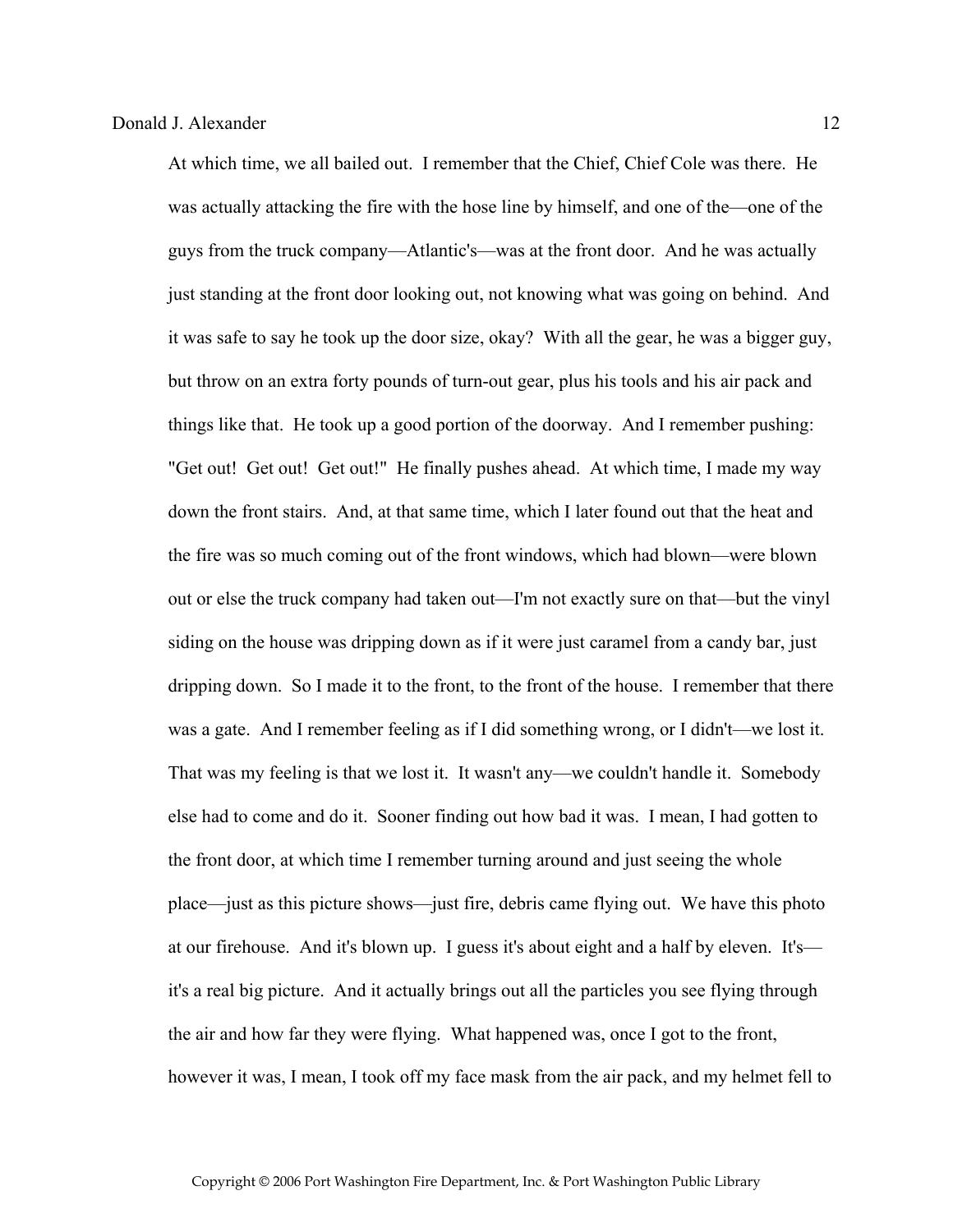the ground. I went to the triage area, because the Chief was insistent that we all go, because the fire was over us and just, he wanted everybody checked out. The guy—my nozzle—my nozzle was—he says that his helmet had blown off. But what happens a lot of times, you have to just figure that you're down on your hands and knees and you have an air pack on you, which comes up right around the top of your shoulders. And you have your helmet, which comes off the back of your head a good five or six inches. That can sometimes hit the back of your air tank, okay? He didn't have the chin strap on, but he was wearing his helmet. But he says that he lost his helmet. He got like first degree burns, which is basically like a bad sunburn, on his lower, you know, on his face right below his ears, and his neck.

# Q: What happened to you?

- DJA: What happened with me—this is at a time when we have issued Nomex hoods. We're taught how to wear them. Smart guy me wasn't wearing it. It was in my pocket, but I wasn't wearing it. I, too, got like first degree burns on my neck. Nothing really bad. I've had sunburns before. But it was a wake-up call. And I still teach the lesson all the time to wear the hood. The hood costs fifteen to twenty dollars. But I've seen in pictures what not wearing your hood can do. I was lucky. But not wearing your hood is—it's made to resist heat.
- Q: How heavy is it?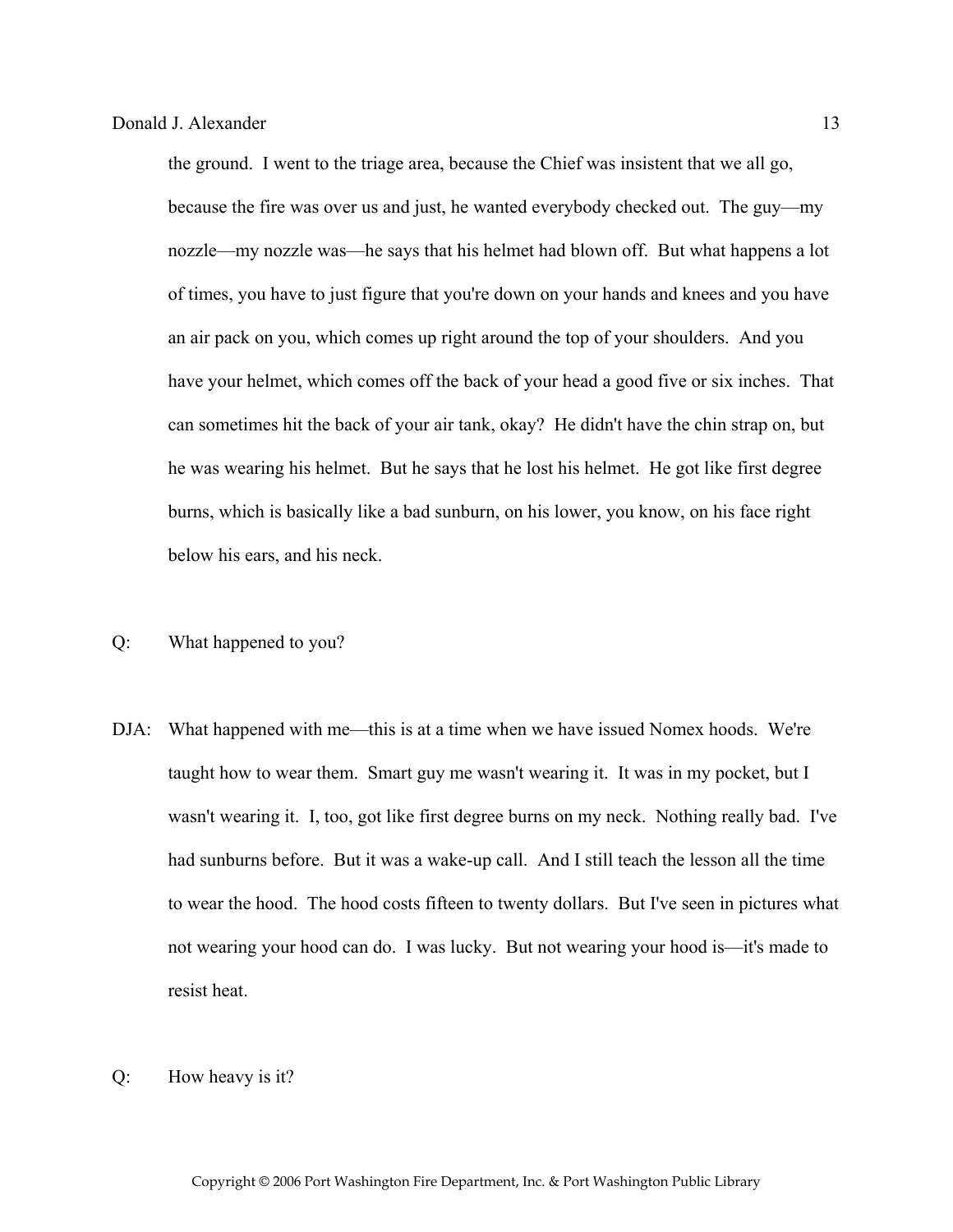- DJA: Very, very light. It's very light. It's just made of a material that can resist the heat. It's not fire proof. Believe me, it's not fire proof. To a degree, I guess it could withstand something. But it's just made to withstand the radiant heat that—it does get pretty intense. But I wasn't wearing it. So I did get the sunburn as we would say. I then went to St. Francis Hospital. Actually, excuse me, we went to North Shore Hospital, a whole bunch of us. I believe there was three in the ambulance. If my memory serves me, there was eleven to twelve guys that went to the hospital that day. And I remember that, you know, my dad—my parents had been divorced for a couple of years now. My dad had lived in East Meadow at this point. I believe he was living in East Meadow. Yeah, he was living in East Meadow. He heard the call go over on his pager, but he wasn't really thinking much of it, because he couldn't pick up the rest of it. You know, the calls and sirens and you can't hear that from East Meadow. So somebody had called—I don't remember who. I think it was Chaplain [Tom] Tobin called him and said, "Here's the deal. Here's what happened. He's okay. Come to the hospital." So he came, and he was all, nervous and, a nervous wreck wondering what had happened. I said "I'm fine."
- Q: How extensive were your injuries?
- DJA: They weren't extensive at all. I went to work the next day. As I mentioned, it was just really a bad sunburn, right below the ears, right where my collar would miss. So it's right around under the chin and like that.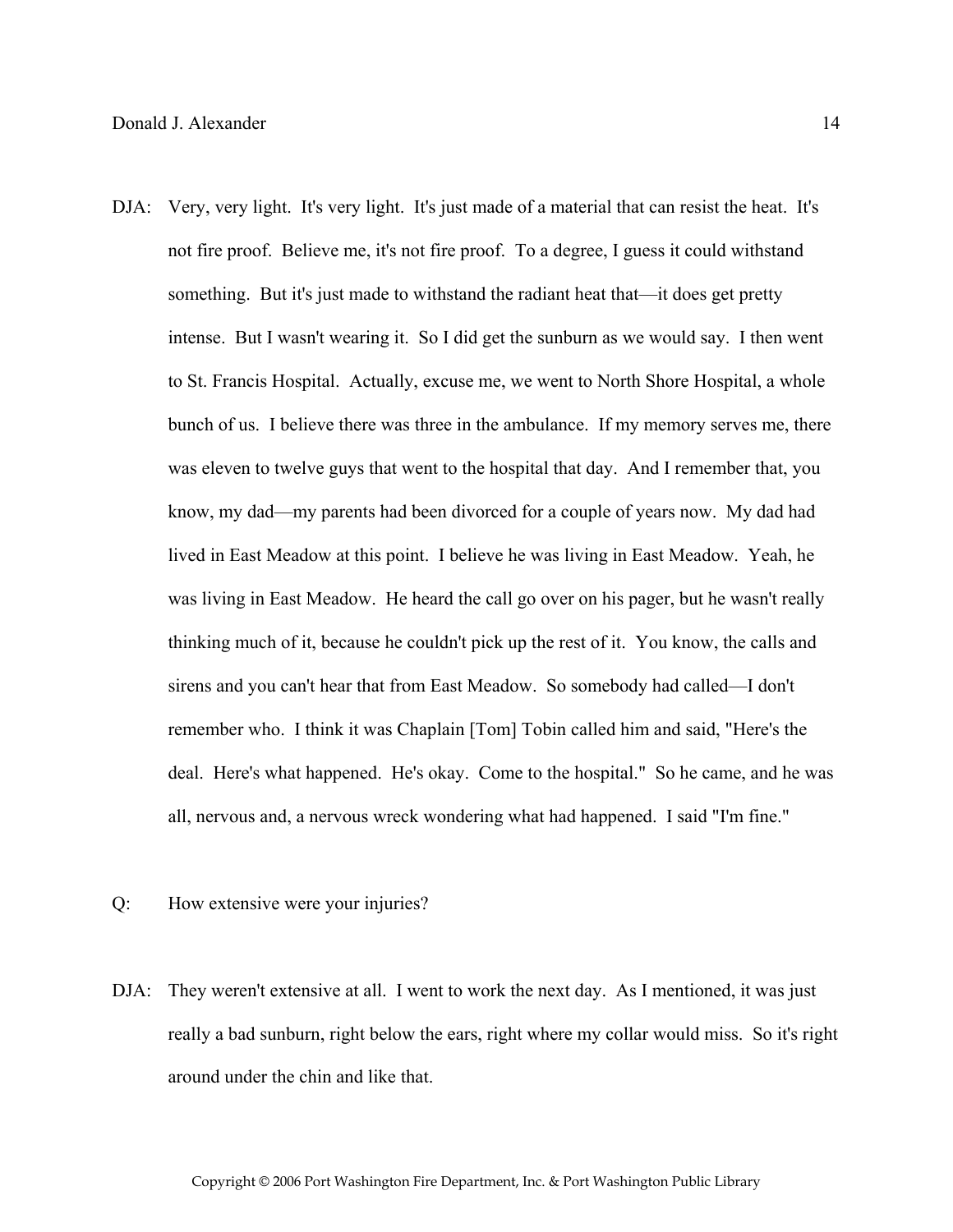- Q: And what happened to the helmet?
- DJA: Okay, the helmet. After we got back from the hospital, my dad had drove me back into town, went to the firehouse and a bunch of the guys go, "Oh, hey," you know, as they as we did with everybody that came home that day: "How are you feeling? What happened? What happened? Are you okay?" I'm like, "I'm fine. I'm fine. Have you guys seen my helmet?" They're like, "Have *you* seen it?" Now, I'm saying, "Oh, no. What happened to it." I'm thinking when it fell off, did it fall under the truck and the truck ran over it and maybe it looks like a pancake. So they said that it's inside. So I went inside by the TV, and I saw this thing (laughs). It was yellow. It still is. But it—I didn't even know what it was.
- Q: [Can you describe what it looks like?](http://www.pwfdhistory.com/trans/alexanderd_trans/peco_members045_web.jpg)
- DJA: It actually looks, if you were to take a candy bar maybe, or just a thick, goopy—a goopiness, if you will—and just poured it right on top and it just encapsulated most of the top of the helmet. And when it fell, it fell on its side. So portions of it then came over where my head would go into the head part of the helmet. And by now, it was rock hard. Because it was soft and it had cooled down. So it was now plastered to my helmet.
- Q: And did this happen to the helmet after it left you?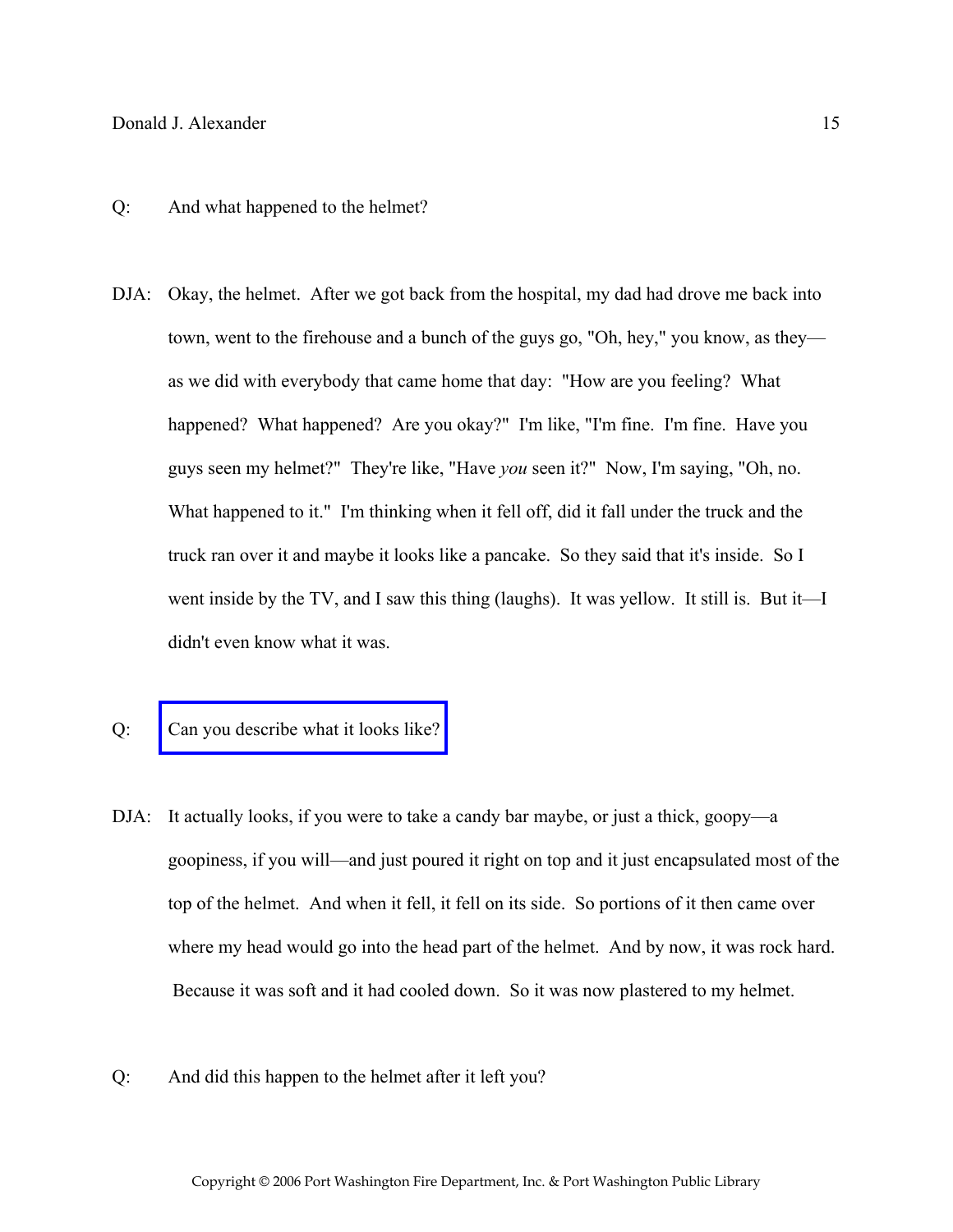DJA: This happened right when I was walking out of the building.

- Q: So you still had it on.
- DJA: Yeah, I still had it on. So, if I didn't have it on, I could have been in a lot worse shape than I am now (laughs). Not that I'm in a bad shape, but it could have been very, very bad. Because it is so hot, and it was a—it was a vinyl material. So, thankfully, my helmet was on. Thankfully, my helmet caught that debris. And a lot of the guys were saying, "Oh, just -- you could peel it off; you could wear it again. I'm like, "Nah, this is a keepsake." This is one of those things that I'm not going to wear ...
- Q: Where is this ...
- DJA: Right now, it's in my firehouse in the TV room. We have a member, Frank Pavlak. He's one of our trustees. He's basically the company historian. And he's very good with that sort of thing and keeping up with novelties and what-not. So, he knew what was going on. I said, "Frank, we know where this is going." And I, of course, said, "You can't put it in today, though. I'm taking it to work tomorrow." So I took it to work the next day, believe it or not. All the way into Manhattan. I showed the guys what I had been through, and it was a storytelling piece. And I brought it back a few days later, and it's still in the trophy case. And that was something.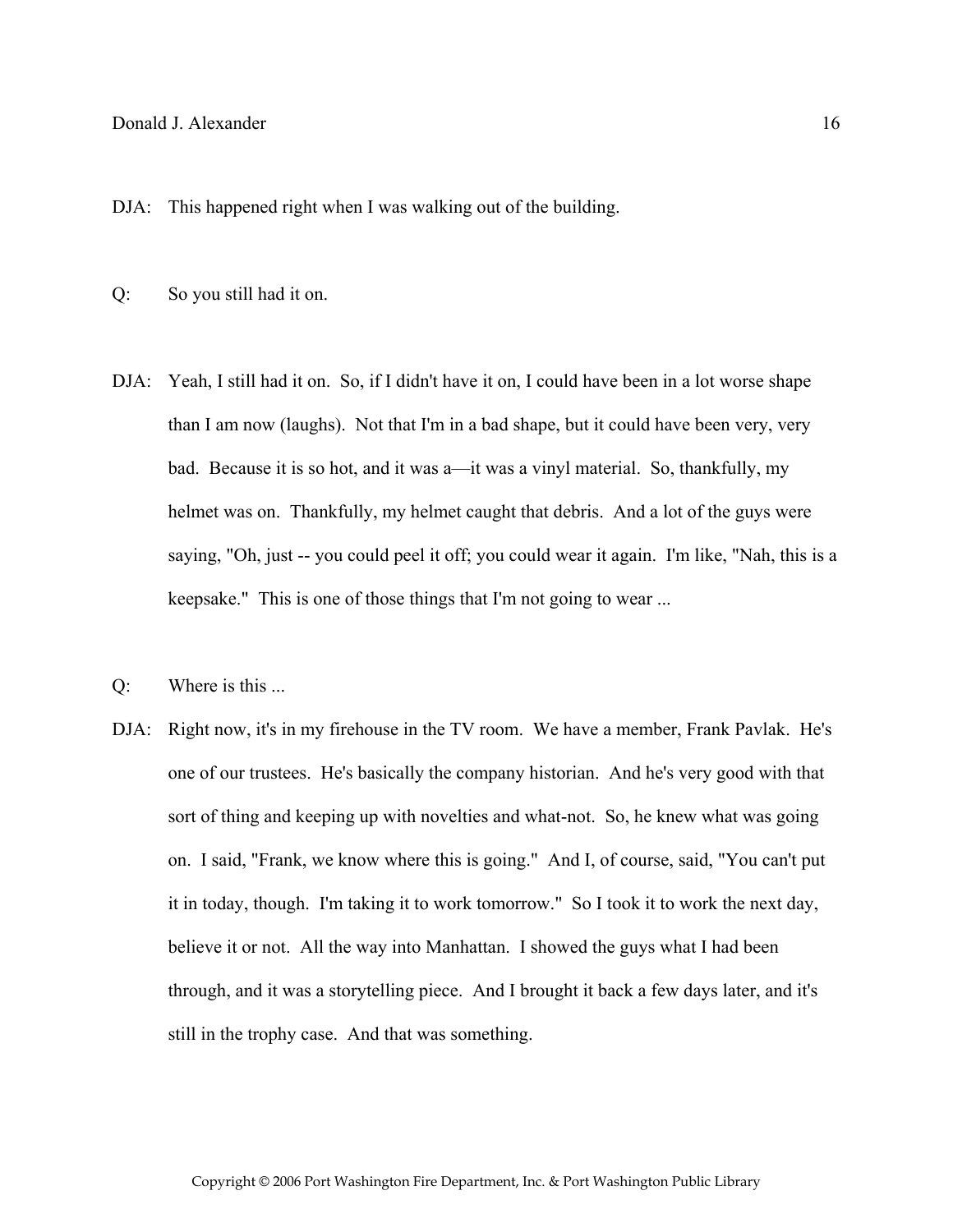#### Q: Were you given any commendation?

DJA: No, I wasn't. And, to be honest, I wasn't looking for any. All the commendation to the recipients were well deserved. Geoff Cole. I owe him everything. He's a very, very close friend to me, from before then, even to now. Just a very, very good guy, good friend. He got the medal. Well deserved. You know, there's not enough words to say thank you. It could have been a very, very bad—it could have been real bad. And thankfully, at the time, I didn't know how bad it was. We went to the hospital. No big deal. I came home. No big deal. I saw my helmet. No big deal. Until I saw the pictures, and I heard the stories of what was going on that day. Because you're only one person. You can only see so much. So, later in that day, we went to the Fire Medic company who was having—again, the name slips me, but he's trained in what they call CISM—Critical Incident Stress Management. And this guy is very good. I apologize, I forget his name. I'm sure that we could get it. But he's very, very good in what he does. Basically, he tries to get you to see what happened, to work out the traumatic experience. And here I am, still, I'm still saying, "What traumatic experience?" What is—I mean, it was—it was as though I just came out of a shell. I had no idea what these people were talking about. I saw this, but I didn't realize the extent of it. I was inside, and I didn't realize the extent of it. But, as the days gone on, and I saw it, and when I met—I saw Geoff again the first time that day, he gave me a hug and wouldn't let go. You know, and he's just like, "You don't know how lucky that you were." And I said, "No, I don't. I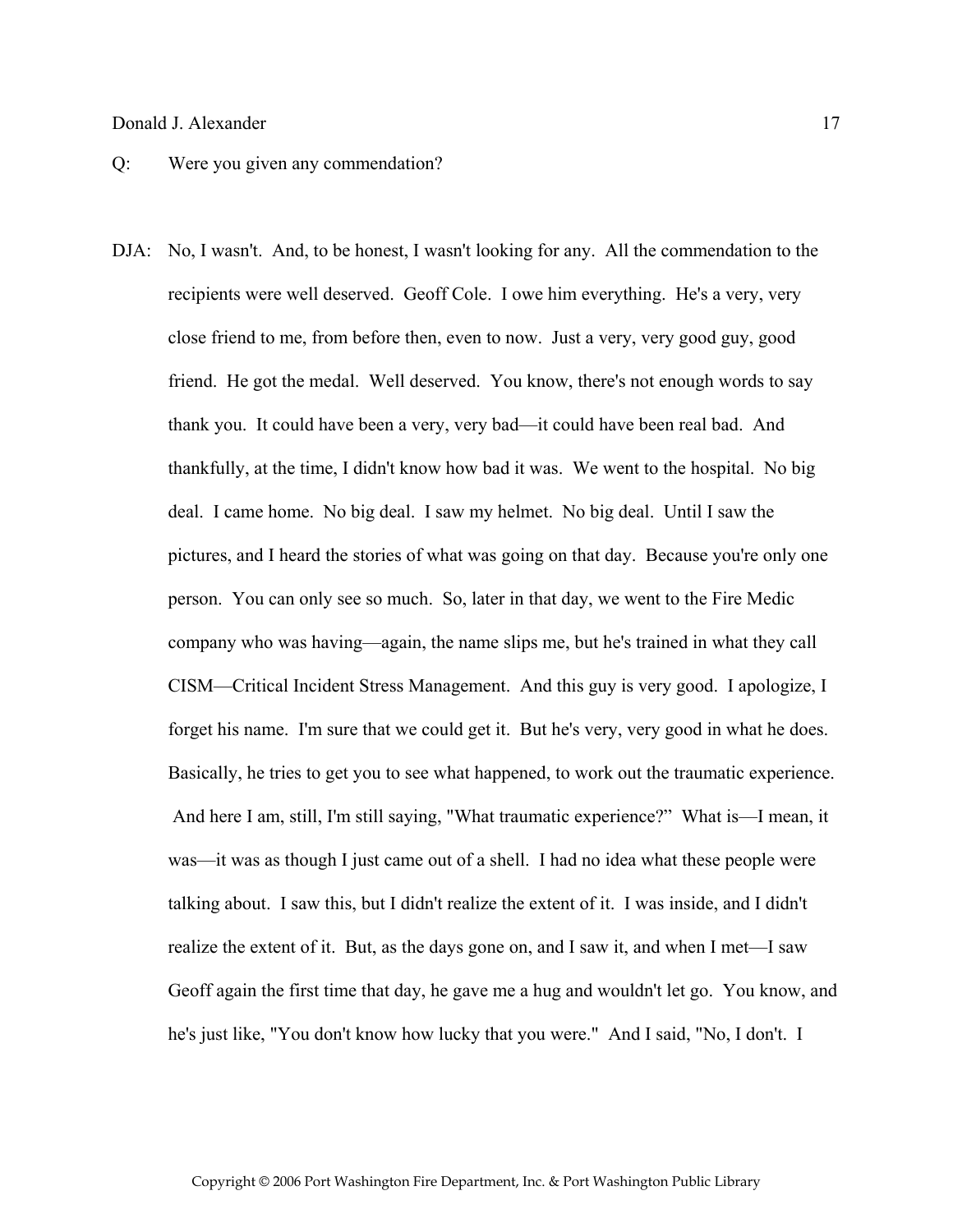don't know how lucky." And as the days gone on and just realizing and reflecting, I say, "Oh, my, you know, this could have been really, really very bad.

- Q: How did you work out the stress from that one, though?
- DJA: Well, we met with the gentleman. I apologize, I forget—I want to say his name, and I forget his name. But we met with him once or twice, and I actually felt that I was okay. Again, like I just mentioned. I didn't really know what was going on. I was just thankful that people were there at the right time, and that I was—I was okay.
- Q: So, after the Kirk—
- DJA: Kirkwood Road.
- Q: Kirkwood Road, pardon me.
- DJA: That's all right.
- Q: The other major fire was on Bernard Street?
- DJA: [Yeah, that was on Bernard Street.](http://www.pwfdhistory.com/trans/alexanderd_trans/news_bernardst02_960203.pdf) That was on a Friday night. That was in, I guess it was February. I forget the year. But that, too, was quite a fire. There was loss of life,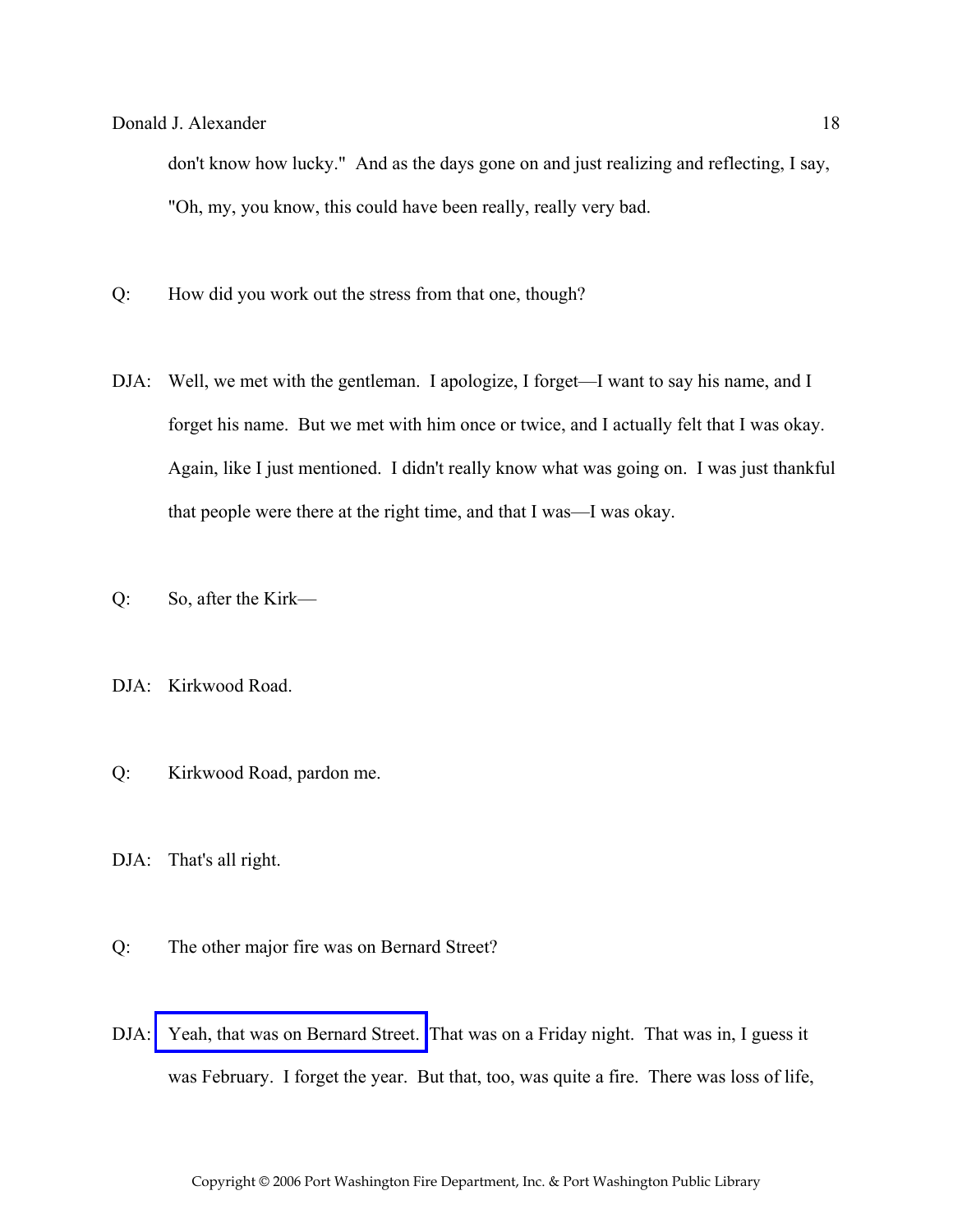unfortunately. The conditions were, though, something I've never seen before. We had—it was about, I guess, about eleven-thirty. My girlfriend—my wife now—were at a friend of ours' house on Amherst, Amherst Road. We get the call, and her—our friend's boyfriend was also a member of the Fire Department. We both went together, and we made it to Protection's main house on South Washington Street. So we jumped onto the truck. We get to Bernard Street. And we saw fire, again, coming out of everywhere. The guys—we were like the second or third due engine. So, the initial guys were attacking the fire. We were just trying to supplement extra hose line if they needed, putting ladders up wherever was needed. Just really trying to do whatever it is to assist them, carrying out their job of search and rescue and extinguishment of the fire. It was that was—that was something else. That fire was, it was—

- Q: You know how it started?
- DJA: Yeah, it started—they found out that it was a jealous kid—I believe it was a jealous kid, and it was along those lines. It was a jealous kid, and he had tried to get back at somebody who was living in the home. And he threw some sort of explosive, homemade, like a Molotov cocktail—whatever that's made of—but something along those lines, something explosive, he threw it into the house, which started the fire. There was an older woman—the grandmother—who was carried out of the back window by friends of mine, and they were actually performing CPR on the woman right in the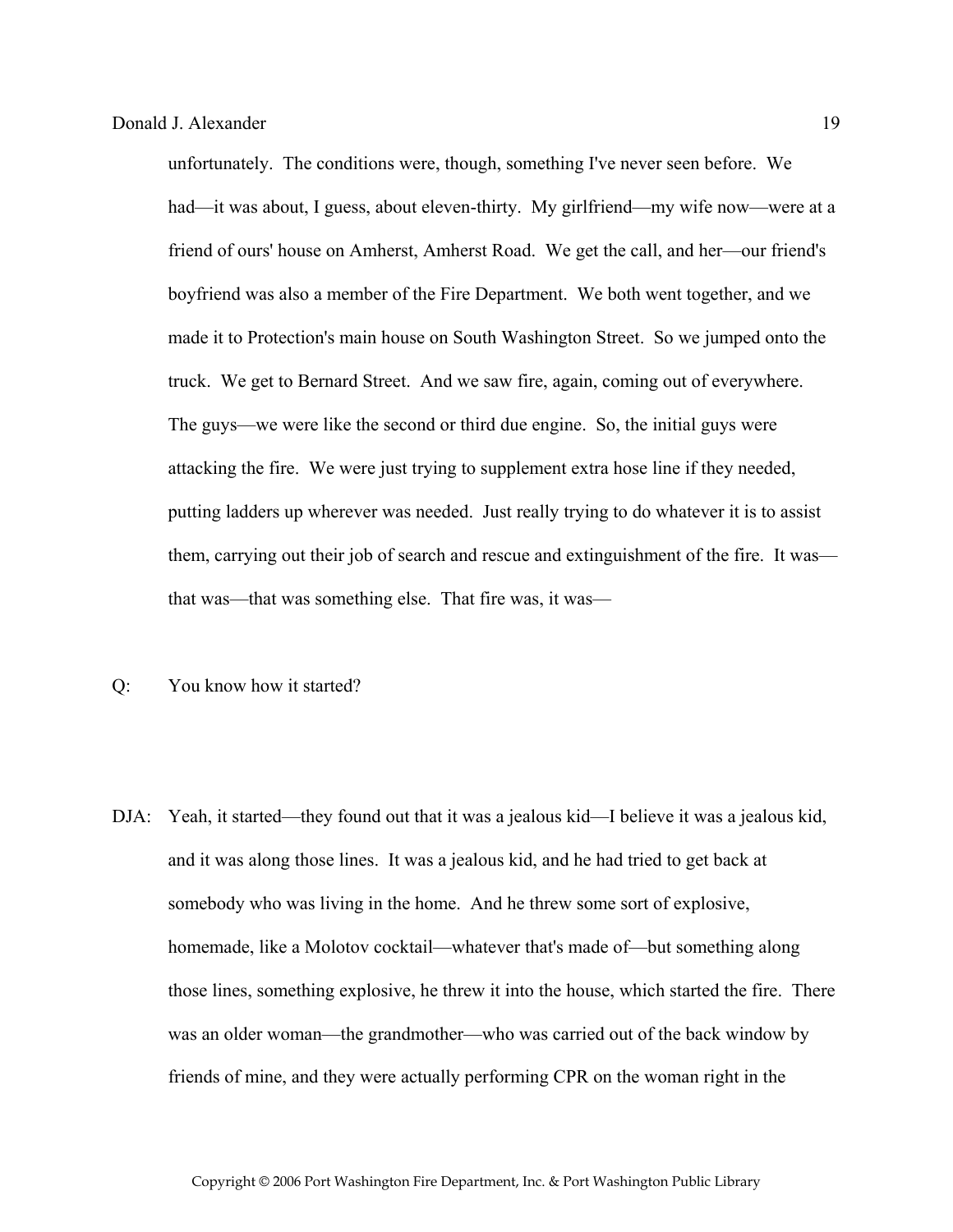back—I've always—I've learned CPR, I know CPR. We've done it on the mannequin dummies, but never actually seen it. Never seen it in a restaurant. Never mind seeing it on a snowy Friday night with ice and snow and rain. It was just a treacherous night. The woman later succumbed to her injuries. And the big—not to slight her death—there was the death of—I believe she was seven or eight years old, the young girl. She had also passed. And I remember a friend of mine carrying her out to the ambulance. And I—in my mind, I always believe that things happen for reasons. I don't know, I can't explain really where I got this reasoning. I—that's— it's just a feeling that I've always had. But, for some reason, I was wearing my air mask, my face piece, and it was like fogging up and I couldn't see. I was outside. I wasn't in the building, in the house. But my face piece was fogging up. And it was fogging up just at the same time that my friend was bringing this little girl out. So, for some reason, someone didn't want me to see this. I do remember him carrying something. I didn't see her face; I didn't see the extent of her injuries, although I understand that they were—they were bad. But, for some reason, I didn't see. Thankfully. After that, we went—you know, we all had a certain closeness to this little girl who we didn't know. We found out when the funeral was and the wake services and church services. And it was funny how many people from the Department turned out for this little girl who nobody knew. And it was just—it was just another sign of unity in the Fire Department. , That, again, the jokes happen, but when the seriousness—that's when the seriousness—just one of those things.

Q: ,Was your fiancee at the time called in for these, from the Medics?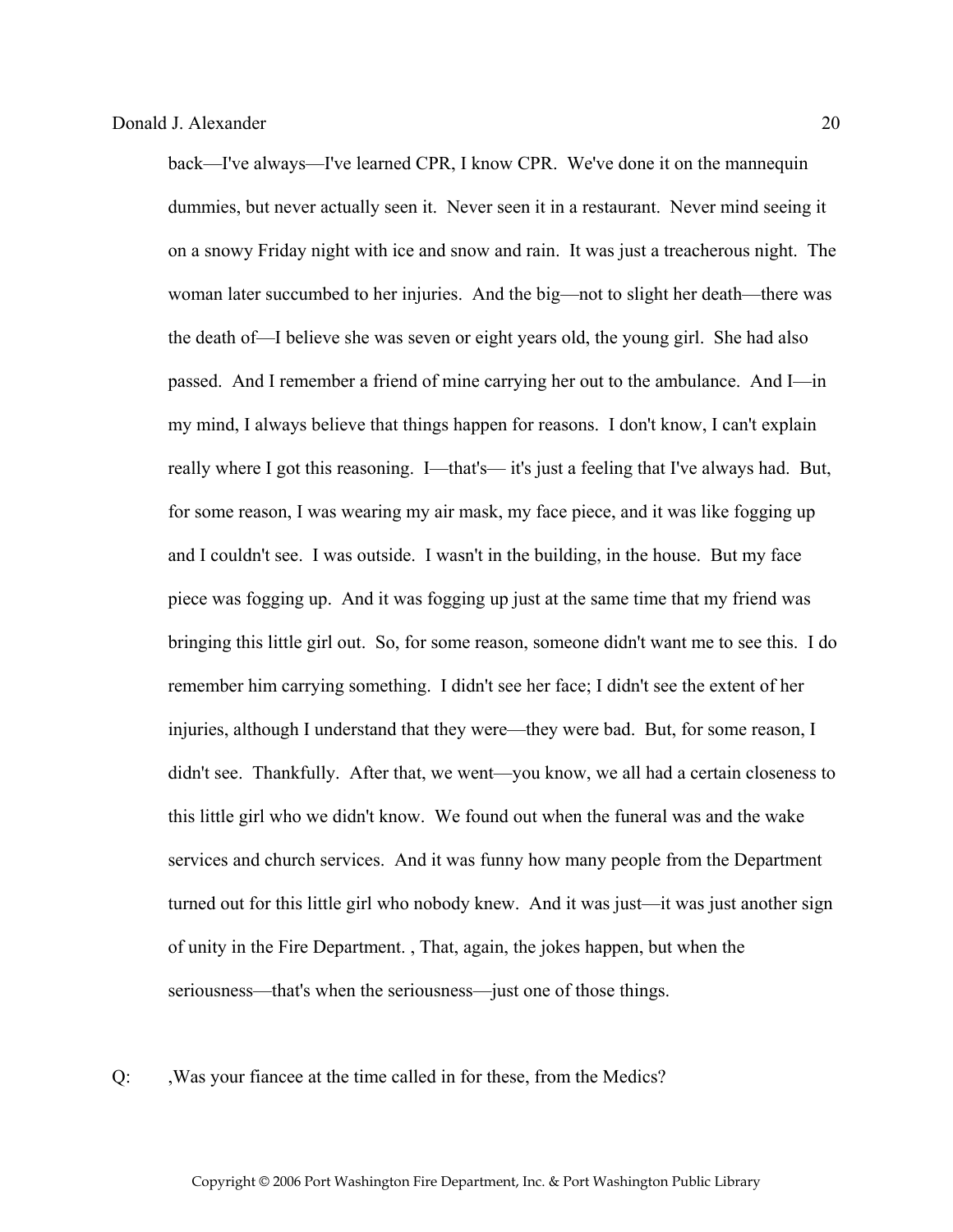- DJA: Right. How we respond in Port Washington—in other departments, you know, they special request an ambulance. In Port Washington, whenever there's a fire call, the ambulance is automatic. My wife was not home when the Kirkwood Road fire was happening, she was at Fire Medics Headquarters filling a duty slot. At that time, she lived in Glenwood Landing. She was originally a member of Glenwood Fire Company. She had a boyfriend there. Blah, blah, blah. Things didn't work out with them. And Port Washington Fire Medics takes out of town members as squad members. She joined Port Washington; that's where I met her. But she was at home. She heard the call. She came right over. You know, obviously knowing that I would be there. So she was right there. She was a Lieutenant at the time. So, here she was. I mean, she sees what's going on. She knew where I was, and here I am going off to the hospital. And—but she had a job to do. She was the highest officer from her company, and she had to still stay and make sure everybody else was fine, even though I had to go to the hospital.
- Q: Did she finally get there later?
- DJA: She finally—no, somebody had called her and said, "Don't worry about coming." You know, "Just go back, I'm on my way home. Things are fine." By the time that everything was cleaned up and I was on my way home. In the Bernard Street fire, as I mentioned, we were both in town at the time. So we had both responded, and she played her role in the EMS and ...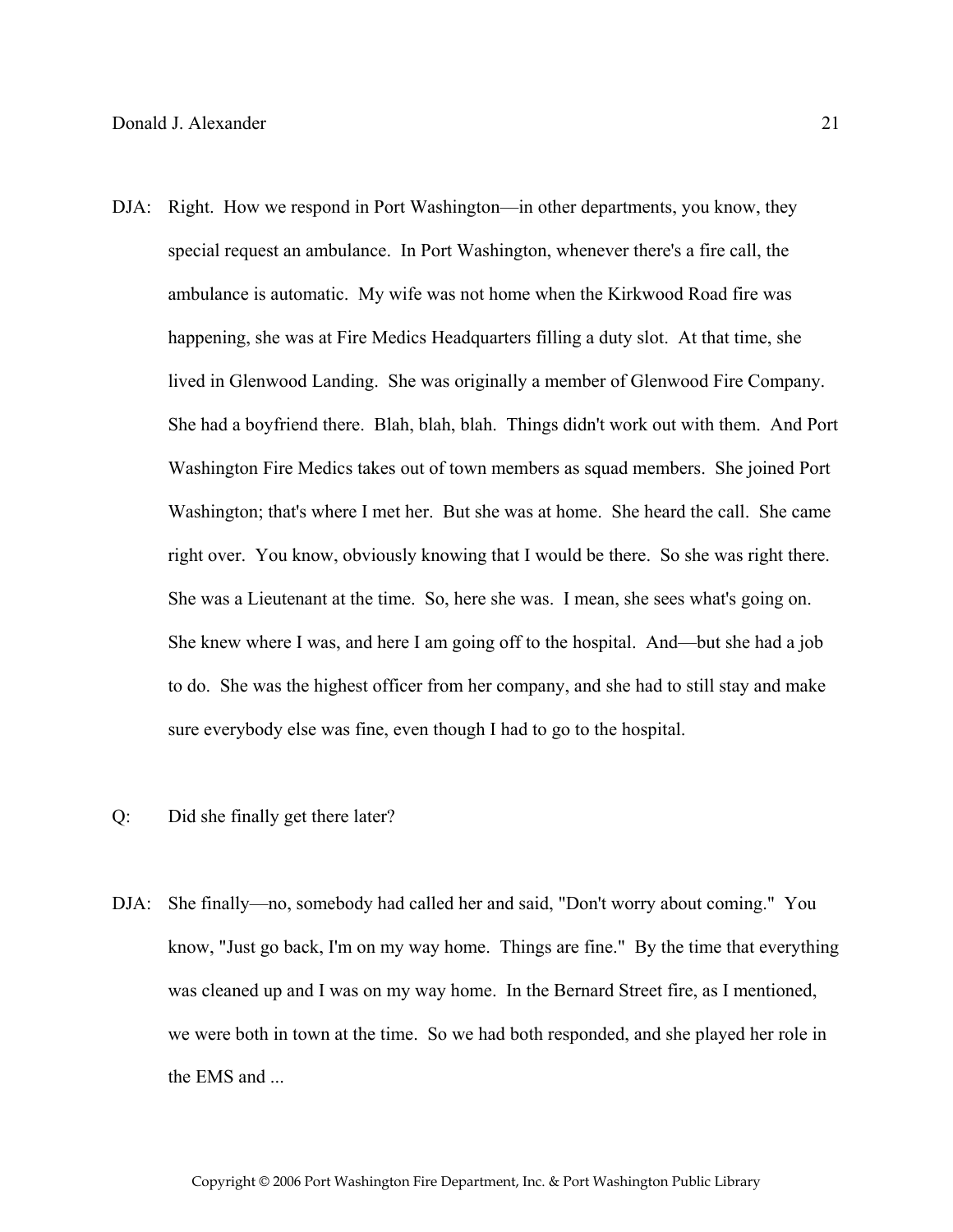- Q: Was your father, since he's in the Fire Department, was he also on the scene this time?
- DJA: The Bernard Street? He wasn't at that one either.
- Q: Okay.
- DJA: No, he wasn't. Not that time. My cousins weren't members. You know, my first cousin had passed, and—and which—and cousin—and Bobby wasn't a member back, not with us yet.
- Q: I'd like to ask you about your training. How different was your training compared to your father's training?
- DJA: Oh. Well, you know, it's the same old story, and I feel like an old man sometimes telling the story about my probation to these new young guys who get in and—The schooling, it's all to save your life, to learn what we do. Is it inconvenient at some times? Yes. Yes, to be totally honest, it is. My dad had to ...
- Q: Inconvenient, in what way?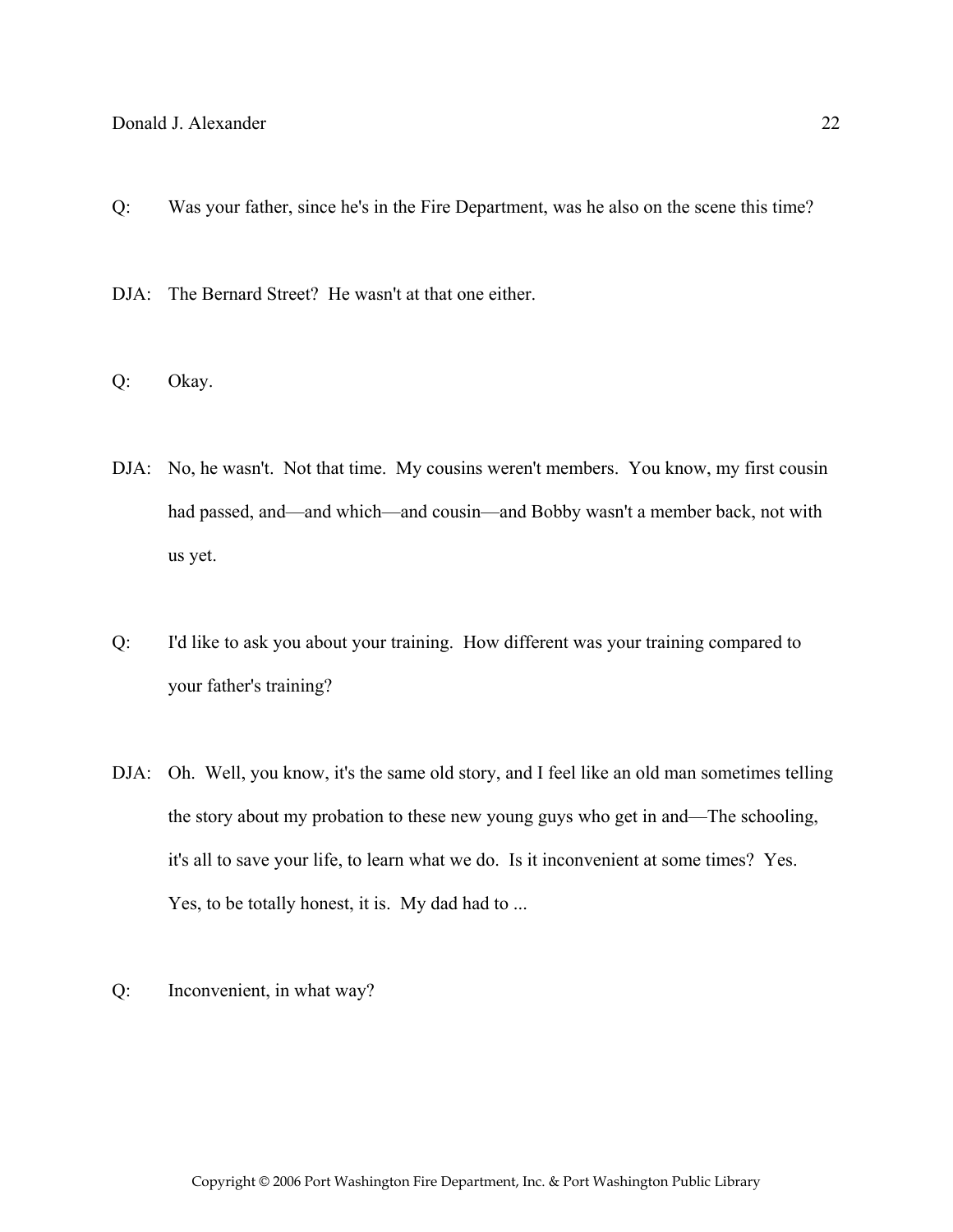- DJA: Inconvenient. There is one particular course that, when I was going through probation, was ten consecutive Tuesdays in the wintertime. So if you worked all day, then you had to go sit in a classroom and listen to this guy talk about a fire department. That's for ten Tuesdays. Then, as the summer and the spring came, another class, which we call "Primary," was given at the Fire Academy in Bethpage. That's eight Friday nights. So, as a young eighteen, nineteen year old guy, now you're spending your Friday's at the Nassau County Fire Academy in Bethpage. And now, you add in your Thursday nights where we have our drills and our work nights, which we do when we check all our equipment and things of that nature. So ...
- Q: Three nights a week.
- DJA: Safe to say, you know, sometimes it can be two; sometimes it could be three. But, you know what? At that time, also, when you just joined, you're kind of gung ho. You're kind of ready to go. You want to do. You want to be. So you're at the firehouse all the time, waiting for the horn to blow. But then I have to leave now and go to school in Bethpage for three hours, and (laughs) that was like the downer. But, my dad going through probation, I believe they had some in-house training. They also had the Bethpage Fire Academy, at the time. But that was really it. Now, even now, these kids who join, they have a lot of training to do. Not to say that my training is over. Or anybody's training's over. Because you're never too old to learn. But the actual requirements for probationary members, it's pretty detailed.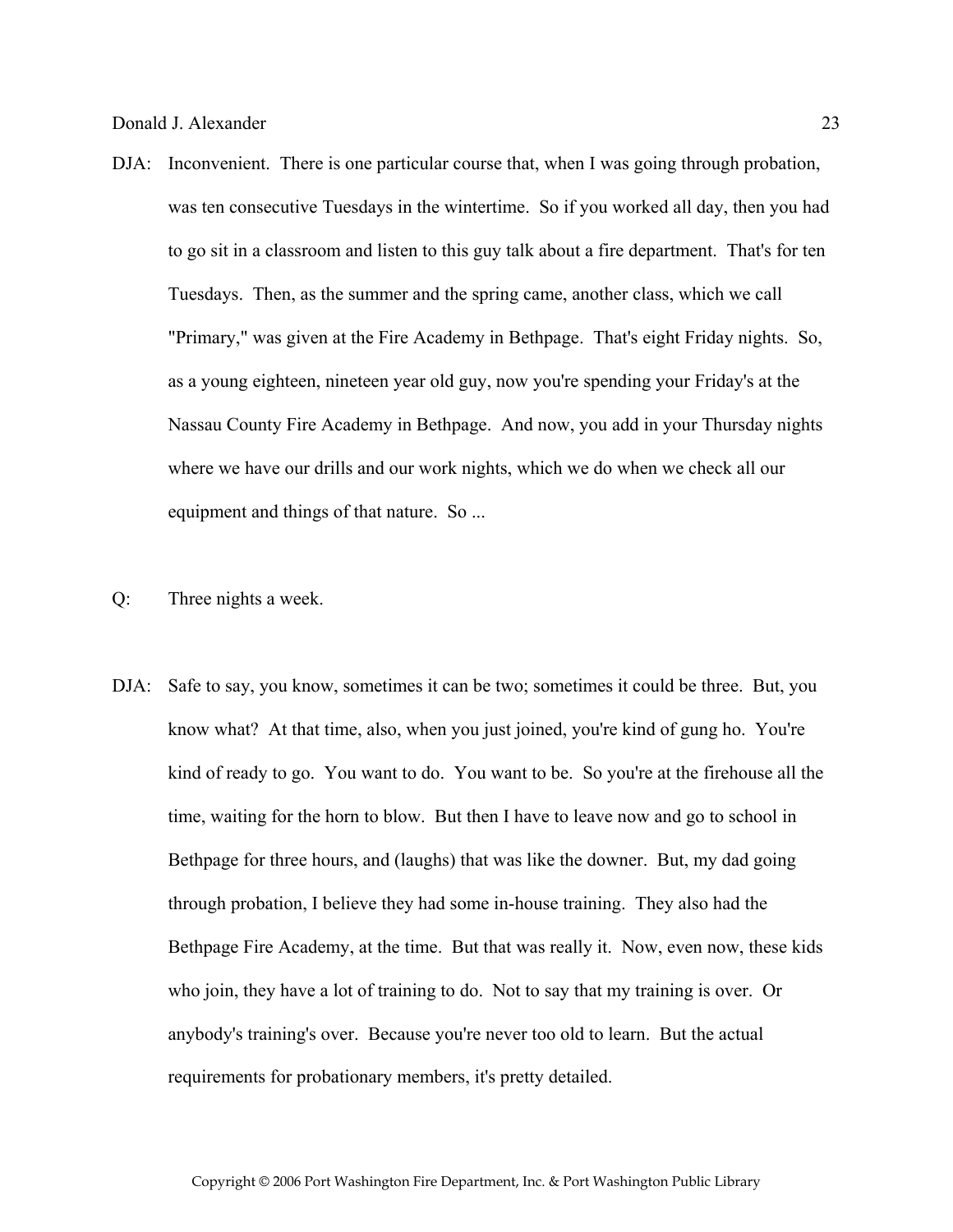- Q: More detailed than your father's generation?
- DJA: Oh, yeah. And now, it's even more detailed than mine. Oh, yeah, it's gotten considerably—
- Q: Can you give any details as to—details as to ...

DJA: Yeah.

- Q: ... where, in what areas it's more detailed?
- DJA: Sure. With all the things that go on in the world today, unfortunately, we have different training to cater to that. Right now, the Department is attending Long Island Railroad School, and that is basically to see how the railroad system works. We have the railroad right in town, and anybody who wants to get on the train in Manhattan can come to Port Washington and wreak havoc here. We don't like to think about it, but, you know what? The way that the world is today, you have to think about everything. Anything from how trains work to how to get in them, how to get through the windows, how to emergency stop them. How--what is flammable, what is not flammable. Where do they keep different equipment on the train. It's pretty good. I've taken it. I'm not currently enrolled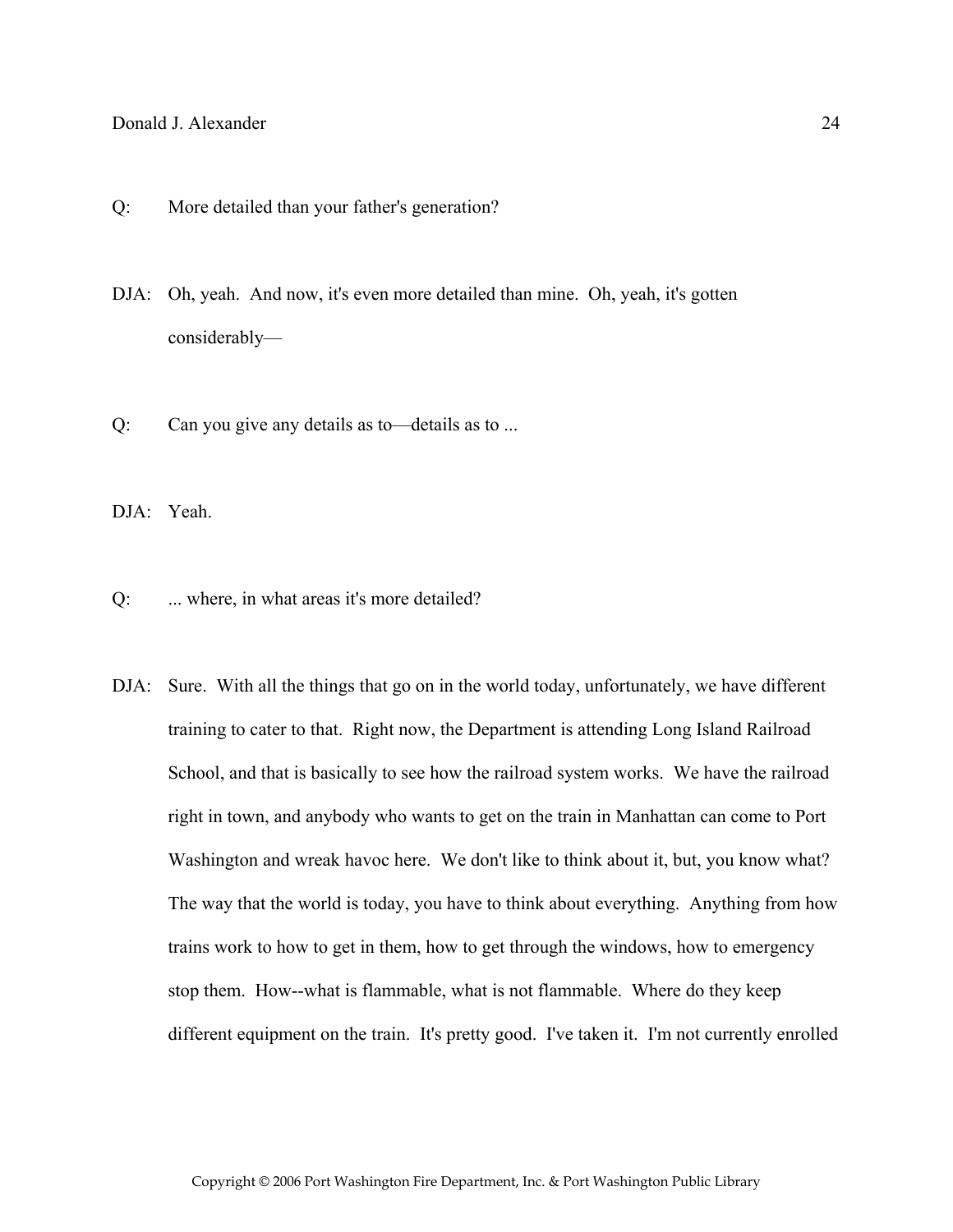in this class, but I've taken it in the past, and it's pretty in-depth. And you come out, you think that you can drive the train (laughs), but it is pretty in-depth, and ...

- Q: Along with the train, what about the fire boats? Because we have a large area where we have open water.
- DJA: Right. The—believe it or not, we always had a small, what we call a Zodiac boat, if you will.
- Q: What's a Zodiac boat?
- DJA: It's a small—like it's an inflatable, small boat that we could use for any sort of water rescue. Thankfully, we haven't really had any instances like that. I believe it was back in '94 where we had one. It was actually Valentine's day. '94 or '95. Again, I forget that. And it was out in the—out in the harbor. These guys were actually kayaking, I believe. That kind of boat. And the boat had tipped over; they were out there. And our guys had gone out with our boat, and we had saved—rescued them. They were fine. They were really cold. You know, the water was obviously right around the freezing temperature. It was February. We do have a couple of different things for water rescue. We're currently, I believe, looking into getting a formal water rescue boat just for that nature because in the past we've always had the Coast Guard, and we've had every other agency to protect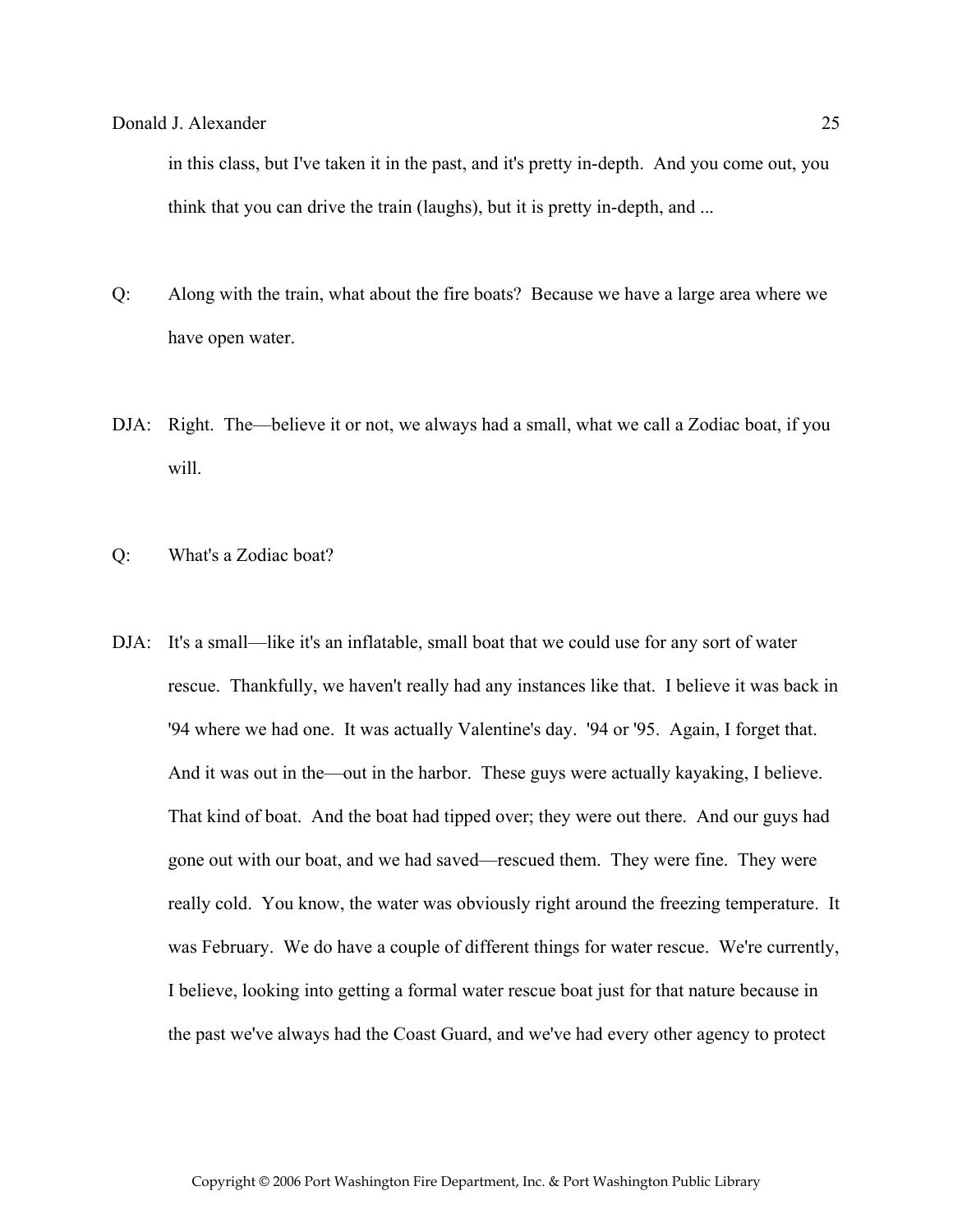our waters. Nowadays, with safety, their efforts are concentrated in other places. So we have to really worry about our main area.

- Q: What qualities do you admire most about your generation at the Fire Department?
- DJA: I would have to say the training. As I mentioned, the training is very extensive, but it's there, it's what we do.
- Q: What specific skill did you learn when you first became a rookie? Is there a specific thing each person learns?
- DJA: Yeah, well, when you join the company—see, you join the Fire Department. The Fire Department is the big one. That's—it—the Fire Department incorporates all the four companies. I joined Protection Engine Company, in particular.
- Q: Why?
- DJA: One, the family. I can't actually say it's because of what they do there. I would say the family had brought me in. But, really what we do in Protection, we're an engine company or a hose company. We deal primarily with all the fire hoses and the extinguishment of the fire, rather than the ladder company, which deals primarily with the search and rescue of victims. Dealing with roof operations—cutting roofs open,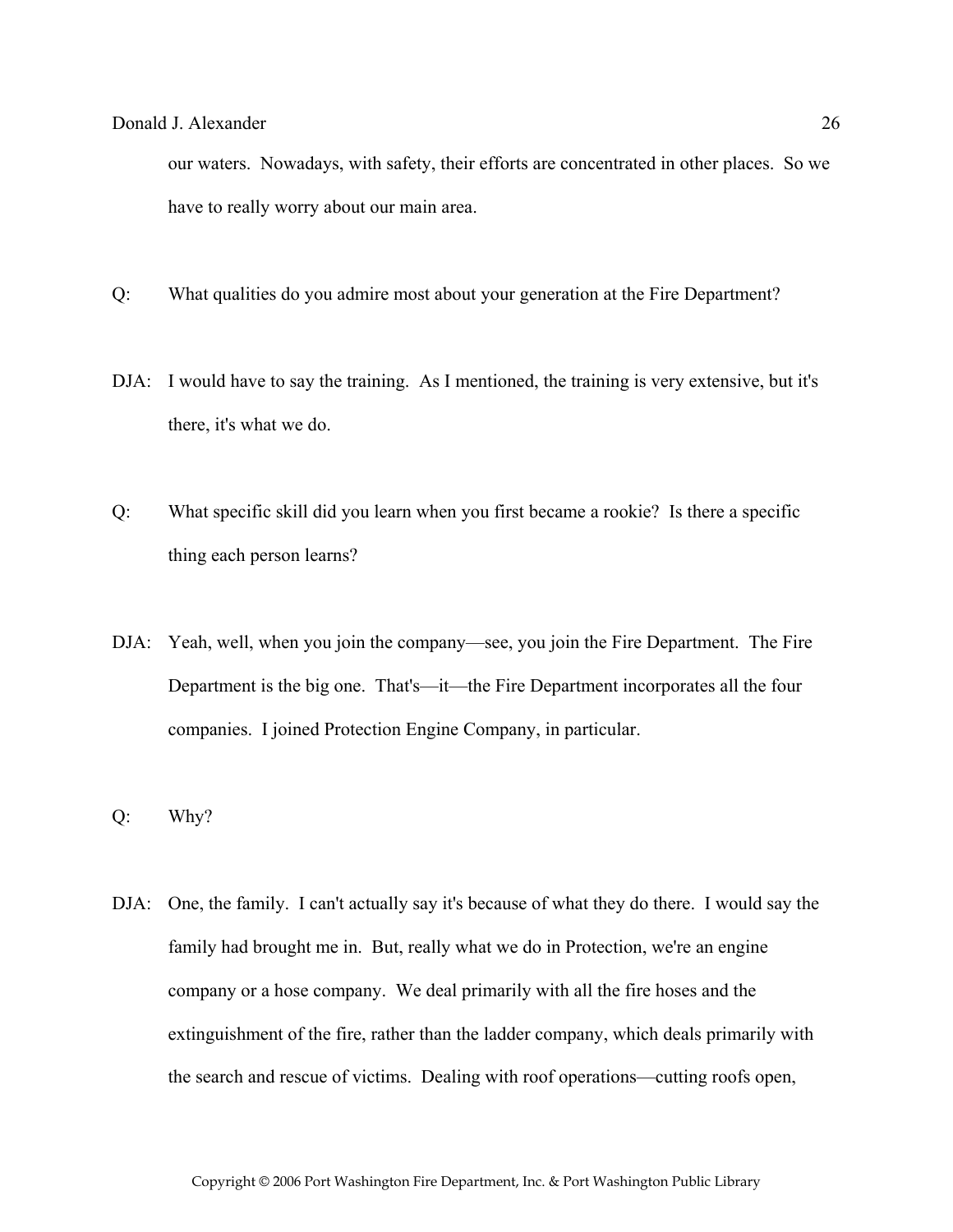things like that. So, yes, there was different training that was catered to the different companies. Not so much the individual, but the company. We did go to hose training, whereas the guys from Atlantic's may not have gone to hose training; they may have gone to ladder training. Nowadays, we sort of take a group class, and everybody learns everything. Because, at any time, we could jump on Atlantic's truck and have to do ladder duties and search and rescue techniques. Back when I was going through probation, if you were in the engine company, you did just that. You weren't really doing anything else. You weren't freelancing.

Q: So, in your father's generation, it was more specific ...

DJA: Yeah.

- $Q$ : ... than it is now.
- DJA: Yeah. Even in my—thirteen years ago, I would say it's more specific to just the company. Nowadays, thankfully, we all inter-company train and train on each other's equipment and learn what each company does. Because, like I was saying, at any given time, we'll be on a ladder truck or the rescue truck and have to use particular tools that we, not in our company, but we're on the truck and this is what the truck carries and this is what we've got to do.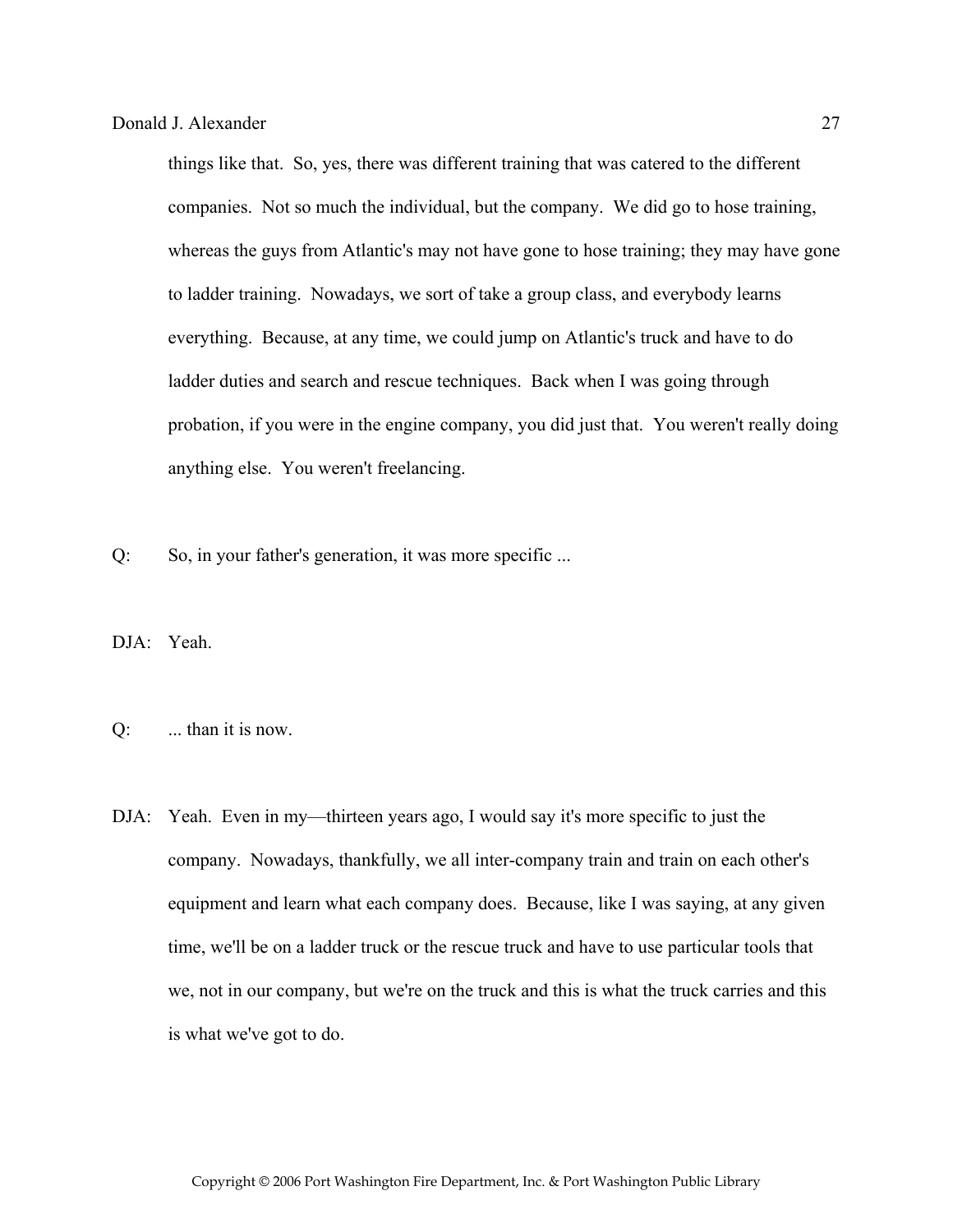- Q: What does a hose actually feel like in your hand?
- DJA: Depending on the size, the smallest one that we carry is a one inch, which we call a booster hose. That's—it's on a coil on the top of the truck, and we use that pretty much just for an overhaul, which is after the fire is out, putting out any hot spots and, whereas the bigger hose is not needed. The next one up would be the inch and three-quarter. And it's very, very—it's a powerful—it's a powerful tool. It's carrying, in most cases, a hundred and seventy-five pounds of pressure per square inch. So it is very, very hard. It is very—it does have quite a kick to it. And moving up, we use our two and a half, or our "deuce-and-a-half," if you will. And that's, you know, you can imagine, it's that big and rock hard, and once you open it up, you need somebody to back you up and really push into you so that you're not pushed back. Because, even though the water's flowing out, the pressure's pulling you back. And they do get—it can get pretty tiresome dealing with things like that ...
- Q: What were your first working experiences handling that? Anything humorous or anything unusual?
- DJA: Well, I always saw how it was done. You see as a kid--you hear a fire truck in your neighborhood, and you follow it on your bike and you see what the guys do. You see it in movies. You see it here, you see it there. But to actually do it, they're like, "Watch, kid. Watch, kid." It's going to be—you're going to have a kick to it. Of course, they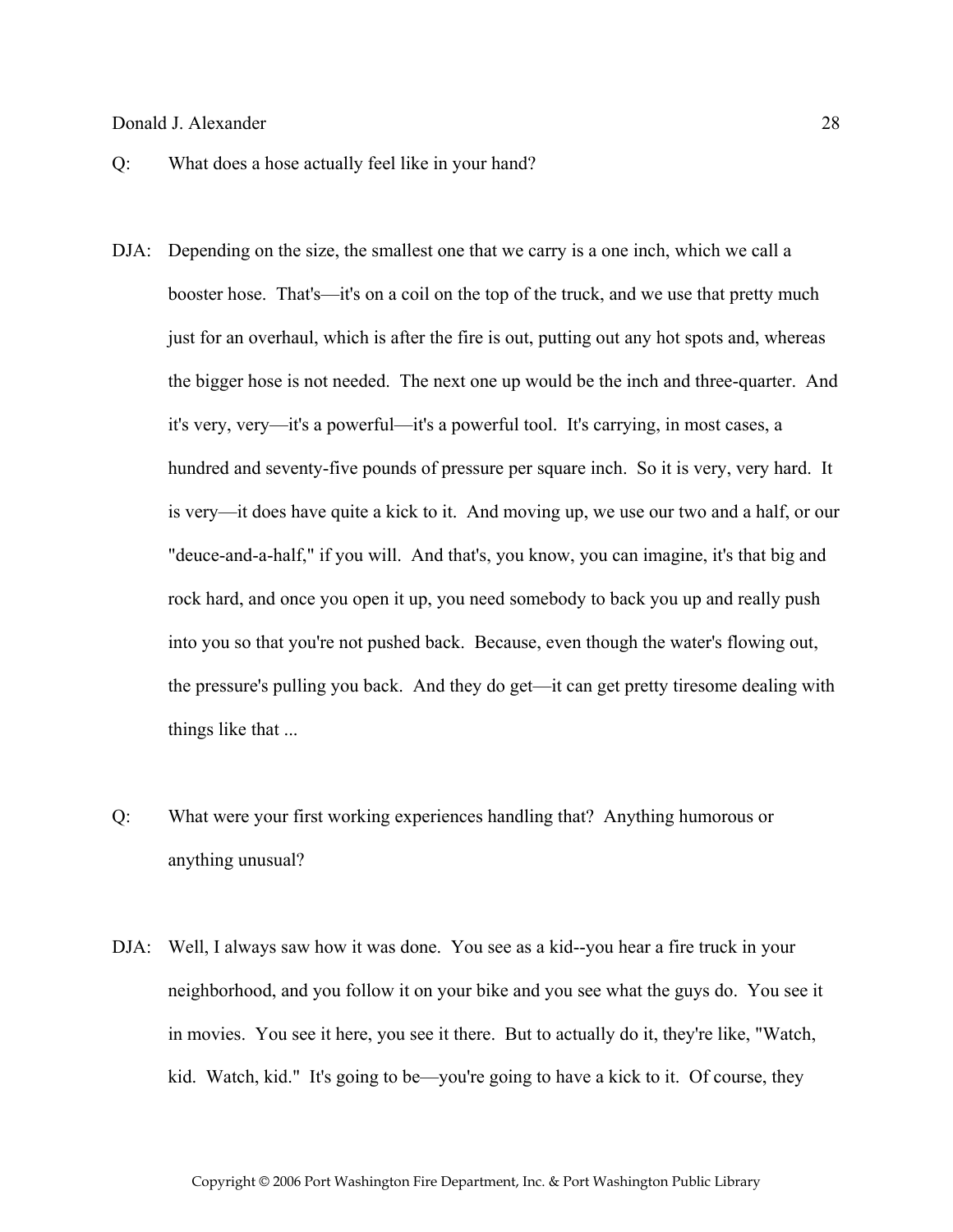didn't leave you alone, because, A, ten years old, I think I was maybe a hundred pounds, wet (laughs). So, I mean, they really—they could have really kicked me around. But I did have a bigger guy as a back-up. And it was—would it be something that I always imagined it would be? I don't know. But it was—it was something. This is like, this is what we do, and I'm finally getting to do it.

- Q: Anything great happen or unusual, on your first fire call? First fire call?
- DJA: Yeah, well, the first one was just a routine, automatic fire alarm. I don't remember exactly where. But that was back in the early '90s when we were able to ride on the back of the fire truck as you went through a town. There were four of us on the back step.
- Q: What did that feel like?
- DJA: That was—it was cool, because it was something that we haven't—,I always saw the guys doing. And looking back now, I wish we were still doing it, but it was a safety issue. You hit a bump or something, you can actually fall right off. It was—it was crazy, but it was fun, because that was half—half the job was just getting there and how you got there. You know, riding on the truck and riding on the back, and ...
- Q: Does anything go through your mind as to when you used to stand on the back as you're screaming to a fire?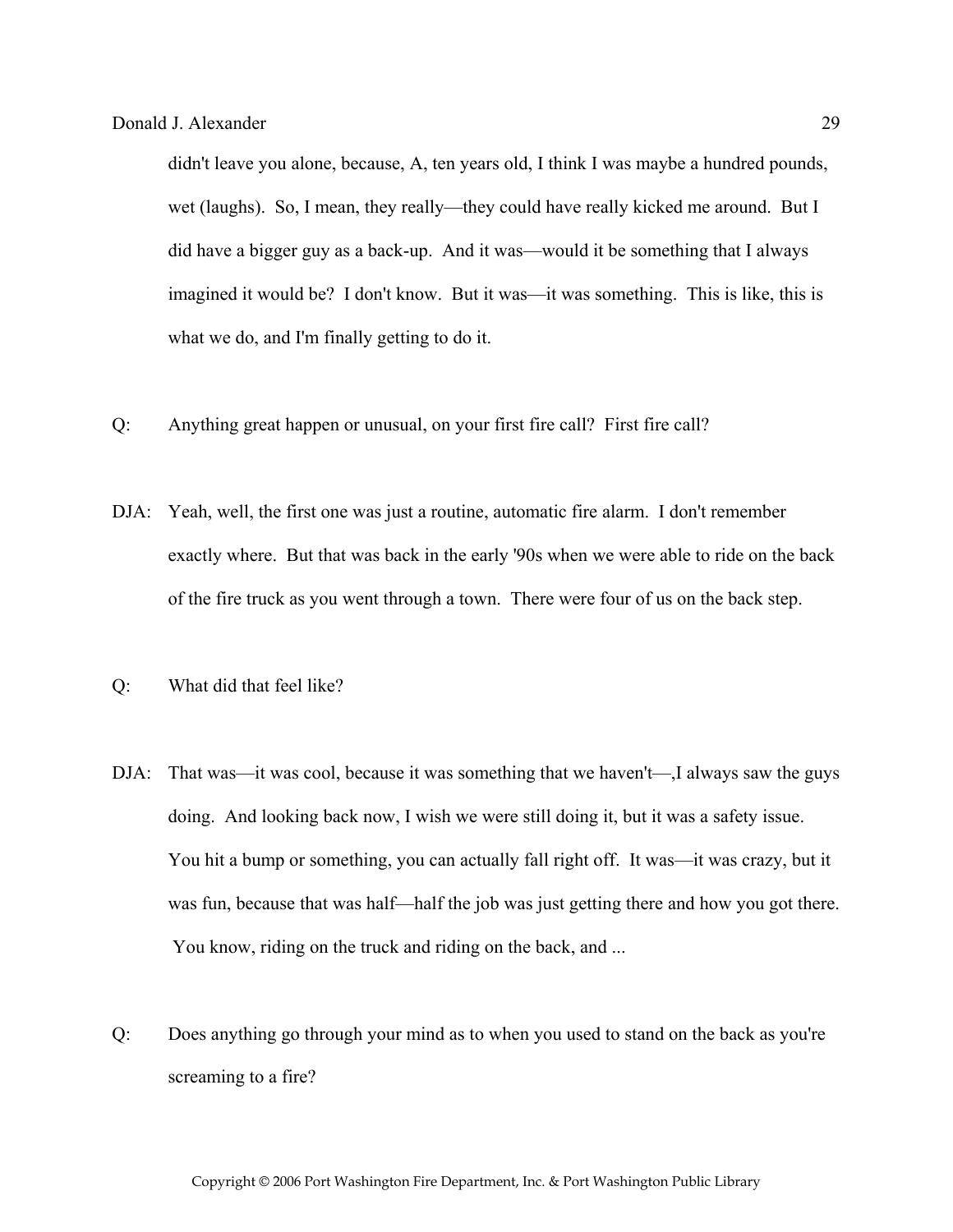- DJA: Well, I knew that where we were going was just a routine call, but really nothing would meet us at the other end if we would get there.
- Q: How did you know it's a routine call?
- DJA: First off, by the nature of the call, the location of the call. There are times when the routine call is not just a routine call. [There was the Sands Point Nursing Home fire.](AWAITING INFO FROM GPC)
- Q: Tell us about that.
- DJA: Prior to that, we were--we would go there, I would say, once or twice a week, maybe more, on a routine fire alarm. No fire. Just the alarm malfunctioning and us having to go. And, not to use, you know, the "crying wolf," but it gets to the point where you're like, "You know what? The Nursing Home's going off again." But you have to go, because you think of what could happen. Well, on this particular night, what could happen, did happen. I was in probation—I was on probation, so it was a Tuesday night. We were headed out to fire school out in Bethpage. The call comes over and we hear it, and we all say to each other, "Oh, Sands Point again." We continue on to the Fire Academy, and we had the radios. We took one of our utility vehicles with the fire radios in it, and we heard what was going on. So we were at the—we're on our way up to the Fire Academy, and finally, we were just like, "Forget it. Forget school. They need us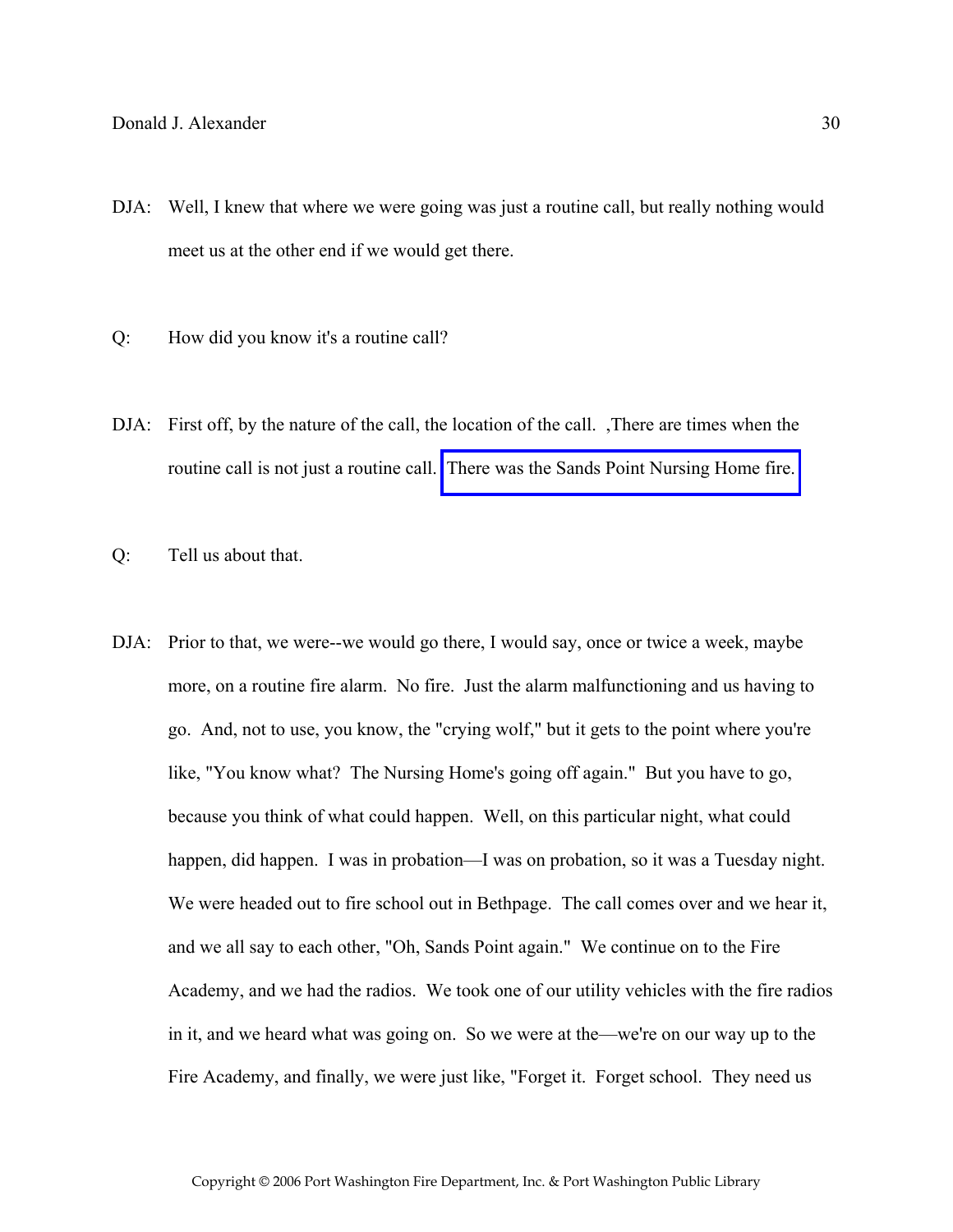back home." We turned the vehicle around, put on our lights and sirens. By this time, I guess we were somewhere near Hicksville on the Expressway. And we put our lights and sirens on, and the six or eight of us was on our way back into Port Washington, because the routine automatic—fire alarm—turned into—earlier in that day, guys were working on the roof, redoing the roof. They had left a torch going up there. There was no great big fire in the basement, or in the main part of the Nursing Home, but the fire was contained to the roof. It was extinguished quickly, but there was a lot of smoke. And, obviously, being a nursing home, we had to then evacuate all of the residents. That was the biggest part of the night. We evacuated everybody in the nursing home.

## Q: How many patients?

DJA: I would—there was—there had to be over a hundred, I would imagine. And it was the strangest thing, because at that point, the Chief had called in for mutual aid, which is assistance from an outside Fire Department. We had multiple—from Manhasset to Roslyn. You know, neighboring Departments had come to assist us in evacuation of all the residents of the nursing home. And it was just so—just how we had to get them out—okay, you have some of the patients who could be wheeled out, some of the patients who could be walked out. But then you have the patients who are on their respirator or on their oxygen. So we had to take each individual case. So, we had to—if my memory serves me—we had to basically separate them. We had town buses; we had moving trucks; we had school buses; ambulances, bringing them. And most of the people were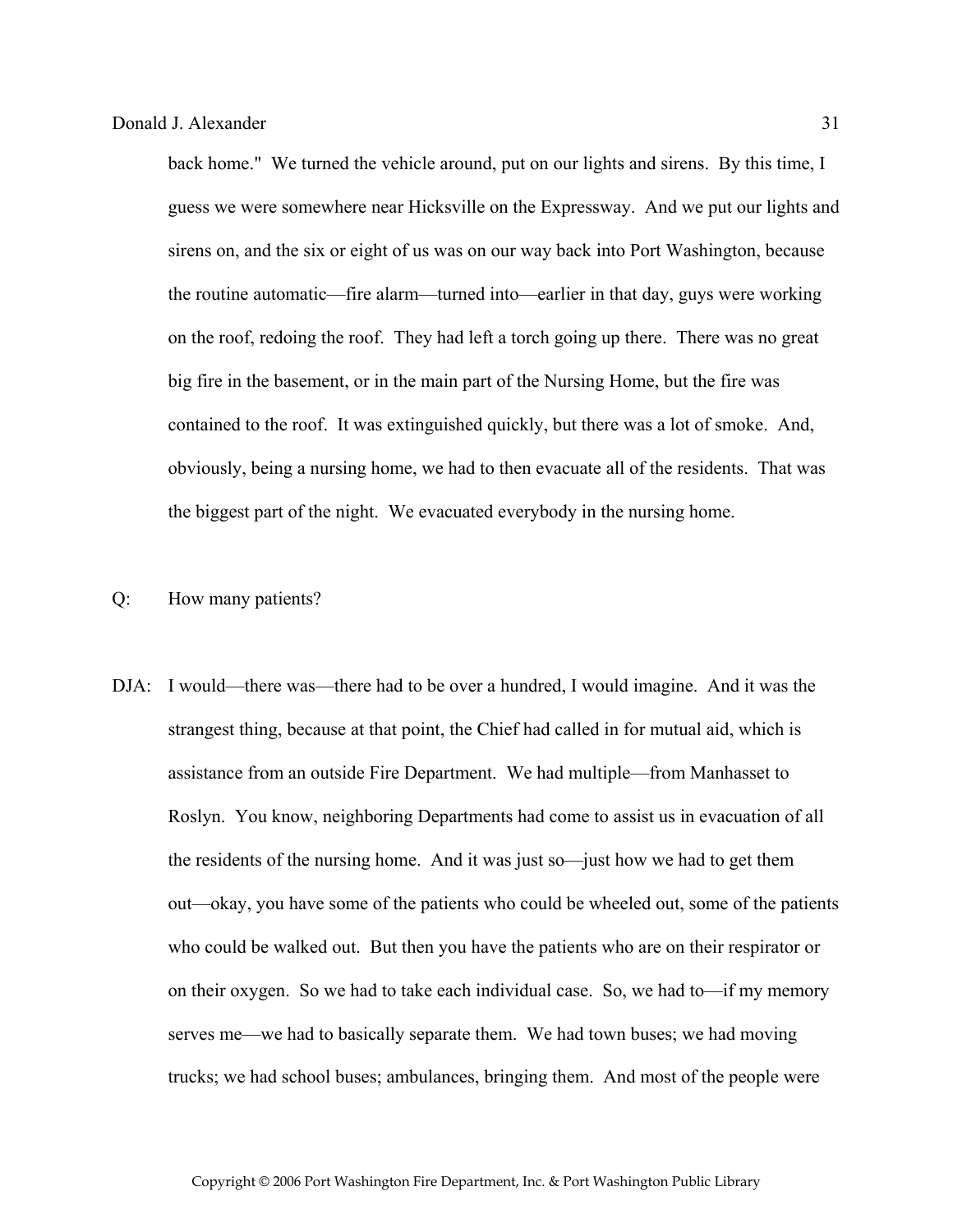then taken up to the Weber High School—Weber Junior High School, at which time, there were nurses and doctors there to make sure that their cases were okay. If anybody was in distress, we had to bring them to the hospital. But that entire night was all of a—I don't even know if it was a rescue, more of an evacuation. ... [END OF SIDE A; BEGIN  $SIDE B]$ ...

Q: We are now on Side B. To continue with the nursing home evacuation. Donald, this was quite a deal for being on probation ...

DJA: Yeah.

- Q: ... What did you learn from this experience?
- DJA: Well, it was—it was nothing that we've ever learned in our school training. We've never really learned about evacuation of elderly patients. We learned how to break windows, chop with an ax, extinguish fires. But we were never taught how to care for patients. That was always pretty much left up to the—to the EMS company. But just in the assisting of the evacuation, you had to—like I was saying, you have to take each person's physical and health issue. You don't wind up doing it by yourself, but somebody who couldn't walk, you had to assist them. You had to take a little extra time with each person.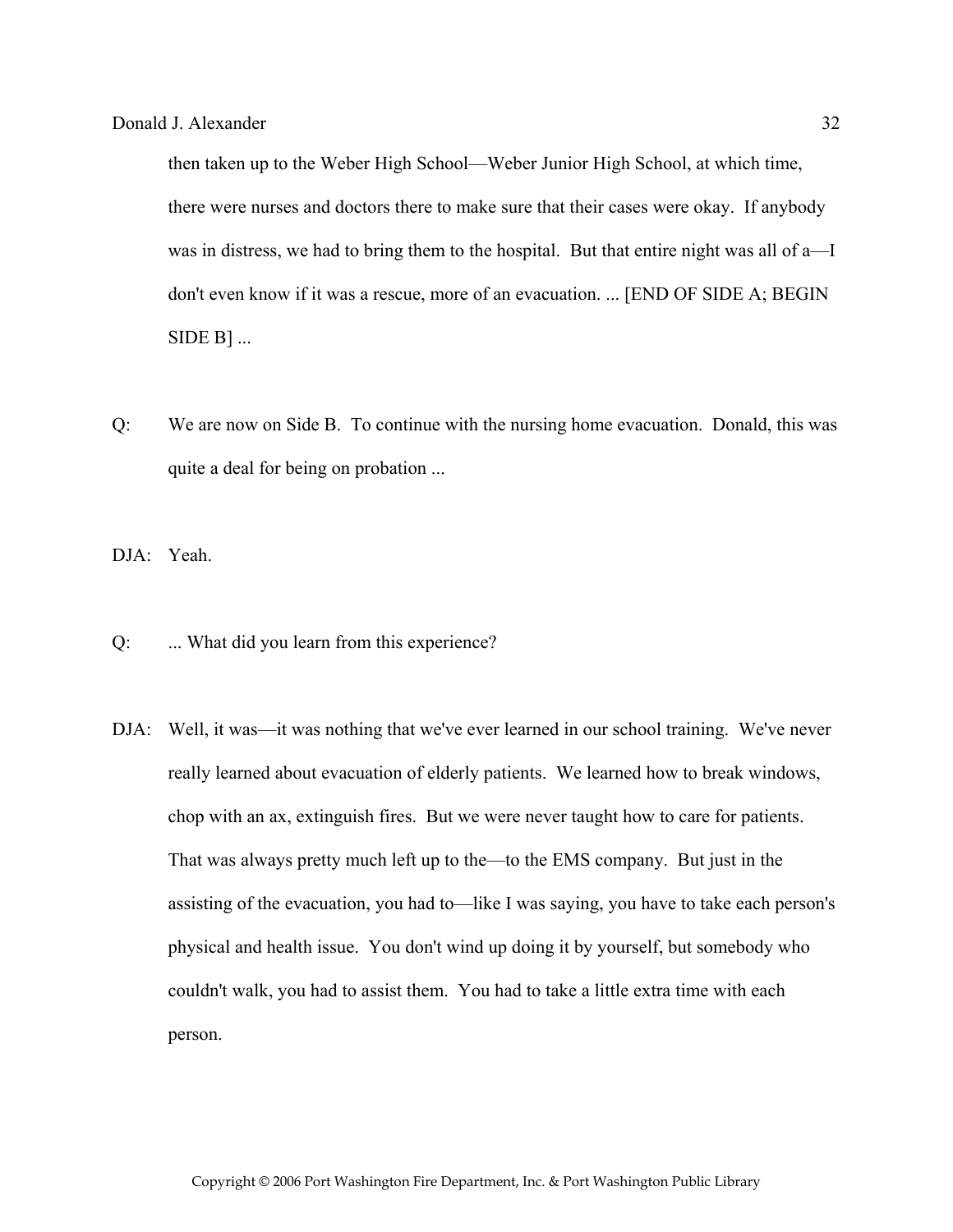- Q: Do you recall when everybody went back to the nursing home? Was it several days after that?
- DJA: Yeah, I believe it was several days.
- Q: And you had to also then transport them back?
- DJA: No, I don't even remember exactly how they got back. But they started construction again.
- Q: I want you to describe how you—how you ascended in the Ladder from rookie to assistant engineer, to Lieutenant, and to Captain.
- DJA: Okay.
- Q: And I believe, now, you're ...
- DJA: I'm a trustee.
- Q: ... trustee. So, I'd like you to describe what happens. How do you move up these rungs.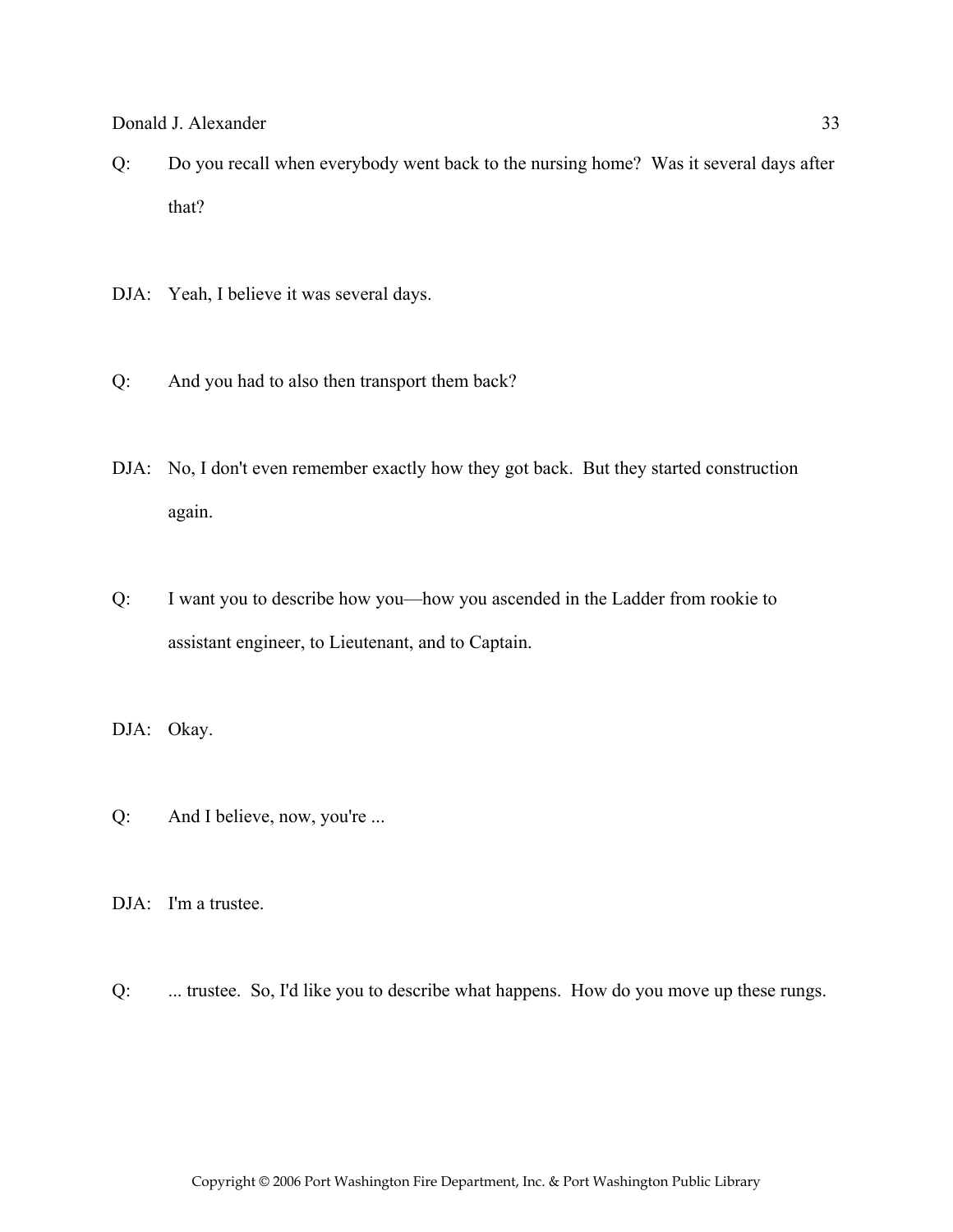DJA: Okay. You're on probation for two years, which is, you know, sort of lengthy. You're responsible for making every Thursday—Thursday night work detail. So you have to make every single Thursday, and you go to a bunch of training and things like that. So I got in there October of '91. In October of '93, I was then off probation. Completed all the training I was responsible for taking. Of course, like I was saying earlier, training never ends. October came. I got off. November was nominations for engineer's position. As I mentioned earlier, engineer is basically, there's the engineer and then there's four assistants, and they assist in making sure the truck is put back in order after the fire or, if something is broken, to make arrangements to have it fixed or fix it yourself. And it's really, it's a Lieutenant in training, is what I always like to call it. Because, as I said earlier, if, in the absence of a Captain or Lieutenant, the engineer would be in charge. So, just coming—you know, I guess I could always say that I had a—I had a head-start just being around the place for so long and knowing the equipment. I see a lot of these kids that join these days don't really know what they're getting into. I knew what I was getting into. I knew the guys; I knew the job. I knew the equipment; I knew what—I knew sort of what was going on. So, I moved up in assistant engineer's position. I finally moved up to the rank of engineer, which, then, it all falls on your shoulders. You know, you can't rely on your assistant engineers—or, as an assistant engineer, you can always say, "Well, I'm only an assistant," and get away with it, to a certain degree. But as the engineer, if something was broken, the Captain wanted to know why it was broken and when we could have it fixed, and if it was still broken, he wanted to know why. But again, it's all learning experience. It's learning to deal with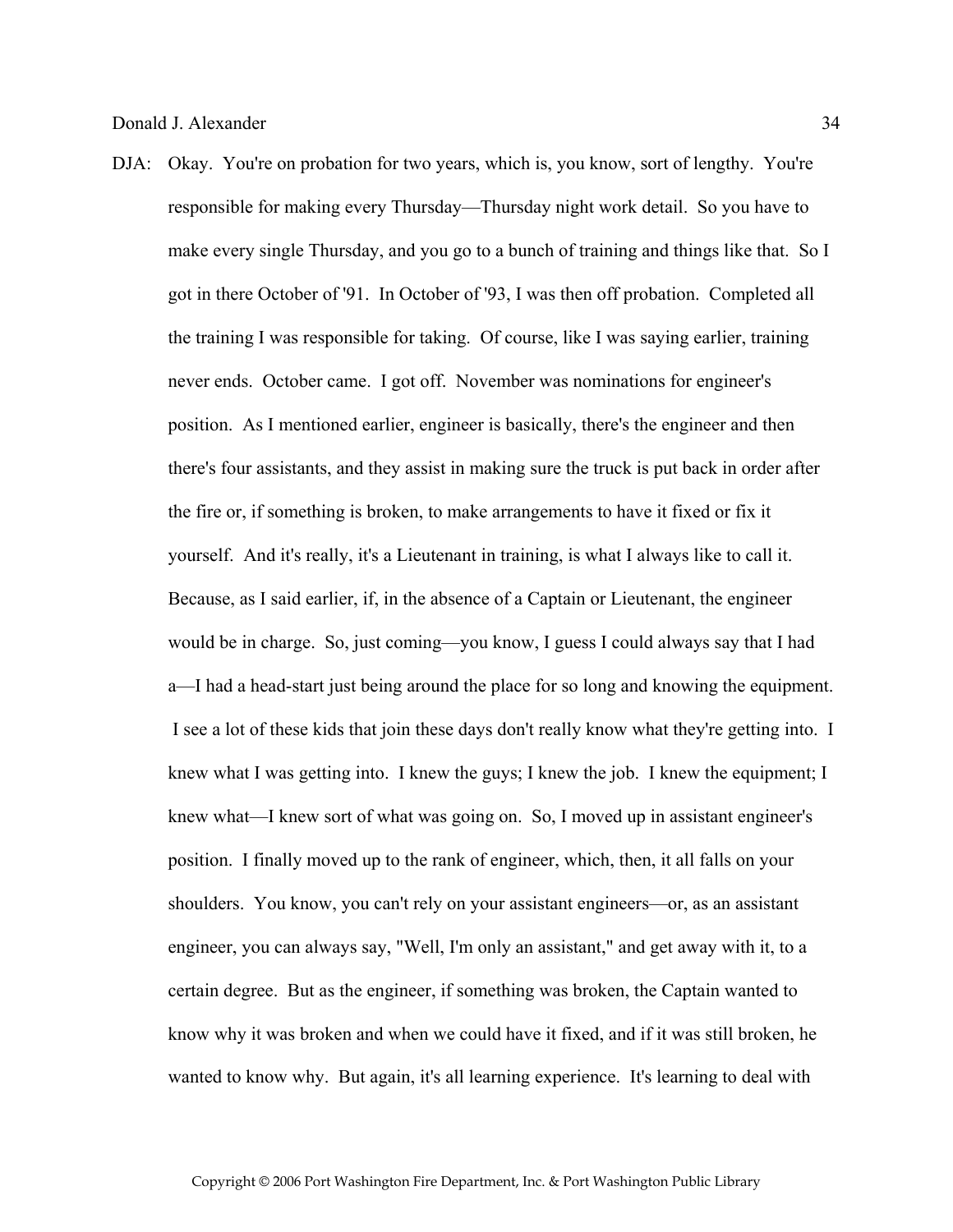guys. Sort of being in charge, because Thursday night work details were run by the engineers. So the engineer had a scheme, a work plan laid out for the night, and you had to carry it out. You had to sometimes not be so nice, because if you didn't get a particular thing done, Captain wanted to know why. So, after I was engineer, I moved up to Second Lieutenant. I was Second Lieutenant for a year, at which time the company's First Lieutenant, which, at that time, was a friend of mine, in a lot of guys' eyes, wasn't really carrying out the job as he should. So, a group of the guys said that "What we're going to do is we're going to write you in for the position of First Lieutenant." Now, I don't really think that a write-in is how you should—how you should win. I had my Second Lieutenant's position; I didn't want to lose that. It took me too long to work to that point. I said, "Guys, basically, do what you want to do. If you want to write it in, be my guest, but I really don't think that that's the right thing to do," blah, blah, blah ...

- Q: A write-in versus what?
- DJA: A write-in versus a regular check-in. See, in November—between November, December ...

 $Q:$  ... [And that wasn't] ... a check-in.

DJA: Right. You get nominated off the Company floor, you know, where they say, "I nominate you for First Lieutenant or Second Lieutenant," things like that. But there was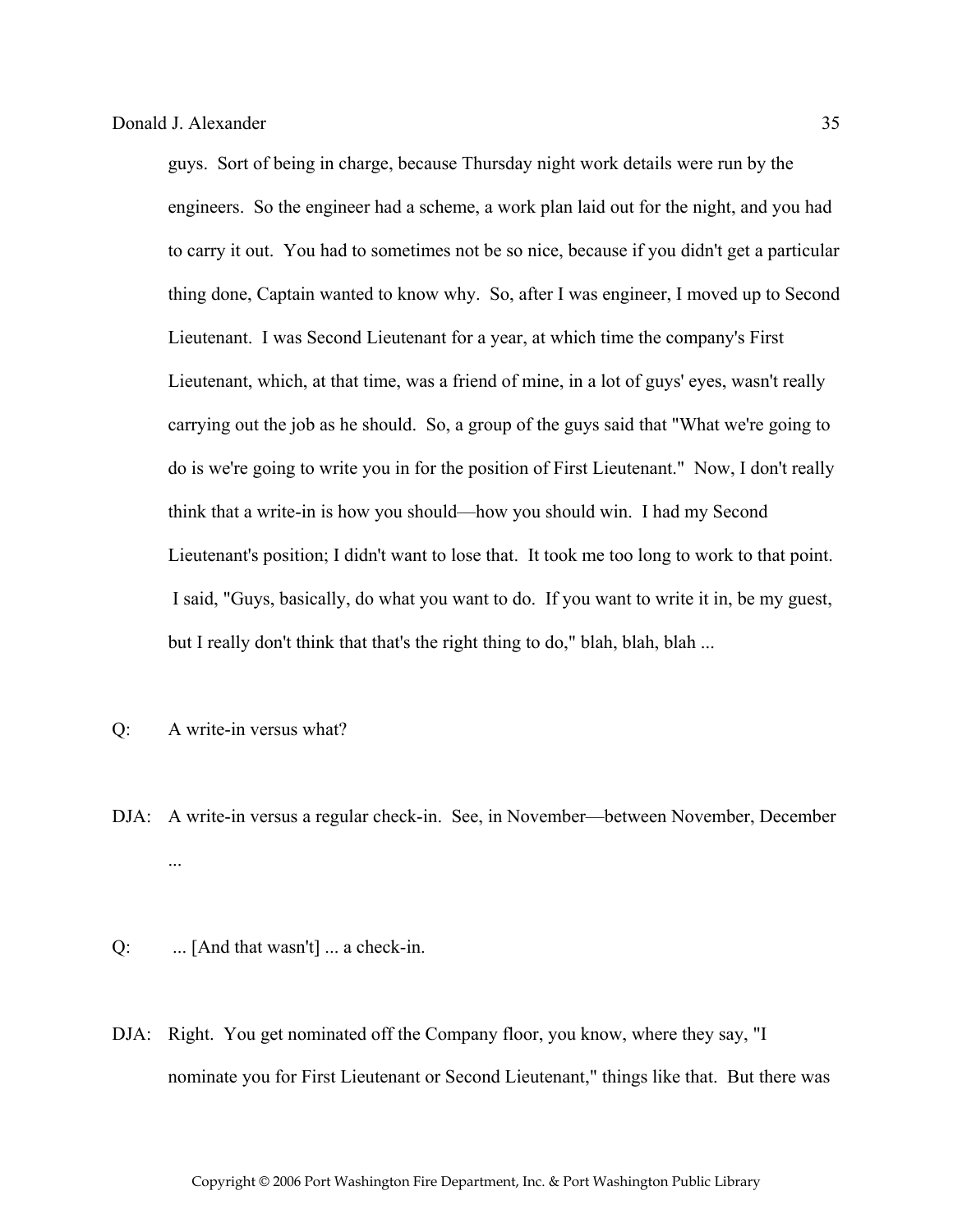also the line after that office. So, what actually has to happen that night is that there is nobody being voted against, or running against anybody. There's just that person for that position. One member from the company off the company floor asks to have one ballot be cast for all non-contested offices. But what you need to do to knock that down is some member has to say no, which some member did. A member said no, which could mean that a write-in could then occur. So the guys wrote me in. They spread the word. Believe me, I didn't go and I didn't solicit. I didn't—I didn't do anything, because I didn't want to jeopardize what I had, because that's the worst thing that could happen is start to bad-mouth somebody. Not that I'm that type of person. But to bad-mouth somebody and then lose, or win, and then you have to deal with that and say "ah, back-stabber," or whatever. But I didn't want to deal with that. But I basically told the guys, "Do what you want." Because it was the guys in the company that were not happy with the performance of this guy. January came; I won. I blew the guy's doors off in a win. Was I happy? Yeah. I was happy because I was moving up. The guy on the other—you know, he was sort of blind-sided by it, but I didn't really think that it would work, so I was like, "Yeah, do whatever you want to do," because it never works. Well, it worked. I won the position. Accepted the position because ...

Q: To become Lieutenant?

DJA: I moved up to First Lieutenant. I had moved up. Because the company members, that's what they wanted, you know. After they had done that, I couldn't actually say no,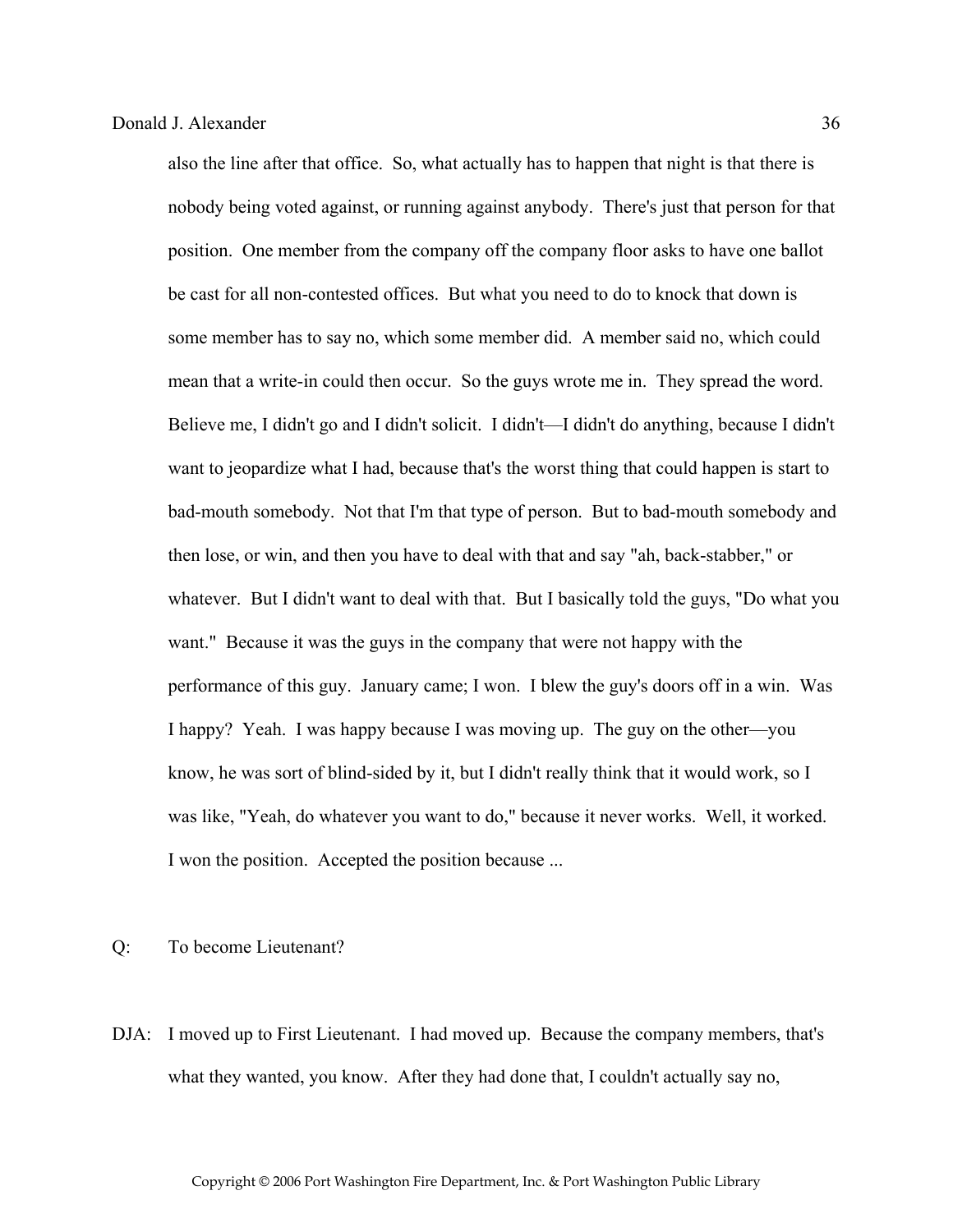because the guy really wasn't doing his job. So I moved up to the rank of First Lieutenant, where I kept for a year. And the Captain, myself, and the Second Lieutenant all worked together very, very well. The First—the Second Lieutenant was a friend of mine—Donald Reese. He's been a long-time friend of mine. So we had moved up through the ranks. We went through probation together, things like that. After ...

- Q: So how long were you First Lieutenant and then ...
- DJA: First Lieutenant for a year.
- Q: And then you become a Second Lieutenant?
- DJA: Second is First.
- Q: I mean, Second and then First.
- DJA: Yeah, Second, then First. One year apiece. Normally, two years apiece. But I moved up because of this crazy thing that these guys did. But I won. They—the company got sort of what they wanted. So, I moved up. The following year, I moved into the Captain's office. Was I the youngest Captain? I wouldn't say that. I was one of the youngest.
- Q: How old were you when you became Captain?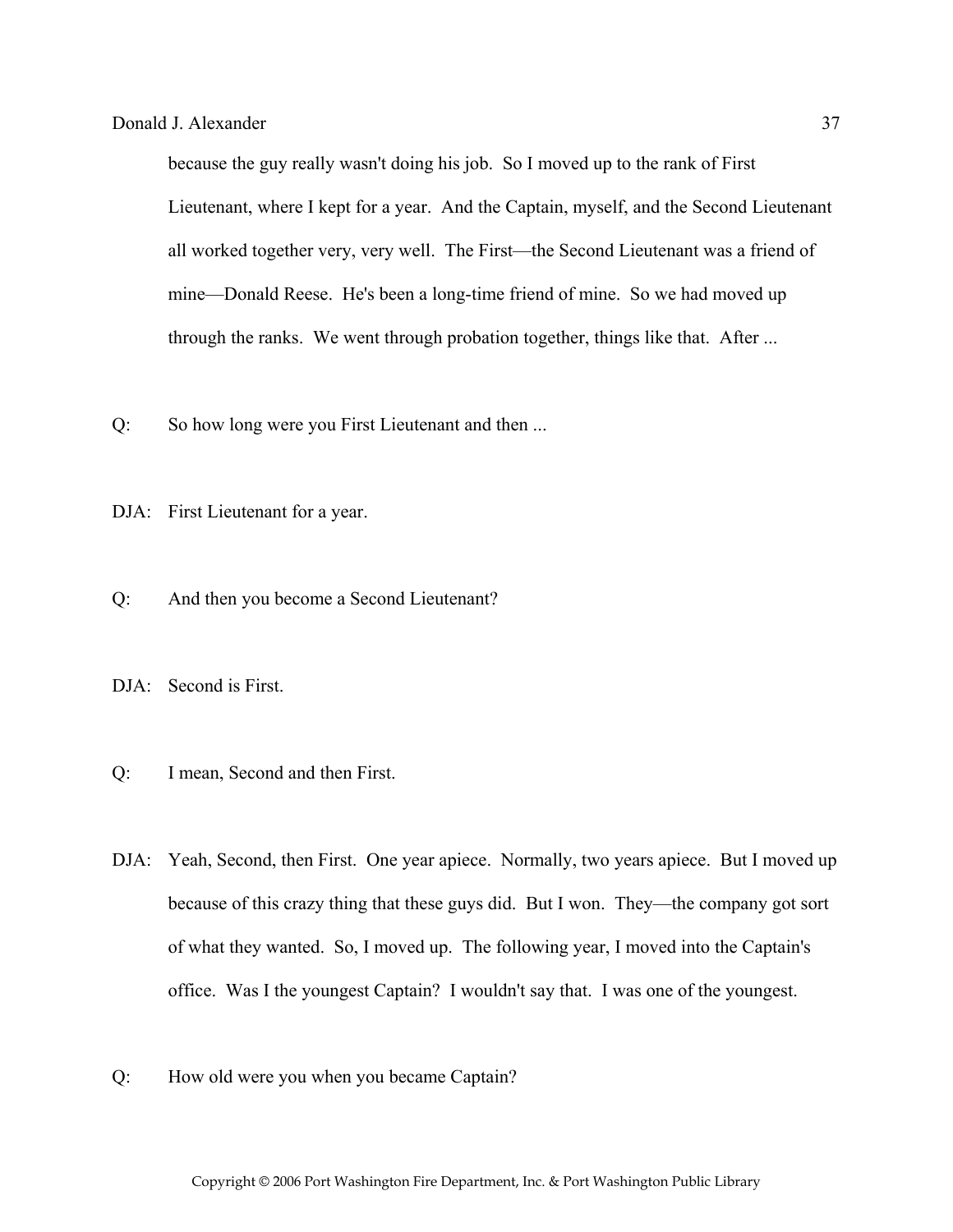- DJA: I'm thirty-one now. I believe I was twenty-eight, okay. So, I mean, you got to figure even for a twenty-eight year old to be in charge of, you know, a big corporation, because each company is responsible for itself.
- Q: And what are the duties of Captain?
- DJA: The Captain is—we—I'm in charge of everything. I have seventy-five members or so, depending on how many guys are in the company at the time. Seventy-five under me. The daily duties of the company all falls back on me, whether I was there or not. The operation of the company—making sure things are working properly. Being a good leader. Being a personable person. Personable person.
- Q: What makes a good leader?
- DJA: I guess to be able to interact with the guys. To know where to draw the line. As I mentioned earlier, you know, we all joke around, but there has to be the line when the joking's got to end, and the people have to respect you for that. I was always, and always am, the jokester. But there is a time when you have to stop, and they have to know that he means business and have the respect for me. And I can honestly say that they all did. I had a fantastic two years. Thankfully, nobody got hurt, which is your main concern. Obviously, there was no loss of life due to the fire—fire service.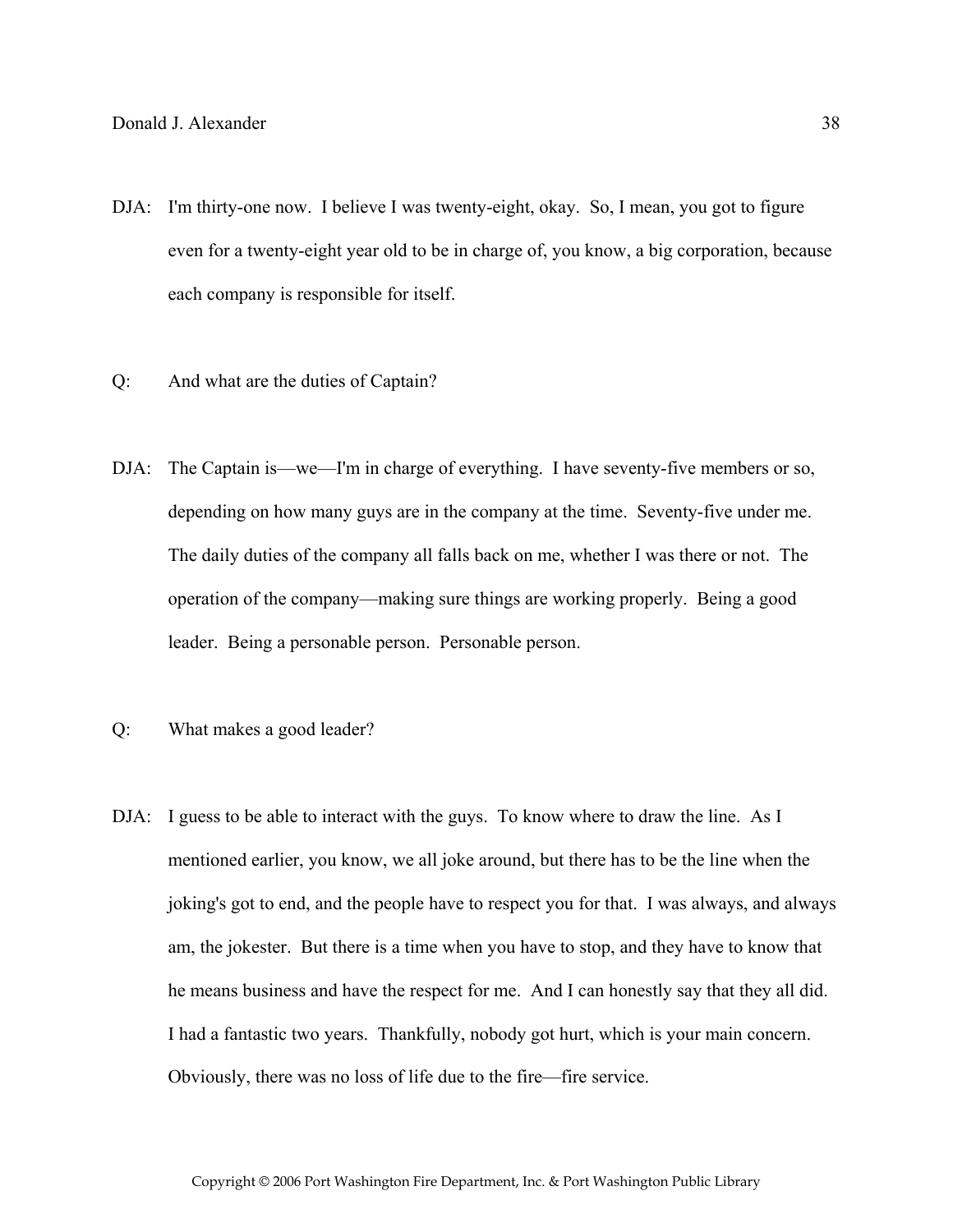- Q: And then, did you ever have the goal to be Chief?
- DJA: I did when I was a kid. Right now, I'm at a point where I'm really happy with the way things are. I accomplished ...
- Q: What do you mean, right now?
- DJA: I accomplished the biggest goal in my company, which is to be the Captain, to being a leader. I accomplished that. I guess, I would like to say—and I'm sure that other people would say that I was successful at it. I carried out the duties as they were supposed to be carried out. I continued our legacy of being a great company. But the duties of Chief, it's just a lot—it's a lot to do. And right now, I don't really feel that I can commit myself one hundred percent that's required to do that. So, in January, the role—one of the Trustees—we currently have five Trustees. One of the Trustees was going to run, but he lives out of town and he didn't really have as much time. So, we contacted him, we said, "Listen, are you serious about running." He says, "Well, if nobody else wants it, I'll take it." And they mentioned that I wanted it. So, he says, "Let ..." you know, "Let him run." So there were other—a couple of guys that wanted that position, because basically, you have five guys each year. They rotate.
- Q: Who are the five Trustees?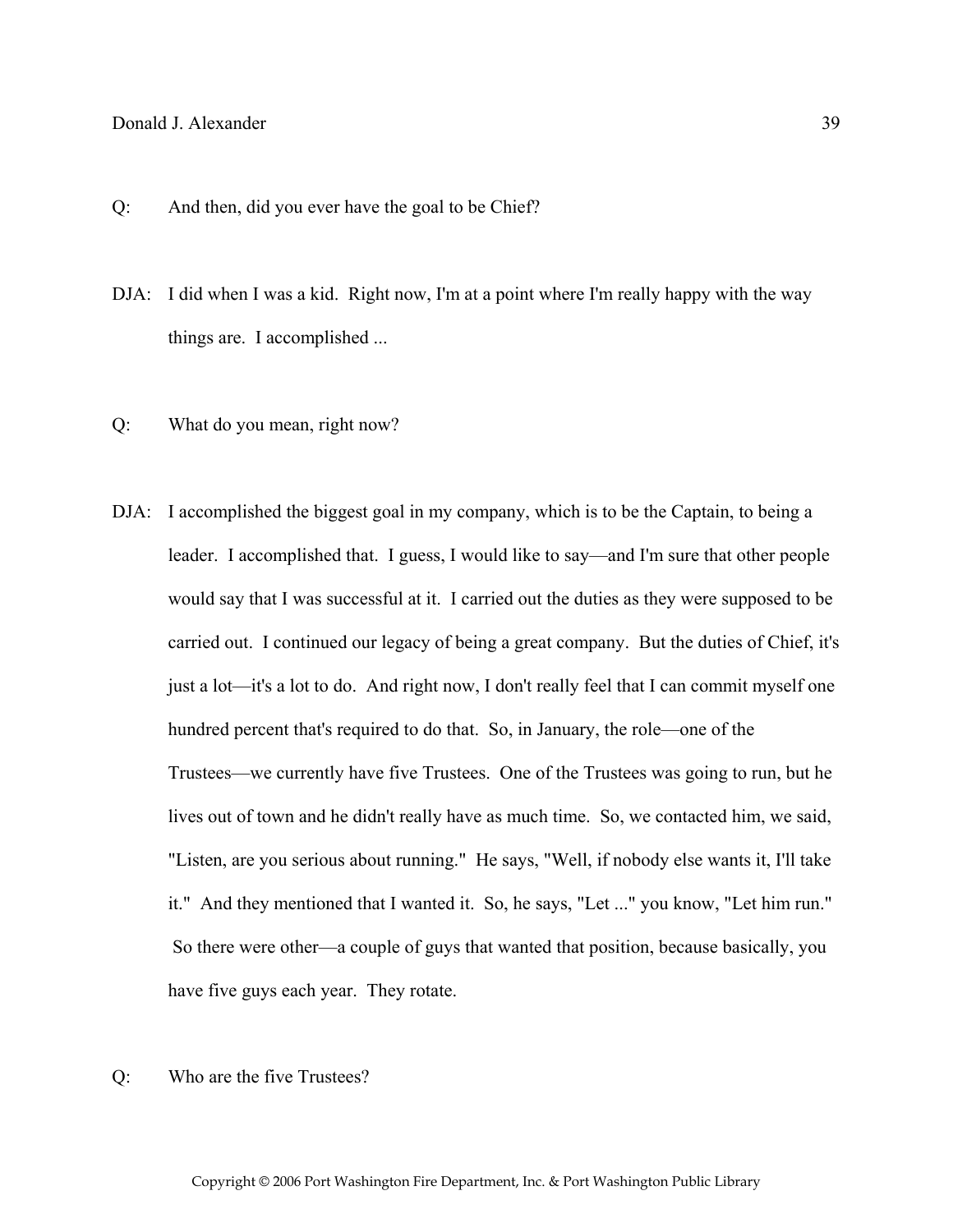- DJA: Frank Pavlak who's been a Trustee for four hundred years (laughs). He's been a Trustee for as long as I can remember. John Murro. Paul Carpenter. His brother, William "Butch" Carpenter, and myself.
- Q: Can you explain what the duties of the Trustee would be? How do you— how do you go from Captain to administration?
- DJA: Once—that was—that's the good thing is because it's the other side of the coin. As a Captain, you have to know everything. You have to know where this is and where that is. And, you know, if we have to purchase something, make sure that we, you know, get it in a timely fashion, but make sure we're getting the best price for it. As a Trustee, you don't really have to worry about the firefighting aspect. You just have to worry about the financial, the administrative end—making sure that things are running smoothly, the dayto-day operations are running smoothly. This is the Captain. And that was a good role for me, because out of the five, I'm the only ex-Captain. Okay? That's what we call them. It's not that I did something bad; it's just an ex-Captain or past Captain. And it's good to have an ex-Captain, because they've been there. So a lot of times if a truck comes back from repair and the bill comes in and it kind of looks a little shady, or so they think, they always call me up and say, "Did the truck really need this?" I was like, "Yeah, it is '92, so it did need this service or that service. Because I do have first-hand knowledge of the other side, and now I'm learning this particular side.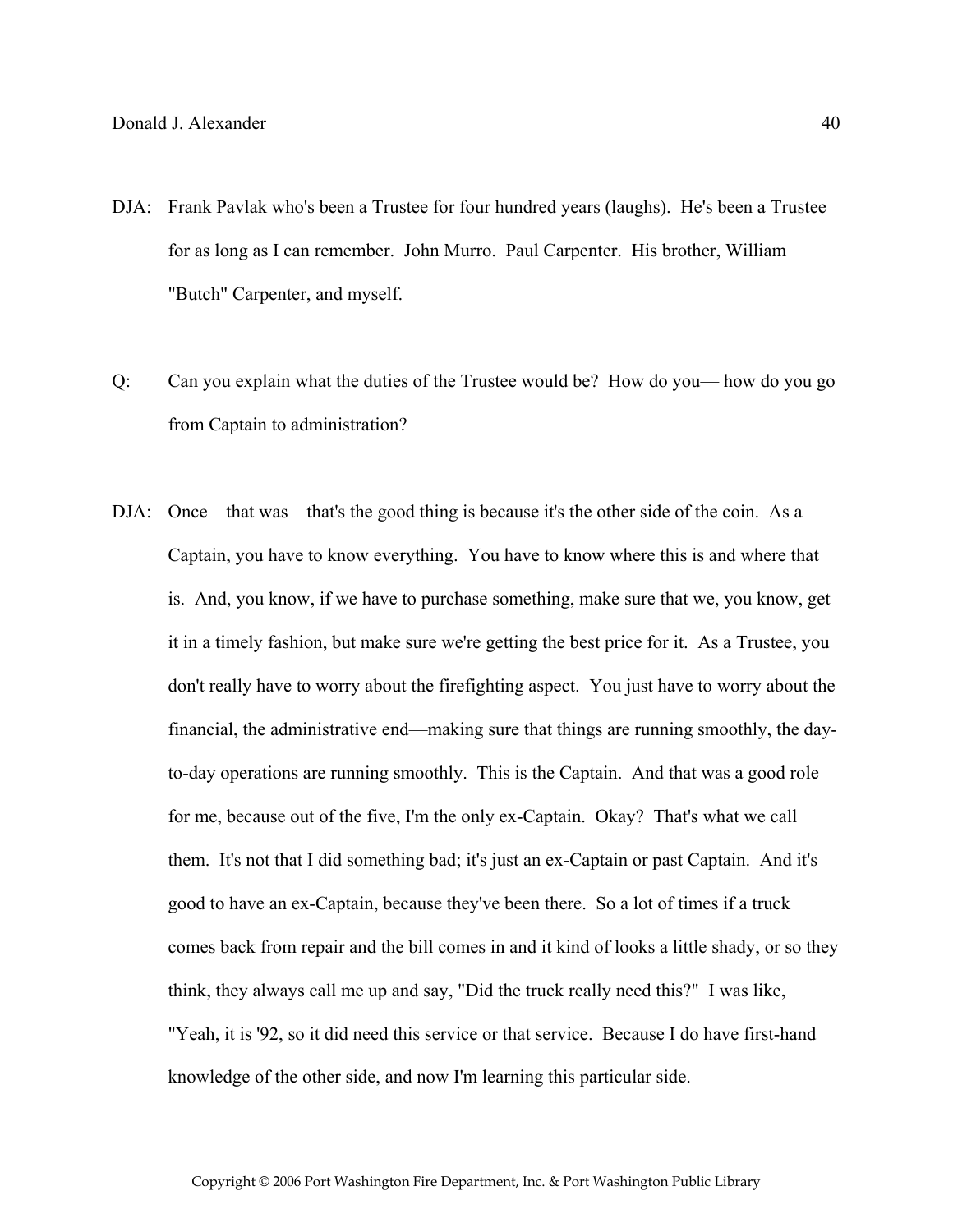Q: So you buy all of the parts for the ...

DJA: Right.

Q: ... for the—for all the equipment?

- DJA: Right, the Captain and the Lieutenants, we get together and decide what they would like on the equipment, and they would come to—you know, if the Captain—the Captain and the Trustees always had a good relationship. It was never something, you know, because really, you're dealing with two different things. You're dealing with somebody who wants something—the Captain who wants something—and the Trustees who are trying to make sure that we're getting things because we need them, not because we want them. But, we've always had a good relationship with the past Captains, to know that they're trying to carry out their job, so let's make that job as easy as possible.
- Q: What are the frustrations of being a Trustee?
- DJA: To know that if the current Captain or current Lieutenants aren't doing something that I think that should be done in a particular way—not that my way would be right--but just as a way that I would handle something—and you've got to—you have to kind of bite your tongue, because you've been there. If it's something that's really going to put us in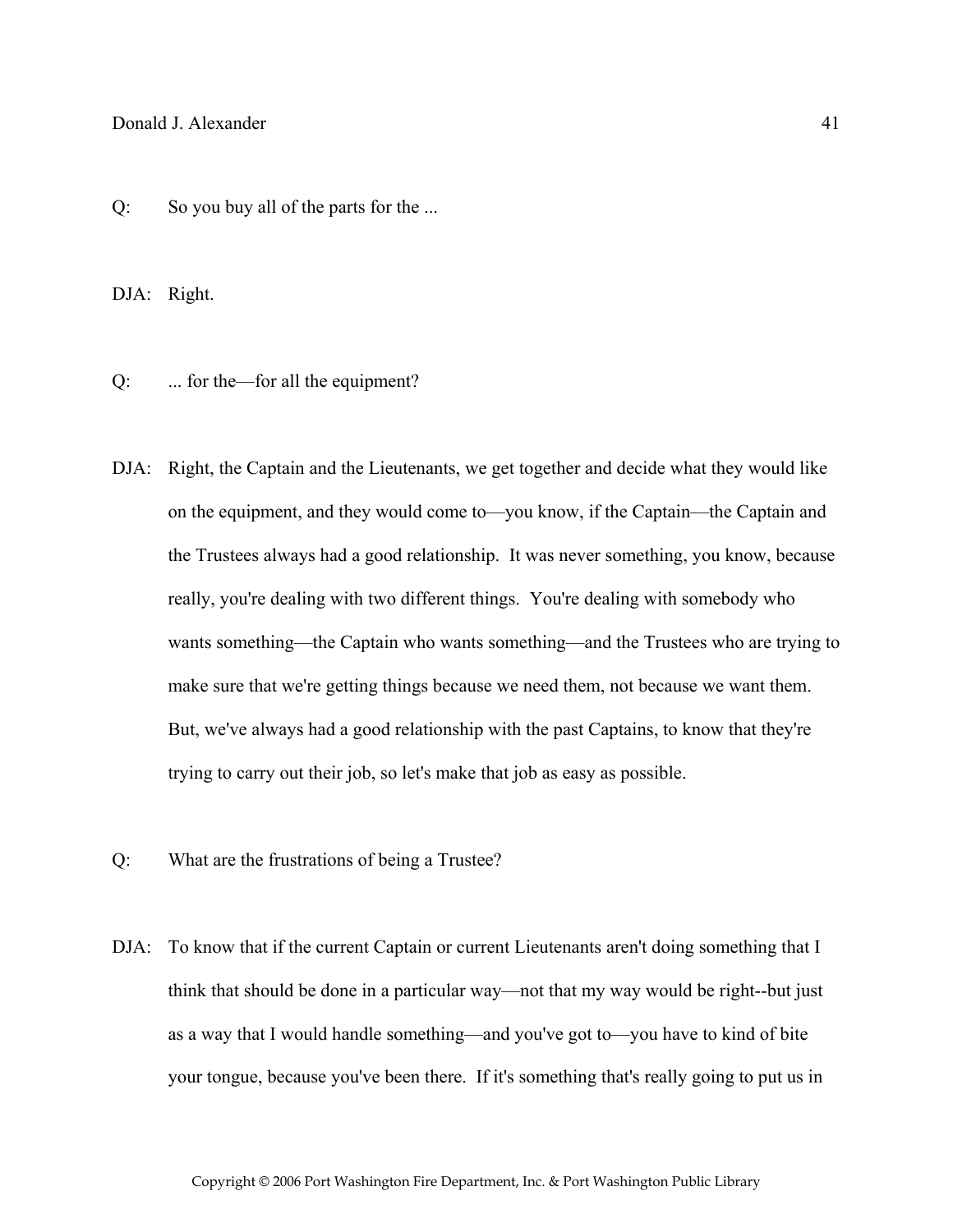jeopardy, of course, you have to step in, but if it's something, handling a particular issue with a member or something, that's—that's something that—it is—it does get a little frustrating, to be honest with you. To know that, "Hey listen, you're supposed to go to this school, Captain. You're supposed to go." You know, just because you're busy you have to make plans. Because if you're not doing it—that was my motto always, "Always" do something, because if you don't do it, how do you expect everybody else to do it?" You have to go. You have to go to training. You have to go and do this. You can't you can't hype up the crew, if you're not going to be there to hype them up.. But to actually, to get the position of Trustee, it was funny, because the position—I was talking with Frank, and I showed interest. My dad is a friend of Paul Carpenter's. Funny thing is that Paul mentioned it to my dad that there would possibly be an opening. So my dad decided to run. So now I'm here in a predicament. I was like, well, if my dad wants it, but the other guy wants me. I'm like, I can't naturally run against my father. I mean, Captain or no Captain, he's my father. I had approached him, I said, "Listen, Dad, here's what I want to do. For the betterment of the Company, we've always had an ex-Captain. Would you mind if I ran?"

- Q: And what did he say?
- DJA: He said, "If you want it, of course, you take it," you know. "You'll do a great job," and "You did a great job in the past." So, but that was just—it was awkward. Because here it is, me and my dad are fighting for the same position. Not necessarily fighting, but you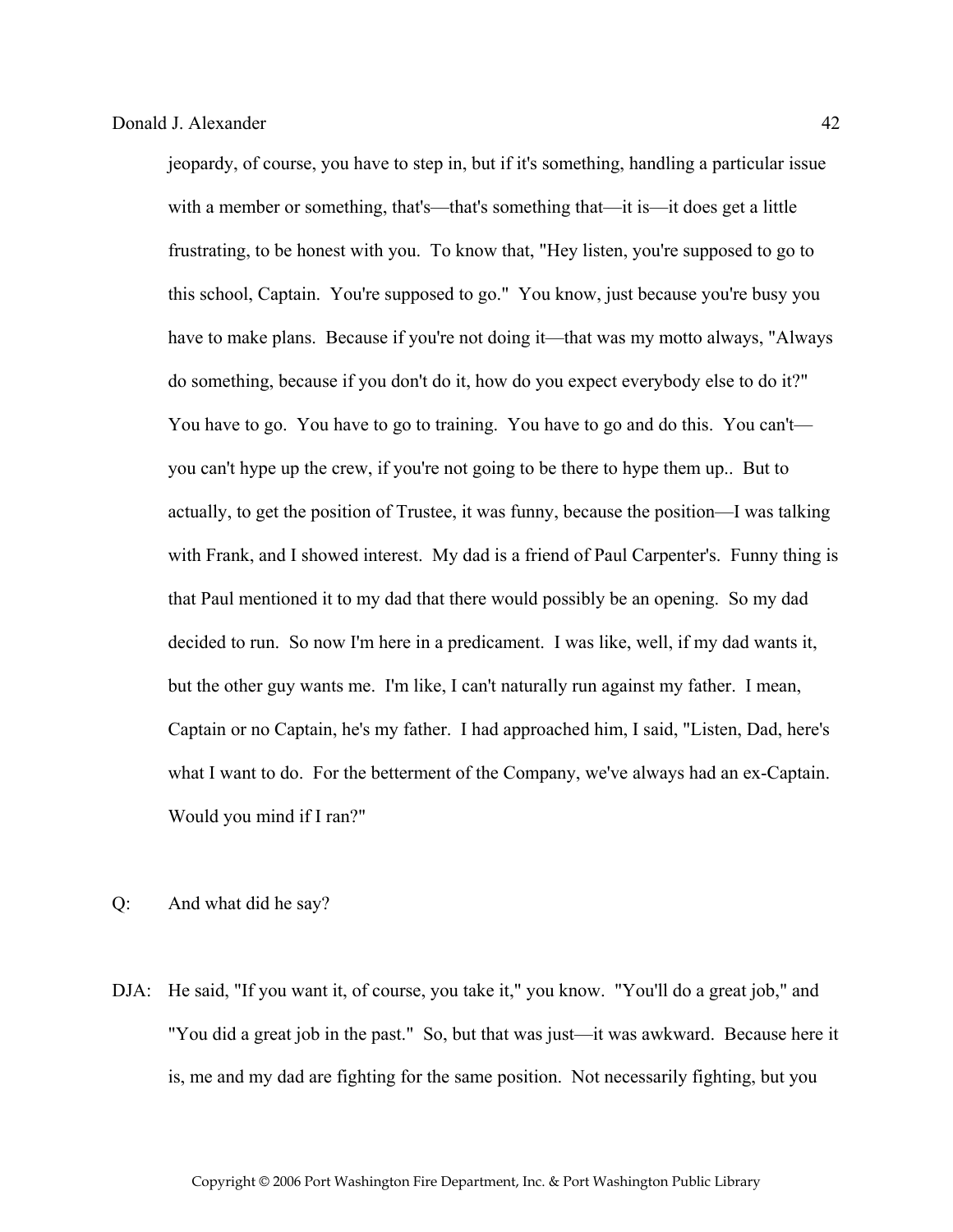understand, it was funny. And you get the other guys in the company who say, "Hey, geez, you know, I wanted to run." I said "Well, if you want it so bad then you could run, but I am also.". The guys in that office, they wanted me. After I spoke to my dad, they wanted me in the position. So, it was—I said, "Go ahead and run." And then the word got out that the Trustees—the other four wanted me there, so they're like, all right. It's more—it just works better if you have five guys who work together than four and one guy who doesn't really (laughs) ...

- Q: What position did you enjoy—or do you enjoy the most?
- DJA: The most I think that I enjoy—I enjoy the Trustee position, because I'm still a company officer. I still have say, if you will. Not that that goes very far. But I do feel that I'm still contributing to the company in an authoritative manner or ...
- Q: How many hours do you have to put in?
- DJA: As a Captain, I had to put a whole lot more. As Trustee, we usually meet every Thursday night. You know, they do other work nights and things. I'm on the phone with the guys every day. If something breaks. The fence is falling down, we have to get bids to get a—you know, somebody in to come and fix it. So, is it that you're always on duty? Not necessarily. But when something needs to be done, you have to take care of it.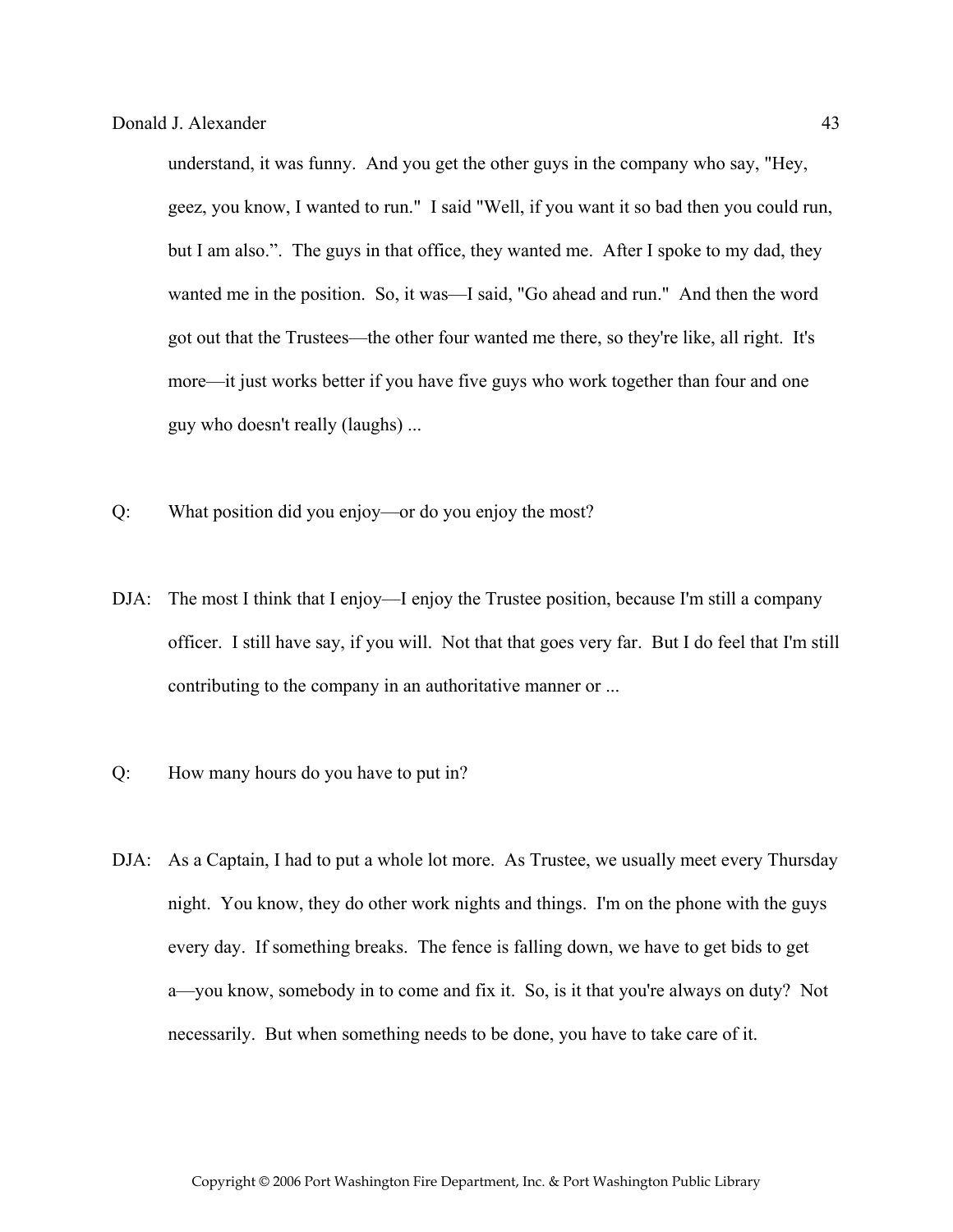Q: I'd like to go on to your personal life. How do you balance your family life with your job?

 $DJA:$  It's ...

- Q: And how do you then balance your day job with what you do and your family?
- DJA: I am—I'm a father of two. I have a two and a half year old and a four month old. Okay? So my hands are full (laughs). We had—in last February, we had bought into my mom's house. So, I'm a homeowner. It's a two-family home. So I'm juggling that. I'm an electrician by trade in Local 3 in New York City.
- Q: Tell me a little about that.
- DJA: Okay. I went through the apprenticeship. Apprenticeship training, which is a five and a half year course, which involves night school, and also they give you supplemental college through Empire State College. So, actually, for a guy who just graduated high school and did some odd jobs and stuff, now I have a Bachelor's Degree and a career. Not Bachelor, Associates Degree (laughs). I make myself look better than I am. I have an Associates Degree, and I'm what we would call a mechanic or a journeyman within Local 3 of the International Brotherhood of Electrical Workers.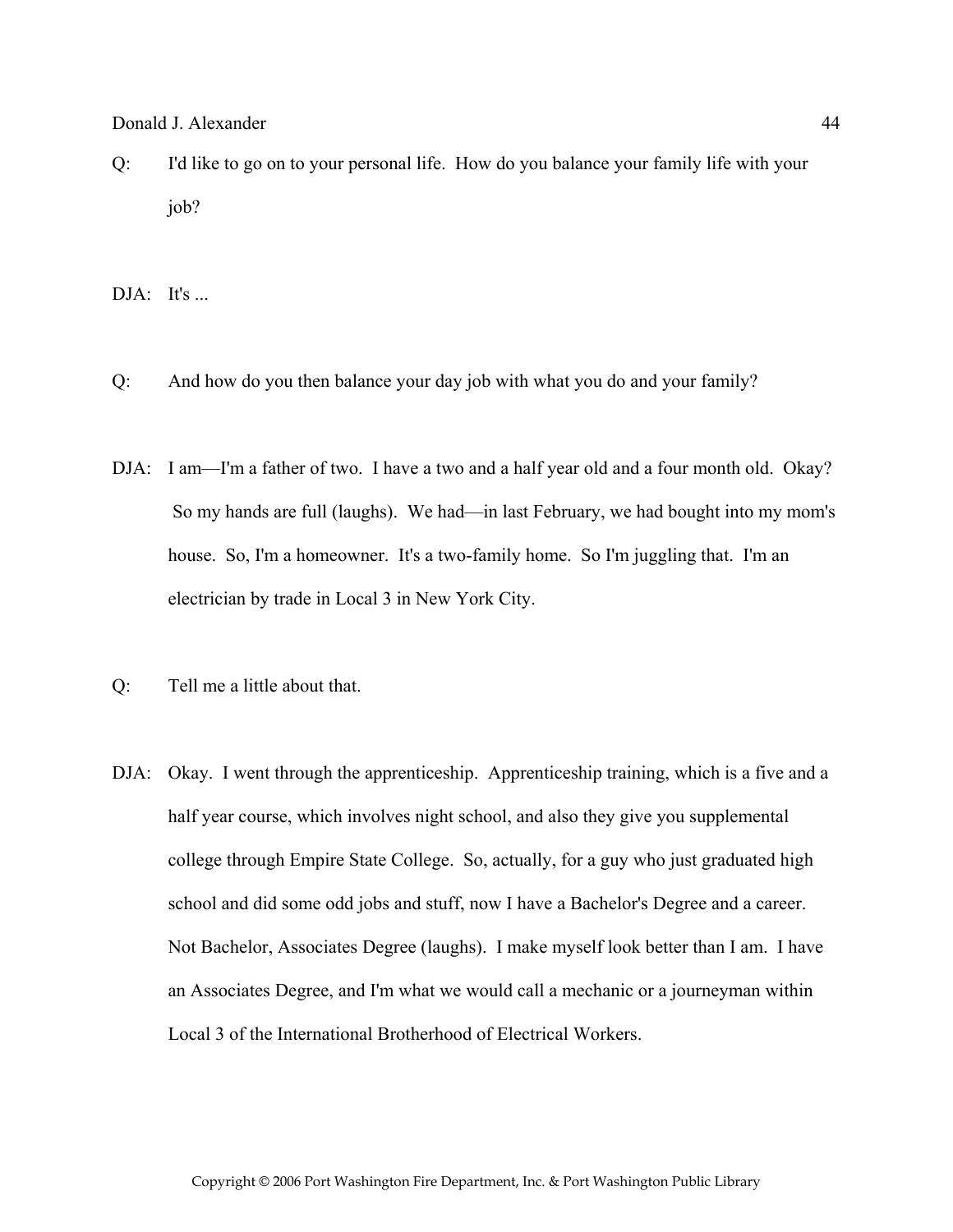- Q: And what lessons have you carried from the Fire Department into that?
- DJA: I would have to say the leadership. I've been with the company now for, I guess the better part of three or four years. I would say close to four years, I've been with them now. So, I've been with them as an apprentice. And my superintendent liked me, so he kept me busy. And from that, he kept me running small jobs. I still tell him I don't really want to run big jobs, because the stress level. I'm not ready to tackle the stress—the extra stress. But anything small. Right now, I'm assisting a foreman handling a particular area of a job.
- Q: Construction sites?
- DJA: Yeah. And the nice thing is that, by being an officer in the Fire Department, you have to deal with people. And you have to deal with different people, different situations. We're all here to do one thing, but if somebody's not right on that day—maybe it's because they've got something else going on at home that they're not acting the way that they should—and the same thing goes at work. One day you'll get great production out of one guy, and the next day that guy is not really doing the same thing. You have to learn how to take the good with the bad and deal with each person as an individual, there. You know, don't expect them to all do the same, or produce all the same, because it's not going to happen, and you'll drive yourself crazy (laughs).
- Q: Now, do you have help at home at all?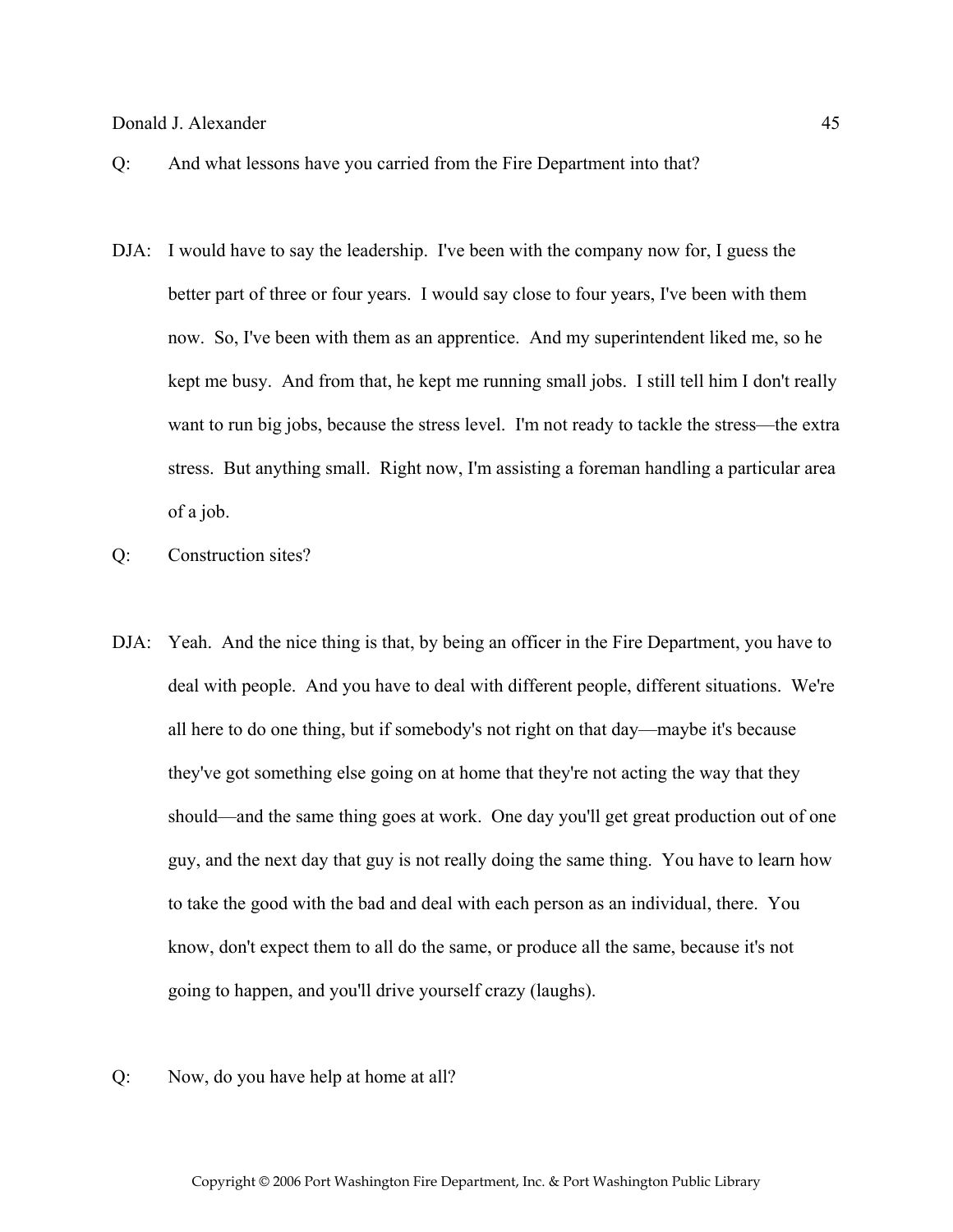DJA: I do have help. Of course, my wife. My wife is ...

Q: And how does she go to the Fire Medic while you're ...

DJA: That's the difficult part. It's a two-family home. My mom is still living there. My mom's our in-house babysitter. It's two separate apartments. She has her own entrance and her own phone number and the whole thing. But, it's ironic, because when I was born, my parents had lived on Linwood Road in Manorhaven. At that time, or soon after, they had bought the house on Graywood Road where I currently live. And we lived on the second floor. Soon after, they bought—then, they moved down to the first level and rented the second floor. When my wife and I had gotten married, we went through a terrible time trying to find a place to live. At the same time, my mom's tenant was moving out. So she says, "Listen, I know that you're in a jam, but if you want I'll drop the rent a little bit. I still need to collect rent. You know, this isn't a free thing. But—because I still have, you know, mortgage payments and things like that. But I will drop the rent, and you could live here." So that's what we did. We rented the upstairs apartment. So—so now, I'm back upstairs. So, soon after, we had made a deal with my mom, we actually asked her, we said, "Mom, we'd like to do something with the house. Would you be willing to move upstairs? It doesn't really benefit me and a family to live on the second floor of a house." But at the time she says, "No, no, no, no. I'm very happy with where I am; I'm sorry." So, soon after my son was born—the first son—my mom became crazed over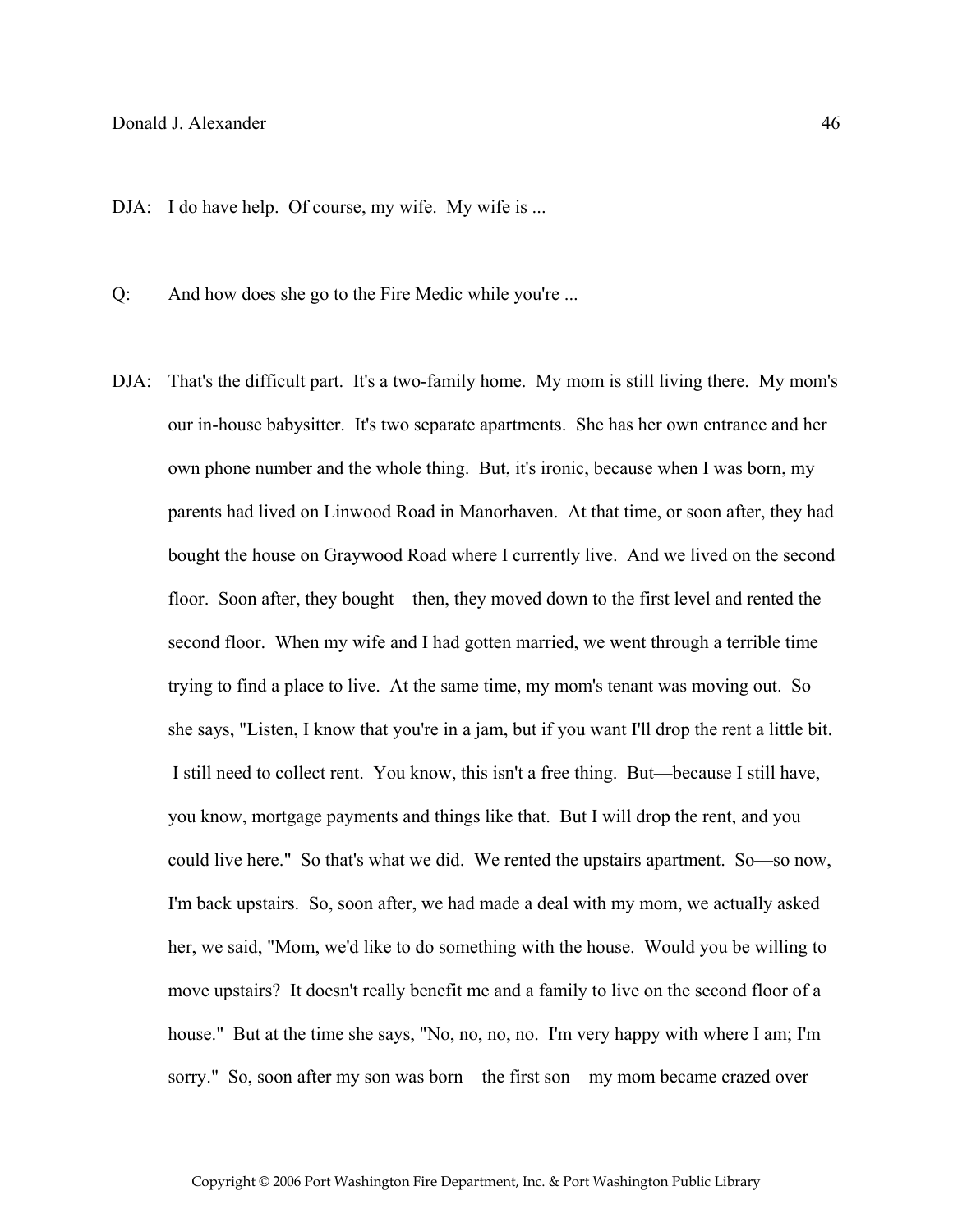him, as you would imagine, and we had approached her. I said, "Mom, listen, I really don't know what else to do. We want to do something. We want to buy a house. But, you know, I can't live on the second floor. It doesn't help me any to blow out and put two more rooms. It just doesn't do anything for me. I still have to go to second floor. I have two dogs. Now, I'm going to have the baby. We're going to have to start looking for a house further out east." Well, just at that, she was like, "Well, all right. Maybe we could talk about the house." I'm like, "Well, Mom, if you move upstairs, I'd be willing to re-do the whole place to your liking. Re-do the kitchen however you want. I'll put washer and dryer up there for you, re-do the bathroom." So she bought it. She did it.

- Q: So, in other words, you have in-house help.
- DJA: So, she moved upstairs. I'm downstairs again. So I've gone from Linwood, to upstairs, downstairs, upstairs. Now, I'm back downstairs again. But things couldn't be better, you know. I'm very fortunate. I have my mom. My wife is great.
- Q: Did you have a firehouse wedding?
- DJA: Yes, absolutely. As you would imagine.
- Q: Was that ...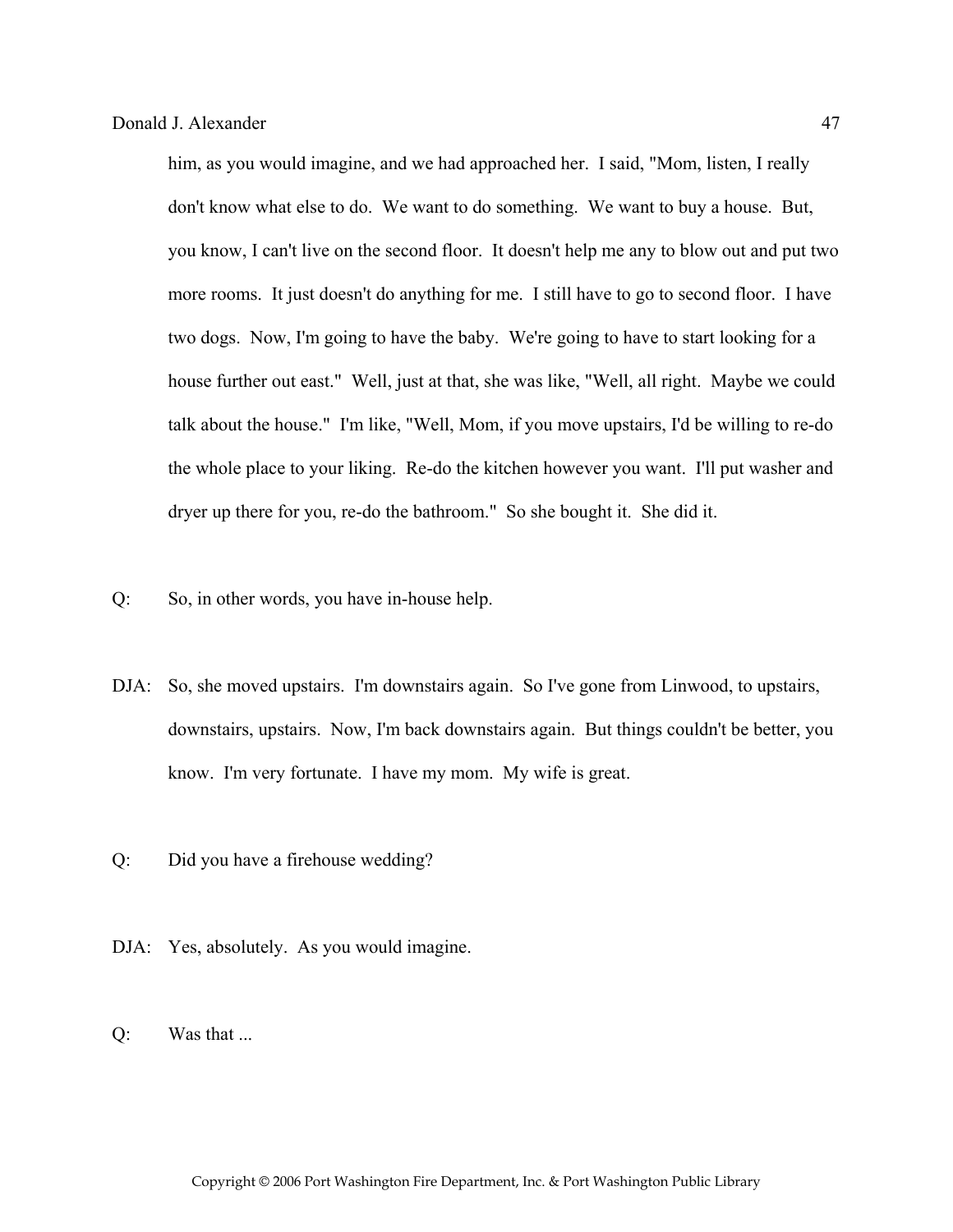- DJA: Yep. At the time that we got married—we got married on March 3rd. Well, my son was born—I was married March 31st, 2000 (laughs)—I hope my wife doesn't hear this. No, I just say that, because my son was born on March 30th of 2002, and I always get the two mixed up. But March 31st, 2000, we were married.
- Q: [What are firehouse weddings like?](http://www.pwfdhistory.com/trans/alexanderc_trans/alexanderc_wedding.jpg)
- DJA: Okay. We—we didn't—I'm not saying that we had our wedding at the firehouse, by any means. But, you know, at that time, my wife was Captain of Fire Medic Co. and I was Lieutenant of Protection Engine Co. So, we had gotten married. Most of the guys in my gigantic wedding party were members of the Fire Department. Obviously, very close friends of mine—my cousin, two—my other cousin. But a few friends who were just coming for the wedding said "We have to do something for both of them." So, it was sort of a daisy chain of phone calls. "All right. Here's the day, this is what we're going to do." And when we were—when we got to the church—we went to St. Boniface Church in Sea Cliff—we were greeted by—as you would imagine, being a member of a company, we'd bring a truck to your wedding. Providing it's not in Bangor, Maine. If it's—if it's relatively close, we'll bring one of our spare engines. And so we were greeted by, naturally, one of my engines, one of my wife's ambulances. But then we saw Atlantic's ladder truck; we saw Flower Hill's fire engine; we saw Glenwood Fire Company's ladder truck—my wife's former company; we saw Sea Cliff's fire engine. There was, I guess, seven or eight fire trucks parked outside the church. Now, I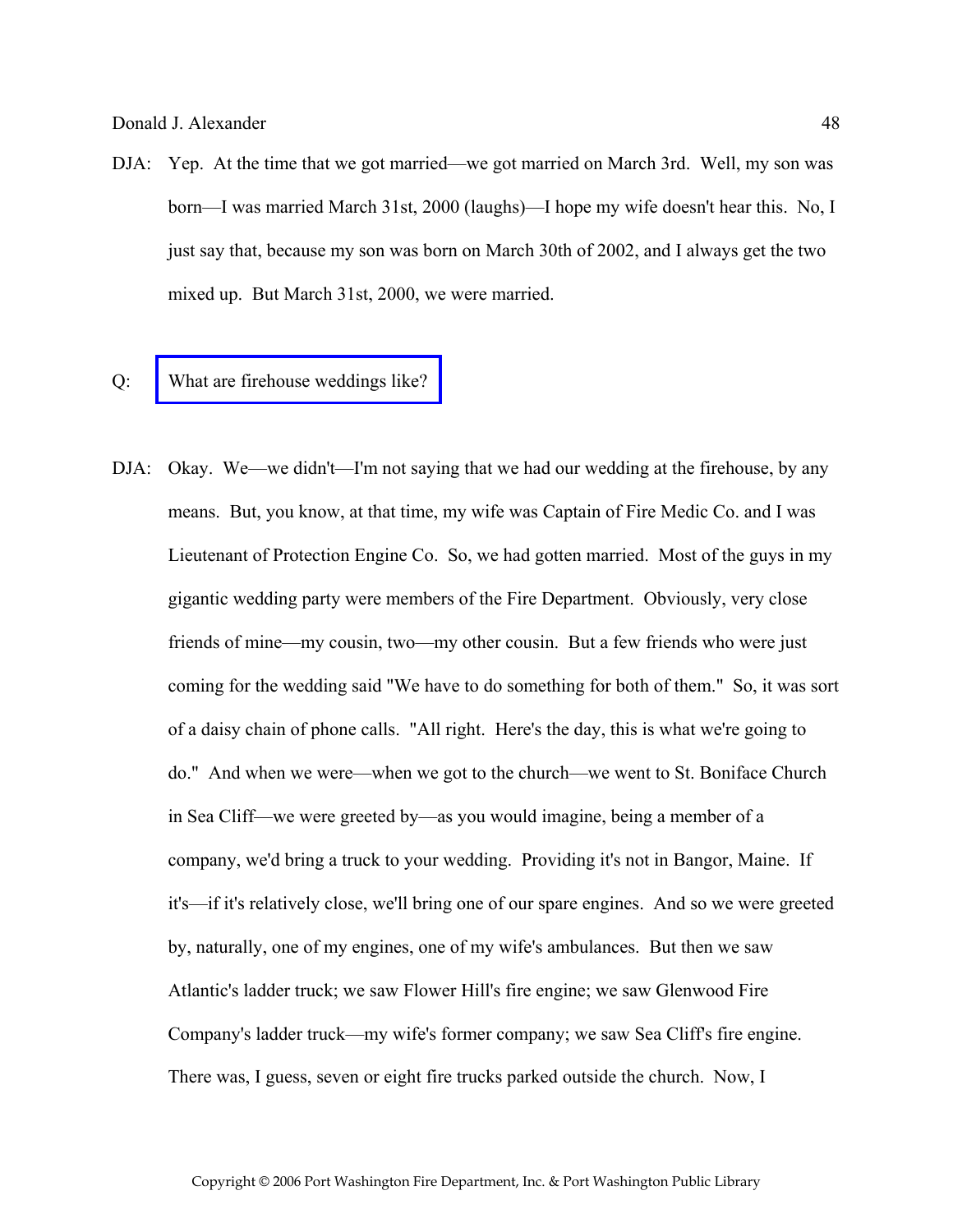remember (laughs)—I remember the story that a Sea Cliff fire Chief came home from work—it was a Friday afternoon—and didn't know what was going on. Because he saw seven or eight fire trucks all over his—his town (laughs). He didn't know what was going on. So we--we got married--a regular mass wedding. And when we came outside, as well as when we walked in, we were greeted by about ten of our friends, all in our standard, Class A uniform, all lined up at the door saluting (laughs), which was strange enough. Two with our decorative parade axes, which are gold-plated, you know.

- Q: Did they ...
- DJA: Yeah, and they did, with what we call our pike poles, which is our long poles for pulling ceilings and things in a fire ...
- Q: They crossed the pike poles?
- DJA: Right over us, like that. And the two ladder trucks—one from Glenwood and one from Atlantic's, both put their ladders extended, with helmets coming down, over us, like that. So, we came out of the wedding—out of the church. Of course, the sound of eight sirens blasting right in a concentrated area. You know, balloons. They had the whole nine yards. It was amazing. I remember distinctly how we wanted to get a picture, obviously by my truck, by my wife's ambulance. Then my wife said, "Let's go on the ladder." So we—so they dropped the ladder truck with the bucket, dropped it down to the ground. But prior to that, my wife's jumping up on top of the fire truck. And if you can figure a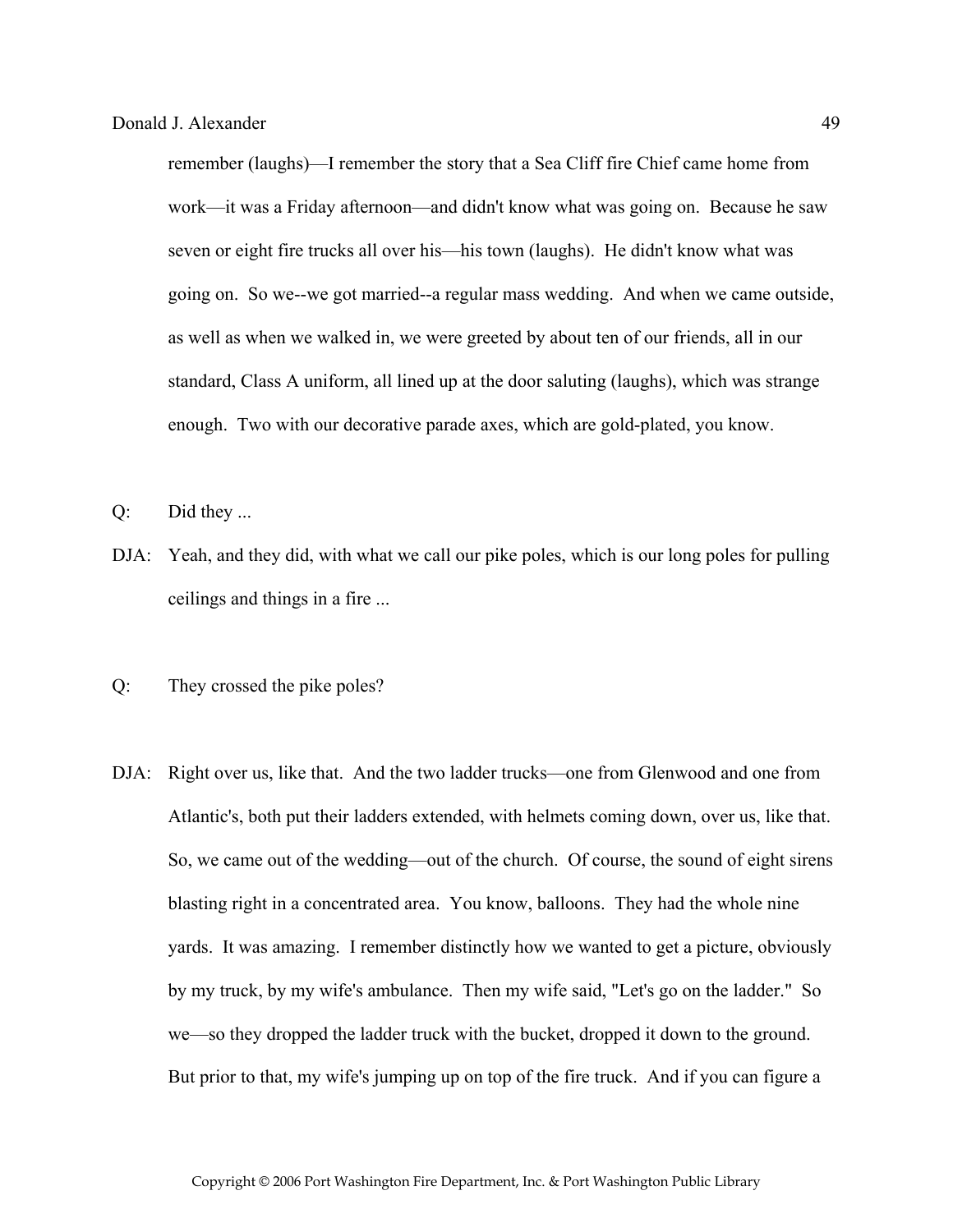woman just married with a gigantic wedding dress climbing on top of a fire truck. Her mother's screaming, you know, and everybody else is laughing. Because it's nothing out of the ordinary. It's something crazy that we would do. So, next thing, we get into the bucket, and the ladder takes us up for about seventy-five feet up in the air. And our photographer took our picture while we were up there. And it was really great, because it was at the end of March, so sunset was, I guess, about five-thirty or six o'clock. So it was a beautiful sunset. And actually one of the pictures that we have is just my wife and I on the ladder, but you can't really see the ladder because of the shadow. So the ladder is all dark with the sunset and the blue sky. It's really a very, very nice picture.

- Q: Well, were your children then christened in the firehouse?
- DJA: Oh, naturally. Oh, naturally. Yeah, we had—well, of course, we went to a church. We made St. Boniface Church where we christened our oldest son John. Because at that time, when he was born, we weren't really sure where we were going to be living. This is before we decided anything with my mom. And so we said, you know what, at least we can always come back to St. Boniface. That's where we were married, so let's christen him there. And then we had our reception for after the christening back at the firehouse (laughs). And then we just had christened my son Danny in July, was it? Yeah, July. No, August. Oh, boy, I'm bad with dates. In August. And, of course, we went to St. Peters, because we're established now in Port Washington again. We went up to St.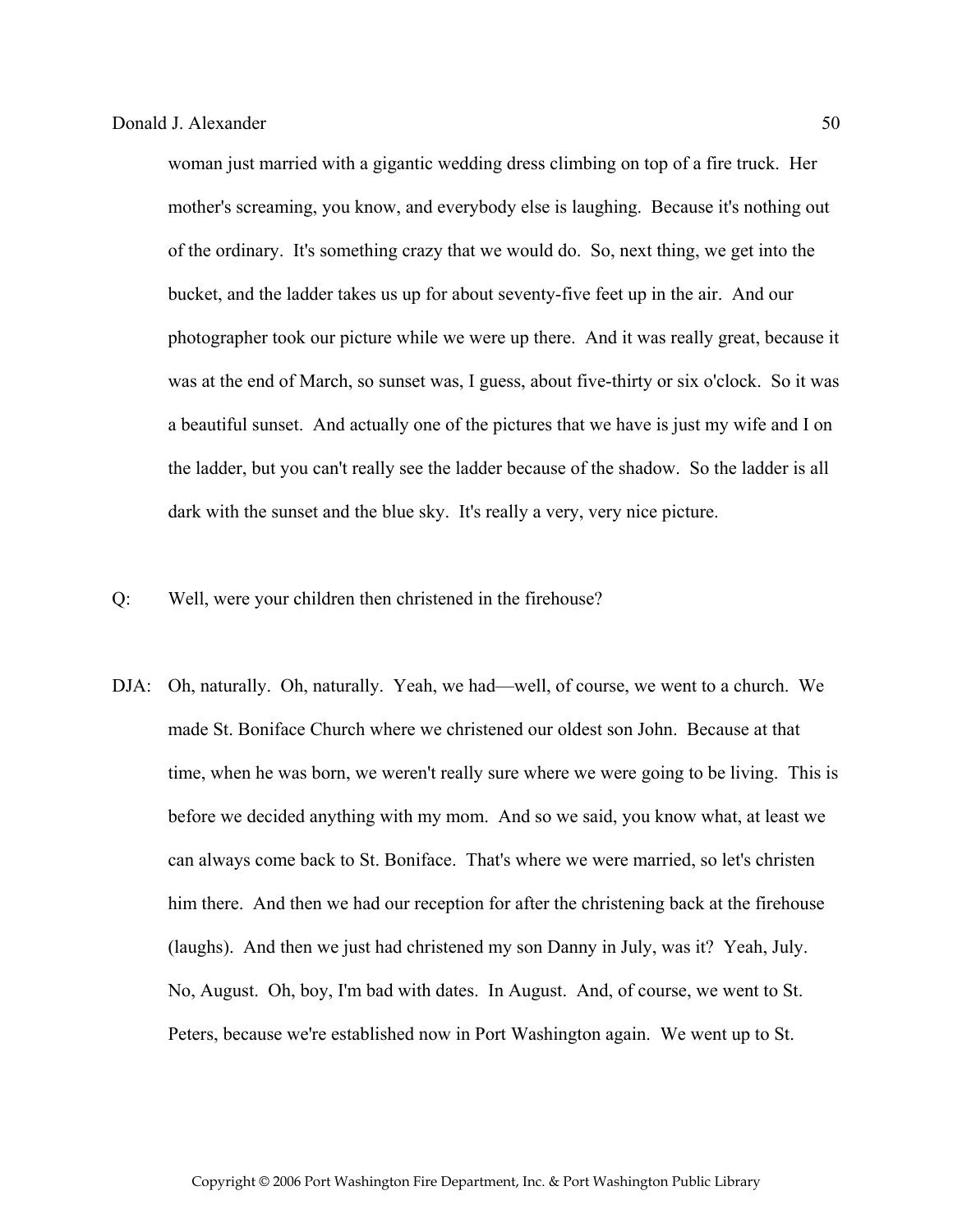Peters, had our christening there. And had our reception, again, back at the trusty firehouse (laughs).

- Q: Tell me about the Pierce engine. What do you do on that committee?
- DJA: Right.
- Q: What do you do?
- DJA: Okay. Pierce is a brand. Just as Cadillac or Volvo, or anything of that nature. In the past, our company has always bought the Mack. That's another brand of the truck—a Mack fire engine.
- Q: Well, how do you decide which one you want?
- DJA: Okay, when we had bought our first one, [our first Pierce, which was in '96,](http://www.pwfdhistory.com/trans/alexanderd_trans/peco_trucks005.jpg) we go out, you know, we form a committee. The Captain forms a committee of, you know, a group, a couple of ex-Captains, a couple of regular members from the company, an ex-Chief. And we'll go out, because we didn't—we weren't really sure what we were going to buy. But we wanted to—when we buy, we buy to last fifteen to twenty years. They are expensive, but we do buy for fifteen to twenty years. So, we form a committee. The committee gets together. And then we contact other fire departments to see what they've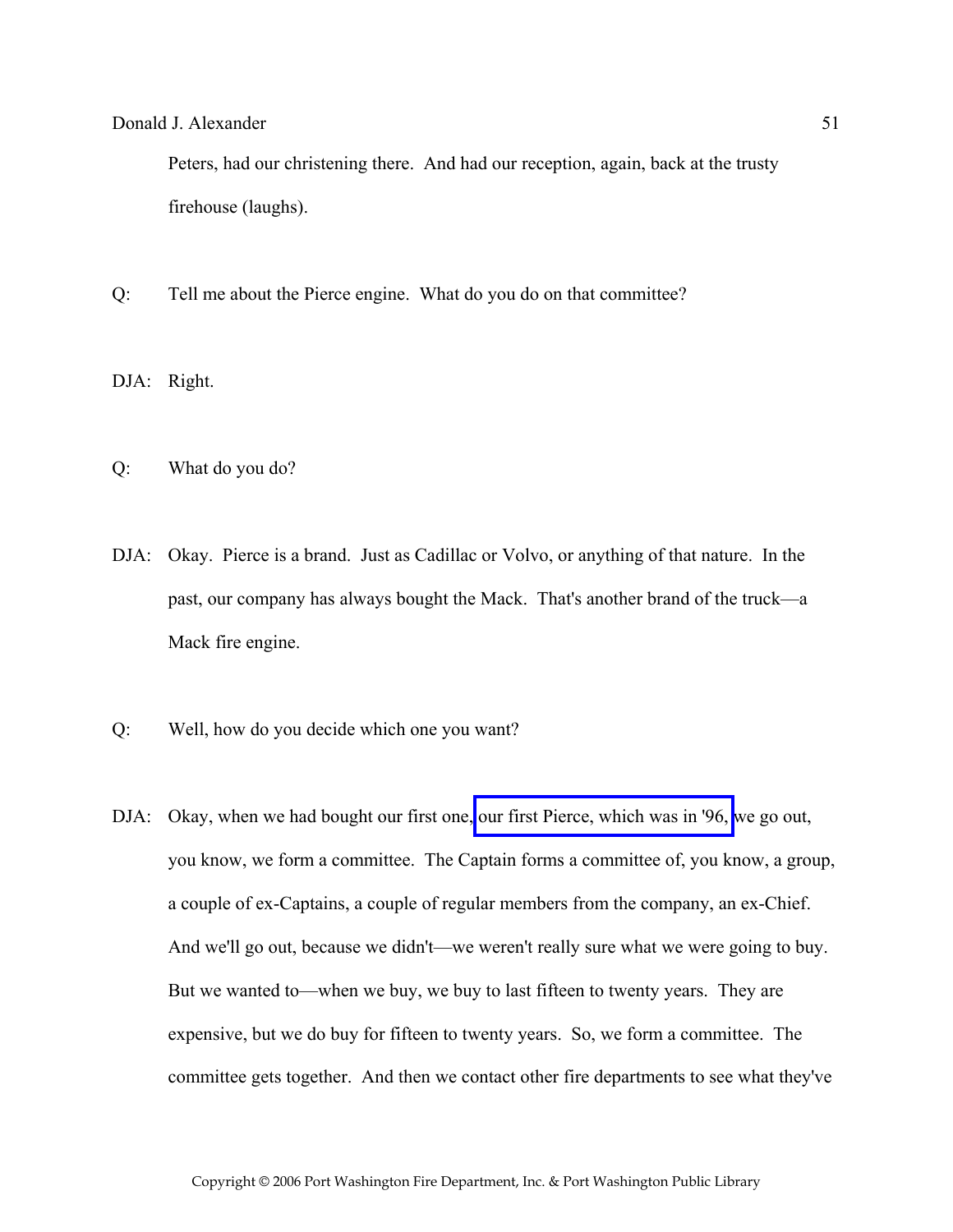got. One, they have one particular brand—the Salsbury—which is, you know, one of the top-rated brands. Or, we pick a group that we know that are good—good vehicles—a good name. Then we go and we check them out. We go to different conventions, which they have throughout the year, all over. Some in Maryland, some in the Nassau coliseum where they'll have shows, and they'll actually have the apparatus on scene and we could see what they have and what they have to offer. What the truck is made of and things like that.

- Q: Why would Port Washington want a Pierce instead of the Mack?
- DJA: The Mack—they weren't making the Mack fire truck complete anymore. They were just making the chassis, which would be the front, and everything else would have to be after market ...
- Q: Oh, you'd have to then buy the parts to put in it?

DJA: Exactly.

- Q: And this comes with ...
- DJA: Pierce is made at a plant in Wisconsin, and they make it from ground up.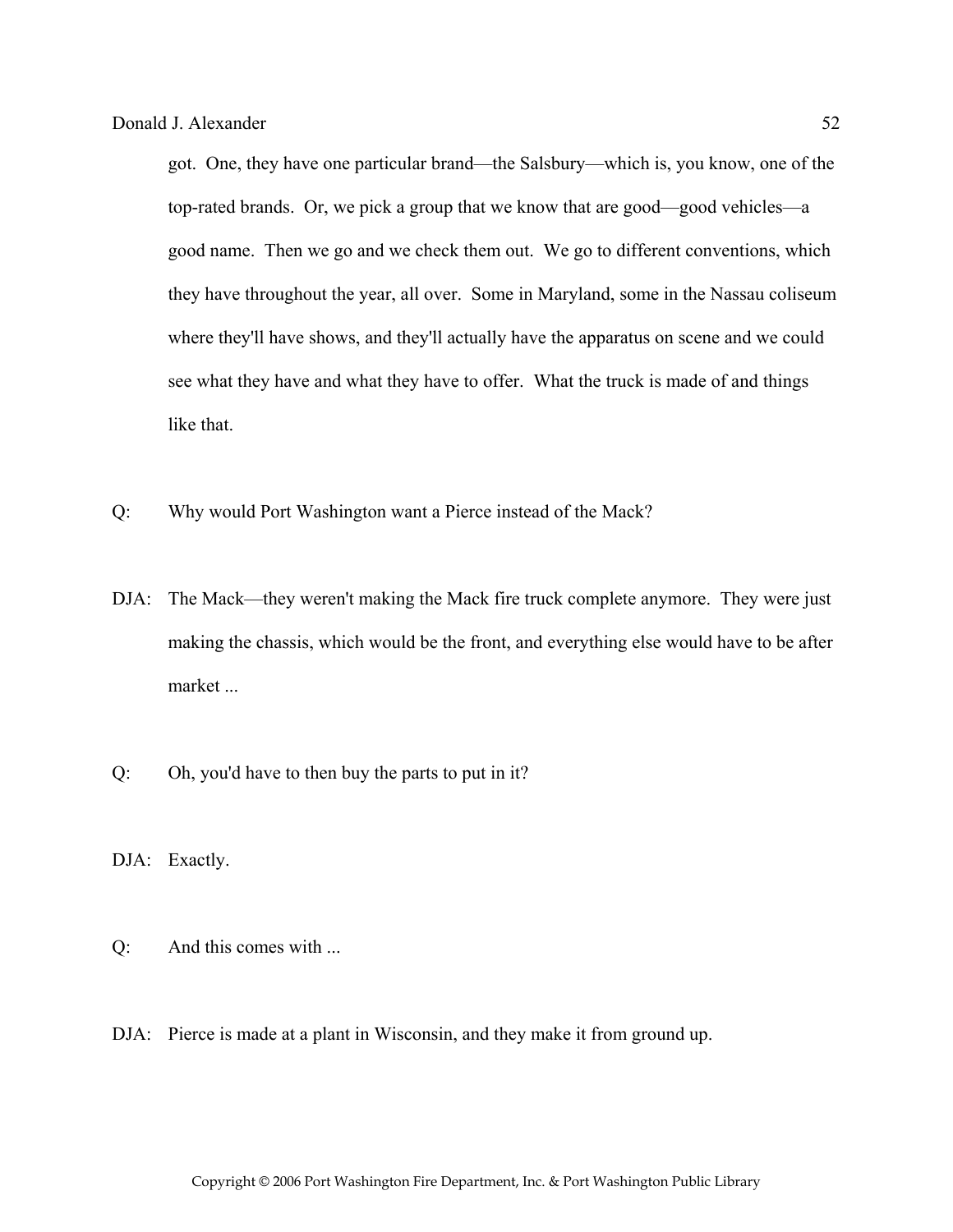- Q: And how much does it cost?
- DJA: That one, at the time, was about three-fifty—three hundred, fifty thousand. And, at that time, it was—the reason it was that much is because we also went up in our hose size. Our supply lines ...
- Q: You say "that time." What do you mean?
- DJA: That was in '96. Bought it in 1996. And we—we always used a three inch hose supply line, and then actually we upgraded it to a four inch, which would supply our engines from the fire hydrant with more water. With doing that, had to buy new hose, had to buy new adapters. And it was just—it was—I don't know if economical is the right word but we just found that studies on firefighting would be the bigger hose, would be the bigger water, which would be better for the operation of the whole scene. So ...
- Q: You know—I don't know if you're familiar with what's happening in Centerport, with the community and that fire house.
- DJA: Yeah.
- Q: What is your take on that?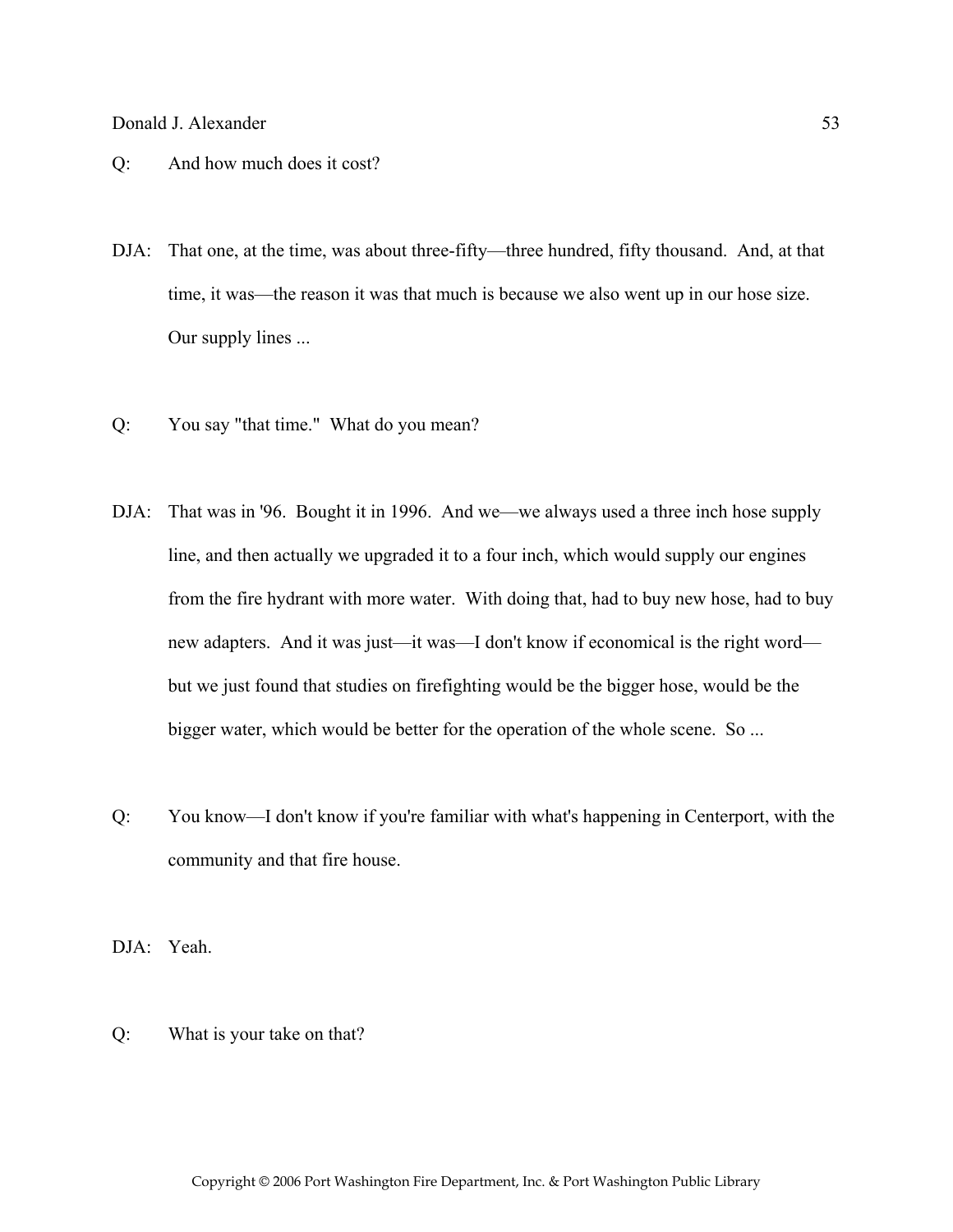- DJA: From what I know is that they want to—they want to make the firehouse bigger. Is that basically what they want to do, and the Village is saying no? I can understand that. The way that—I mean, just being a resident in Port Washington, knowing what taxes are. Nassau County—I wouldn't even say Port Washington. But, things go up. Prices of things go up. Taxes increase. It's like having a bill at home. I think you're always going to have a bill at home (laughs), you know, it's like—we ...
- Q: Do you think that there'll ever be that animosity between the community and the firefighters that ...
- DJA: To be honest ...
- Q: ... they is in Centerport?
- DJA: ... I think that—I hope not. I know that there are people in town, like that now.
- Q: Oh really?
- DJA: You know—yeah, oh, yeah.
- Q: Tell me about them. What do they feel?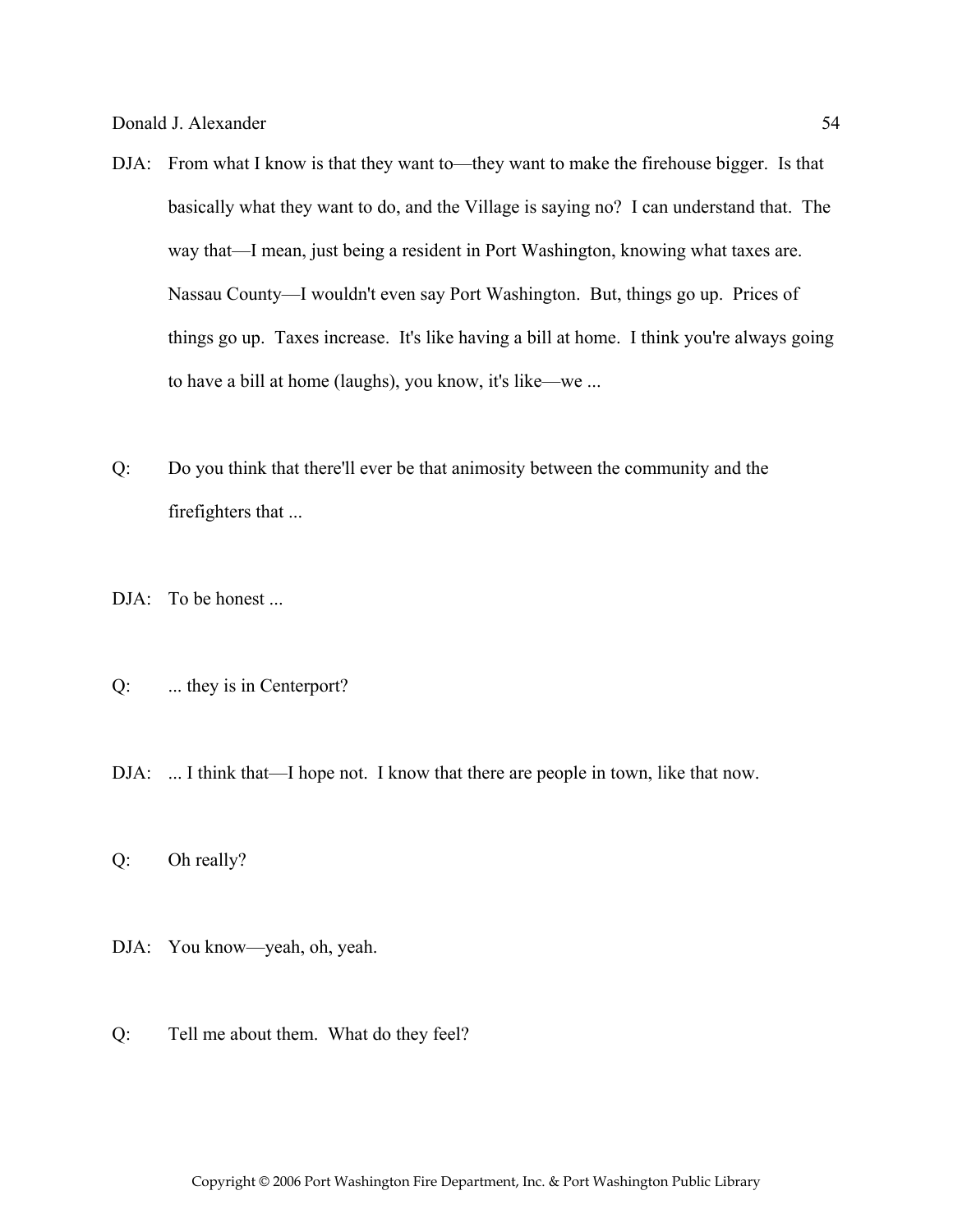- DJA: There are people—there are people that, you know, like my wife is right—you know, since she's had the kids, if we have a parade or so, she's usually with the kids and I'm with the company. And she'll hear people saying, "Oh, look. They've got another new truck." Or "Look at ... " But they're not keeping in mind that we just got rid of one. We got rid of our other one, which was an—is an '83. It was an '83 Mack.
- Q: You sell it to another fire company?
- DJA: Yeah, what normally happens is the salesman—like you would bring your car to a salesman, you know. And they would take your car and give you an estimated priced, and then they'd just whack that off of the cost of the new truck. There are people that say, "Well, what do they need all this for?" But, we're the ones that are there at three o'clock in the morning when the horn blows. And sometimes it is a thankless job. But, the best feeling I get about being a member of the Fire Department is Pride in Port, because that's when you actually walk down the street, and people are actually thankful and you can actually see that your job—not that you're looking for a pat on the back, don't get me wrong. But you see that what you're doing is actually somebody sees what you're doing. And that's nice.
- Q: Do you think that the community shows their appreciation enough?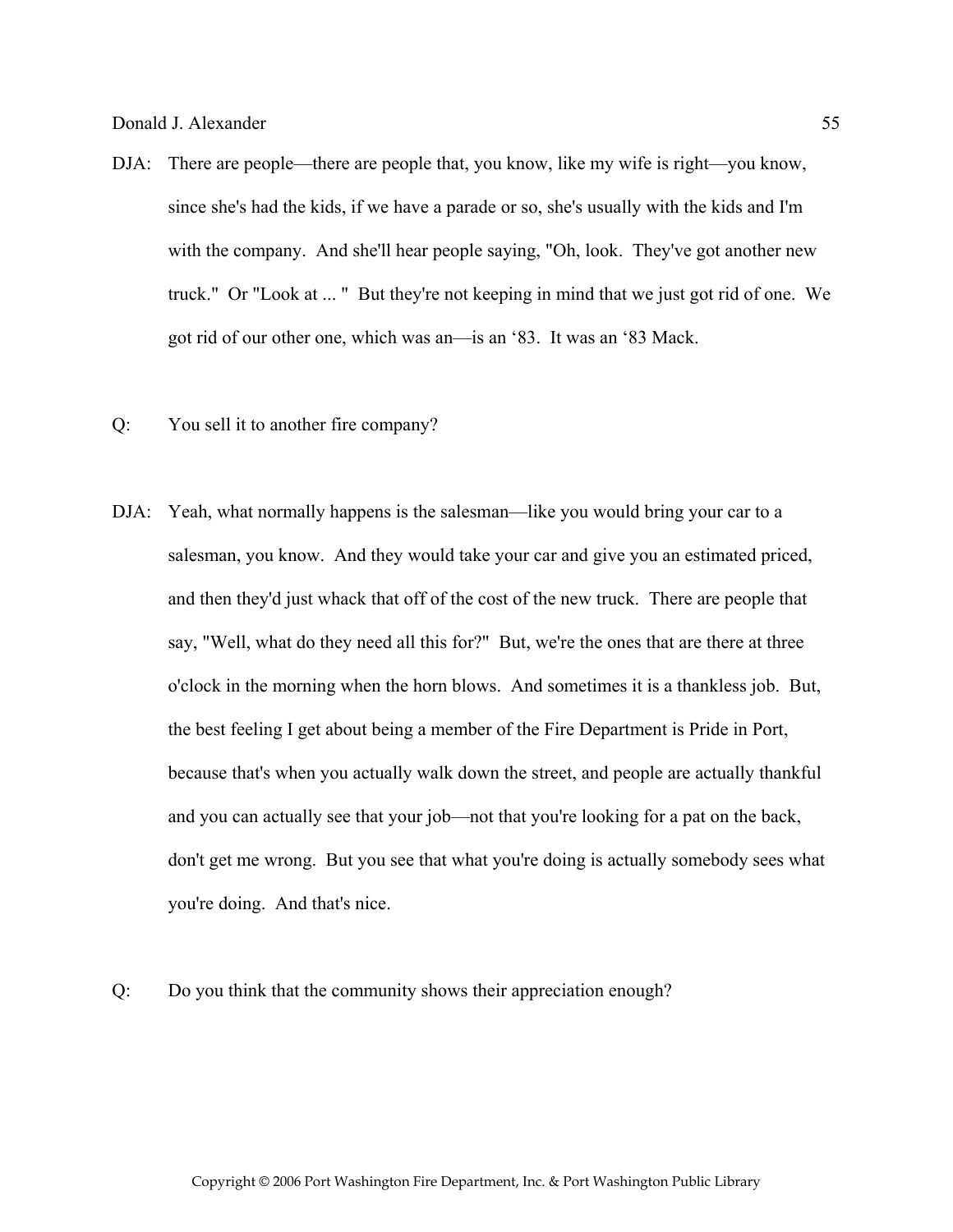- DJA: I would say. I would say. There has never, to my knowledge, been an instance where we were denied a budget. I don't think that we're buying things that are putting anybody over the edge or doing anything that anybody else isn't doing. But ...
- Q: What do you think are the biggest changes between your father's generation and your generation?
- DJA: I would say definitely the equipment. That goes without saying. Right now, we're up to just a higher standard. We're held to a higher standard, as far as our turn-out gear goes. With anything. Everything goes ...
- Q: 9/11 had an impact on that?
- DJA: That did. I would say, really what had the big kicker was back in—again, with the dates—it's either '86 or '83. [When Bob Dayton passed away on Main Street.](http://www.pwfdhistory.com/trans/alexanderd_trans/nyt881128.jpg) I knew the guy. I didn't know him really that well. My dad says I knew him (laughs). My dad, of course, knew him. But, again, just being around the guys. He goes, "You know the guy. You know him." And from that point on, I think that we really looked into safety. Not that we weren't being safe. But we looked into it even more. How to make ourselves better, right? To make sure that things don't happen. Not that—again, not that I'm saying that something happened as the result of. But just to look, have foresight, and say "This is what we should be doing that we're not doing to make ourselves a little bit better."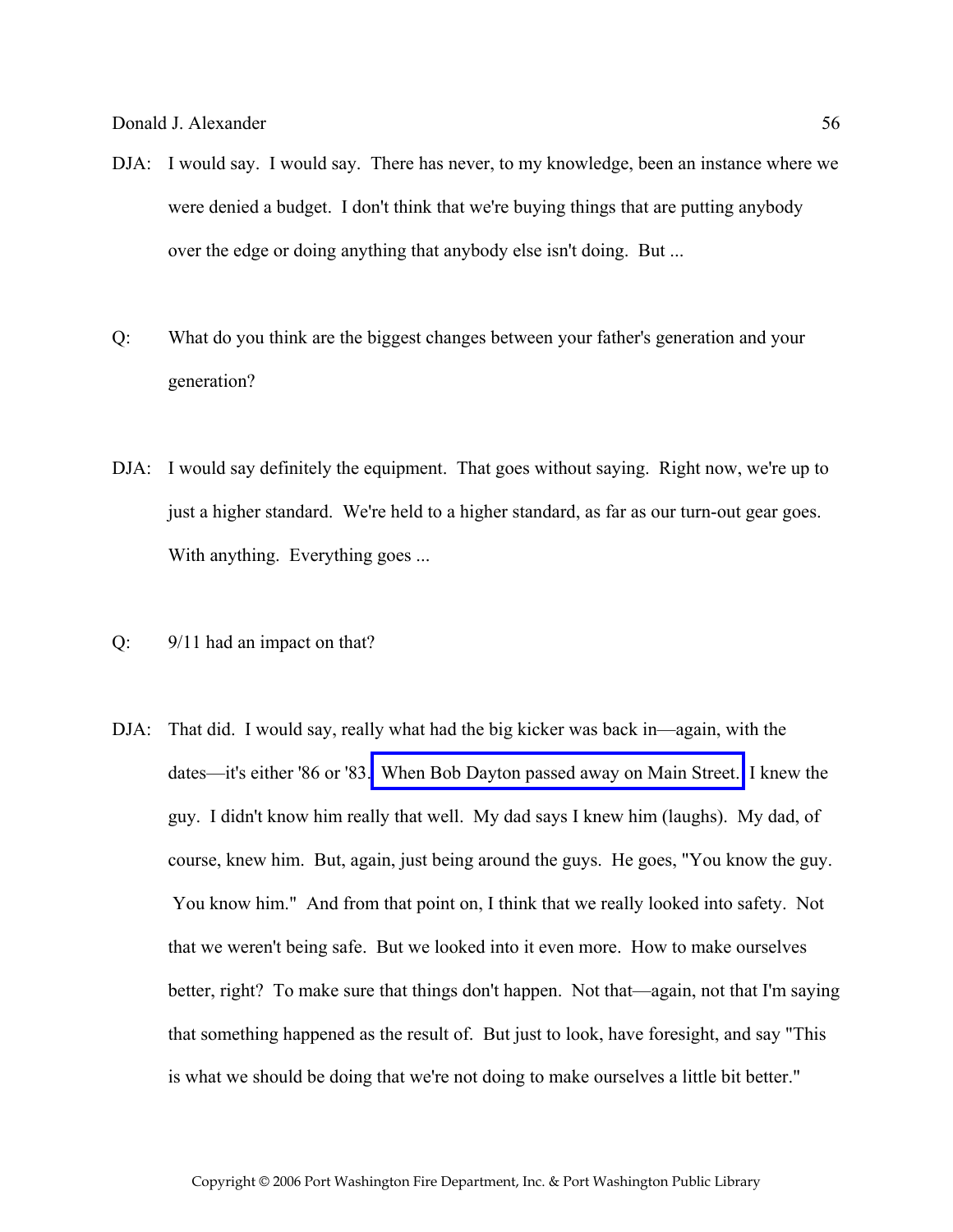DJA: Ironically, no (laughs). I was working during the day. I was working at Lutheran Medical Center in Brooklyn, which is right at the tip of Brooklyn, overlooking the World Trade Center. I went there for the day. My boss had sent me in the morning. Of course, before anything had happened. I took the BQE [Brooklyn Queens Expressway). And, routine. You see the New York City skyline, and you go to work. And, it was actually, it was an ironic day, because we had to take my wife for a sonogram. She was pregnant with Johnny, my first one. So I knew that I had to leave early. I was going to be by myself for the day. Just do what I had to do and get out of there. So, I went to work, like any other day. Start doing what I'm doing. And there was a laborer on the job. We were just finishing the job, so I was just there by myself doing some busting up stuff. And he's got a TV on as he's sweeping. And he says, "Oh, my God! A plane just hit the World Trade Center." So, here, the dope that I am sometimes, we're saying, "Oh, look! Job security." We're not thinking of loss of life. That's just—we weren't picturing that. We were just saying, "Oh, the job security for construction!" But knew that there would be problems, but we were just trying to make light of it. So I go down to the end of the hallway, and I'm over looking. I see Manhattan. I see the World Trade Center with the smoke blowing out of it. I said, "Oh, my God!" So, I said, "I have to get this stuff done. I have to go to the doctor with my wife." I go back to work. The laborer said, "Oh, my God! Another one hit." So, I went back. I run and see both towers going. So, oh, my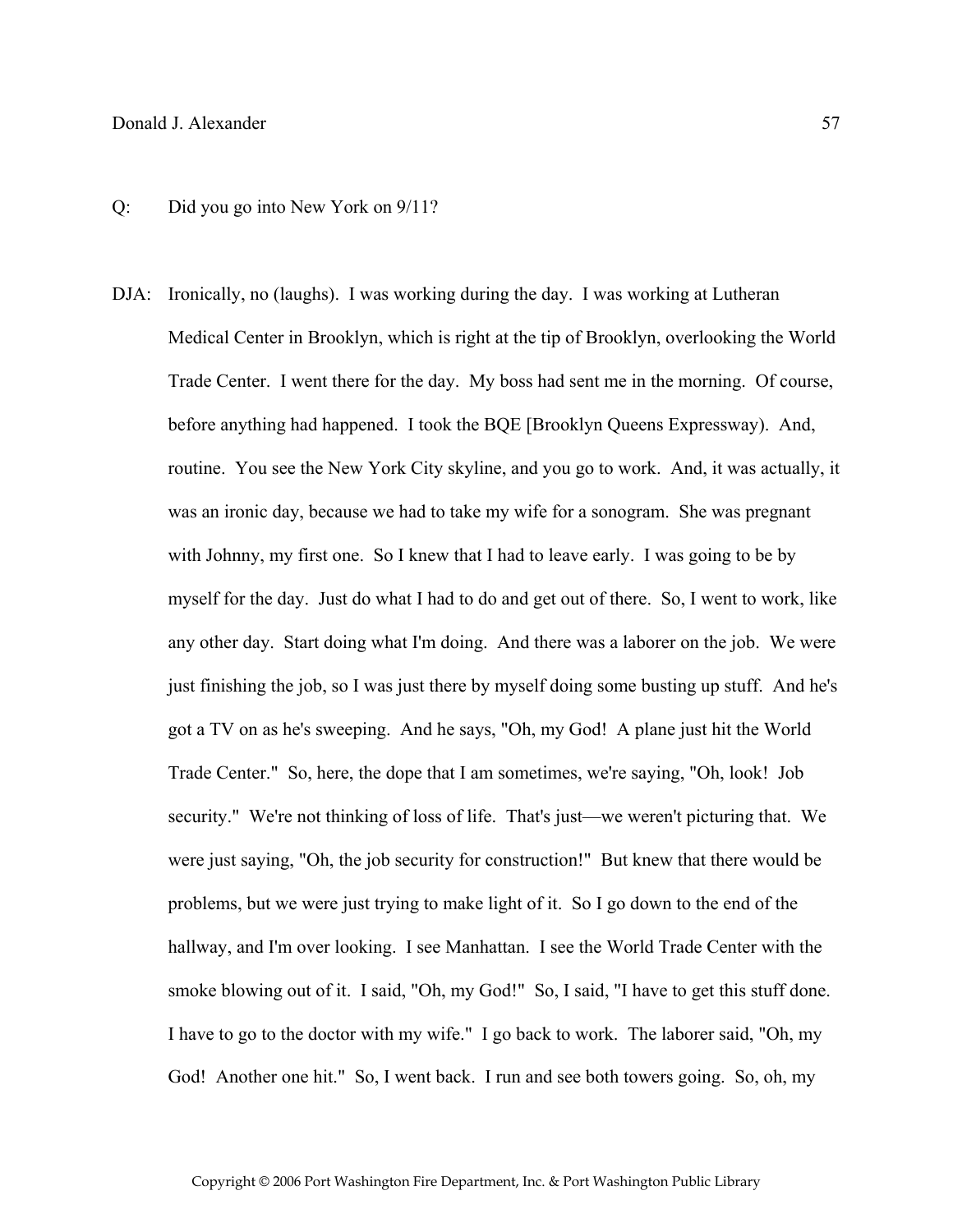God! So, you know, so now I'm forgetting about work. Work is not even an issue. Go to the roof. I'm trying to call my friends that were, thankfully, none of my—my working friends from the City are there. We didn't have a job in the Trade Center. I finally get in touch with my superintendent. I said, "Richie, I don't know if you hear if you're in the car, but don't go anywhere near the Trade Center. There's two planes just hit. I don't know what'd going on down there." He says, "I know. I'm headed home." I'm like, "Well, I'm just letting you know. I told you earlier, I've got to leave early to bring my wife to the doctor." He says, "All right." So, now I see that this place is just a wreck. I mean, one of the towers just had fallen. So I said, I got to—I got to get out here. So I packed up my stuff. I told the superintendent for the general contracting company, I said, "Listen, I—I'll see you tomorrow. Maybe I'll see you tomorrow. I don't know what's going on, but I'll see you whenever I see you." I packed up my stuff. I get in my car, and I just—I get back on the—I get on the Belt Parkway, and I'm flying home. There was probably ten or twelve cars in a pack, all going eighty-five miles an hour, as fast as we can, to get out of there. I look in my rear-view mirror; all I see is black. And it was like, oh, you know, I don't know what's going on here; this is just horrible. So, I called my wife. I said, "Listen, we still have the doctor's appointment. I'm going to be early, because I'm leaving work. I'm getting out of the City, out of the Borough." So I go to her job. She works at a bank in Glen Head. So, I'm sitting there. She's still working. And the irony is that we—we went to the doctor. And we come out, and here it is that the world is collapsing around us, and we're getting pictures of our baby that's going to be born. It was like so like what are we doing here (laughs)? What's going on? We were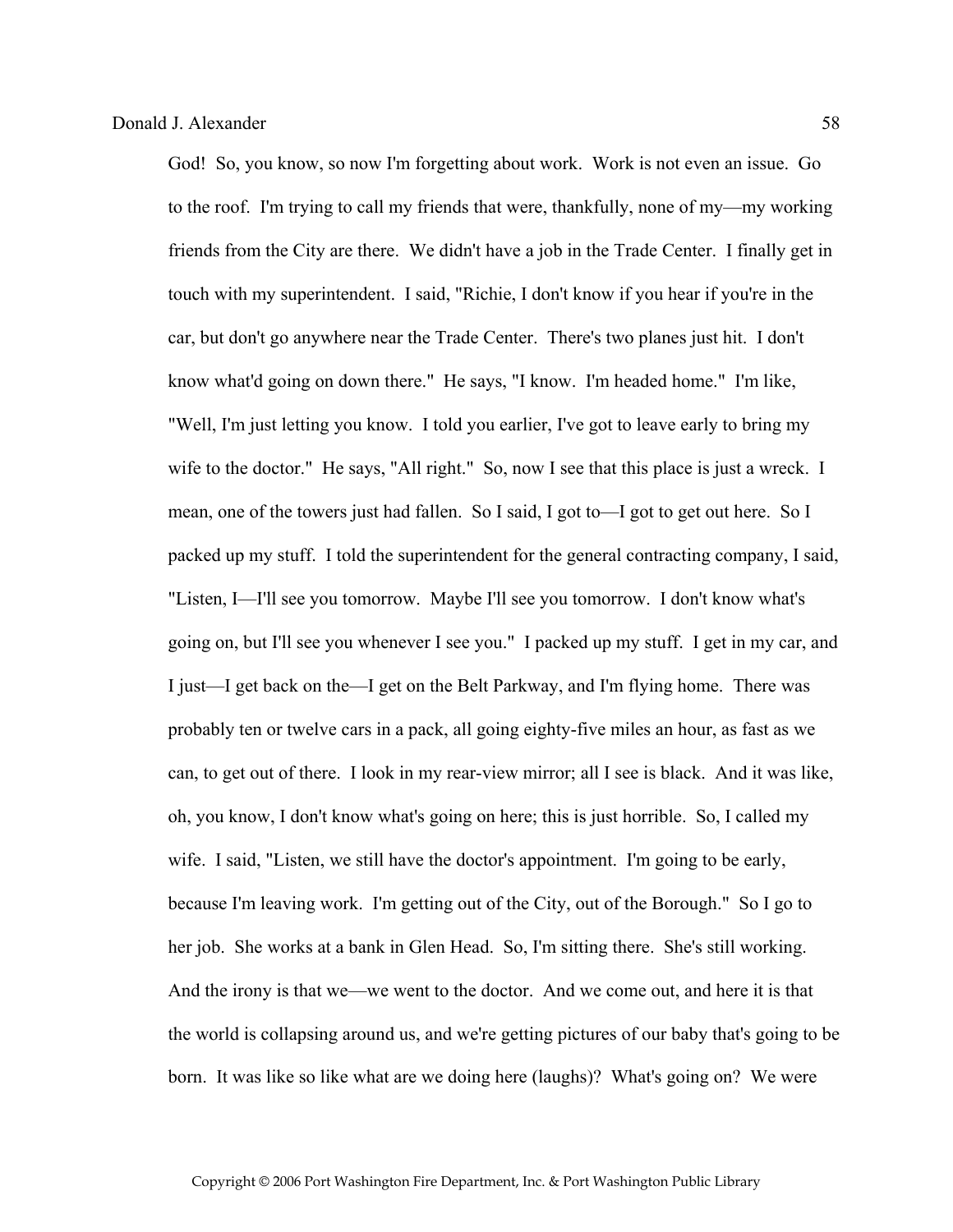happy that everything was fine with the baby, but, you know, our minds were still on what's going on out there. So, I dropped my wife off. I went up to the firehouse. So, at that time, I was First Lieutenant. My current Captain is a police officer in the City. Thankfully, he wasn't working. Well, he was working, but he was—he works in Harlem, so he was further up. So he went down to the Trade Center, and he assisted in that. The Chiefs were then looking for volunteers who would want to go. And I said, "Well, you know, I can't rightfully abandon my town. You know, I'm the next leader of my company. I have to stay here." So I had to make a crew of guys to go. And, you know, I stayed overnight at the firehouse that night, you know, and that was just watching the news and getting a call from this guy who is a City fireman but also a volunteer with us. And he's okay. And finding out that this guy was okay. We found out that all of our friends were okay. So, the next day, obviously I didn't go to work the next day. I went up the firehouse. And spent the rest of the day there. And again, as I talk about how sometimes things happen for a reason, we—there was then sign-up sheets, and they said, throughout the week, different crews are going to be asked to go and help. So I said "All right, well, you know, what I ..." —the Captain—Captain Tommy had come back—"I'll sign up, and I'll go one night." So, my wife was kind of upset. She didn't want me to go. And the stories that these guys were coming back with would like just make you real upset. So, I wasn't really looking forward to doing this, as you can imagine. But, you know what? I signed up anyhow. So I sign up and that day—I'll never forget it; it was the Friday. So that happened on a Tuesday. That Friday it rained very hard during the day, and we were supposed to go that night. Later that night, we get a phone call from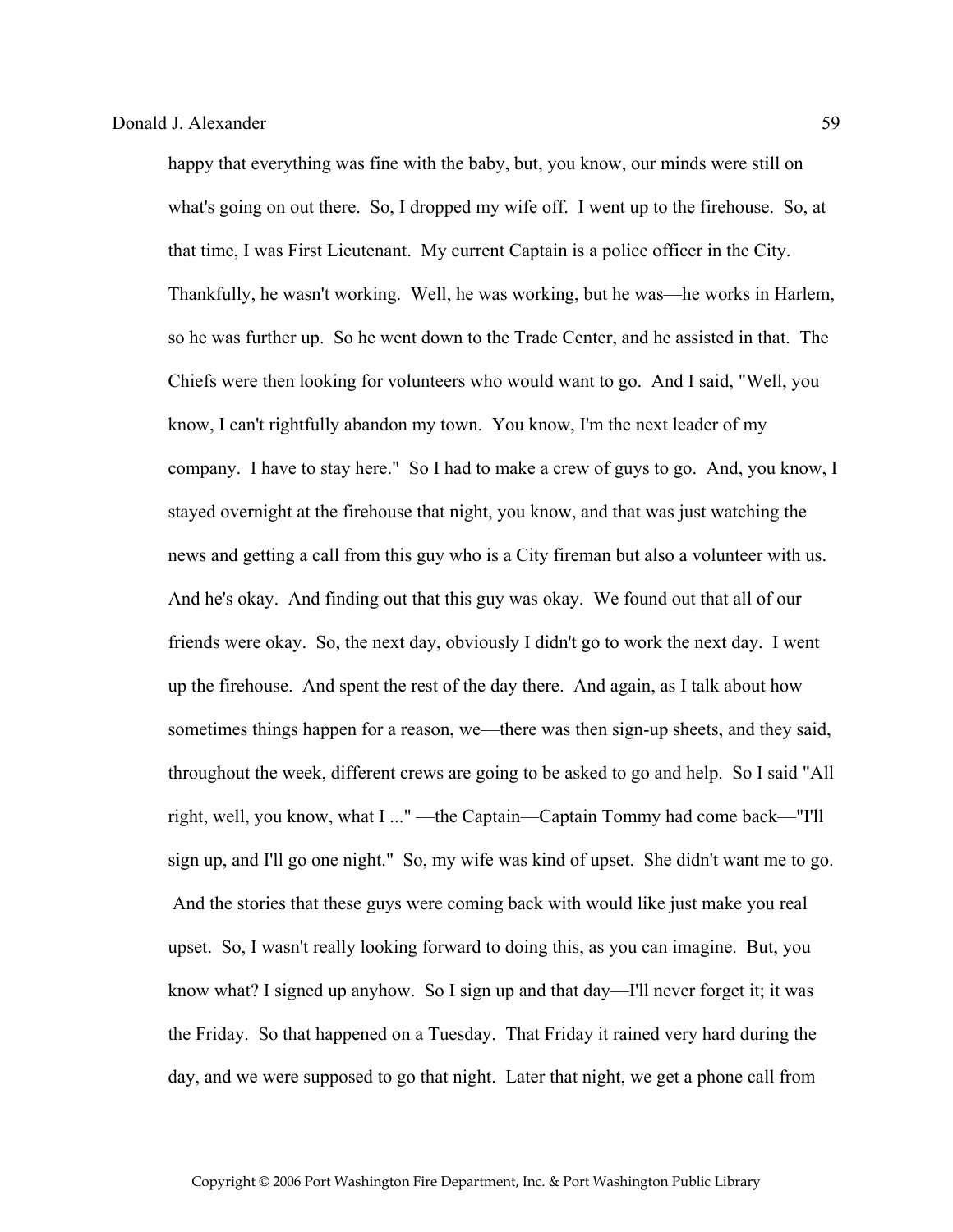emergency service or whoever it was, saying that "Your crew is not needed for tonight." So, I was sitting around and saying, "Well, geez ..." this is just, I mean like, as I was always saying, things just happen for a reason. And that, maybe there was something there I shouldn't have seen.

- Q: I'd like to ask if you have anything you'd like to add or talk about, other than what you've said. What do you think, for instance, is the future of the Port Washington Fire Department?
- DJA: Well, recruitment and retention is the biggest thing. To have the people join and to have the people stay. That's always been the biggest thing. Guys in my company, we always hype it up: We're the best. Just like anybody else would. "We're the best. Thank you for joining with us." But we also keep in mind that—and we try and tell these younger guys, "Hey, listen, you guys joined here. We didn't come and rip you out of your bed and say you're coming with us. You joined us. These are our rules. So if you can play with our rules, then you can play." Excuse me, so ...
- Q: What are the perks for them to join?
- DJA: To join the brotherhood and the sisterhood. We do have some female firefighters, as well, in my company.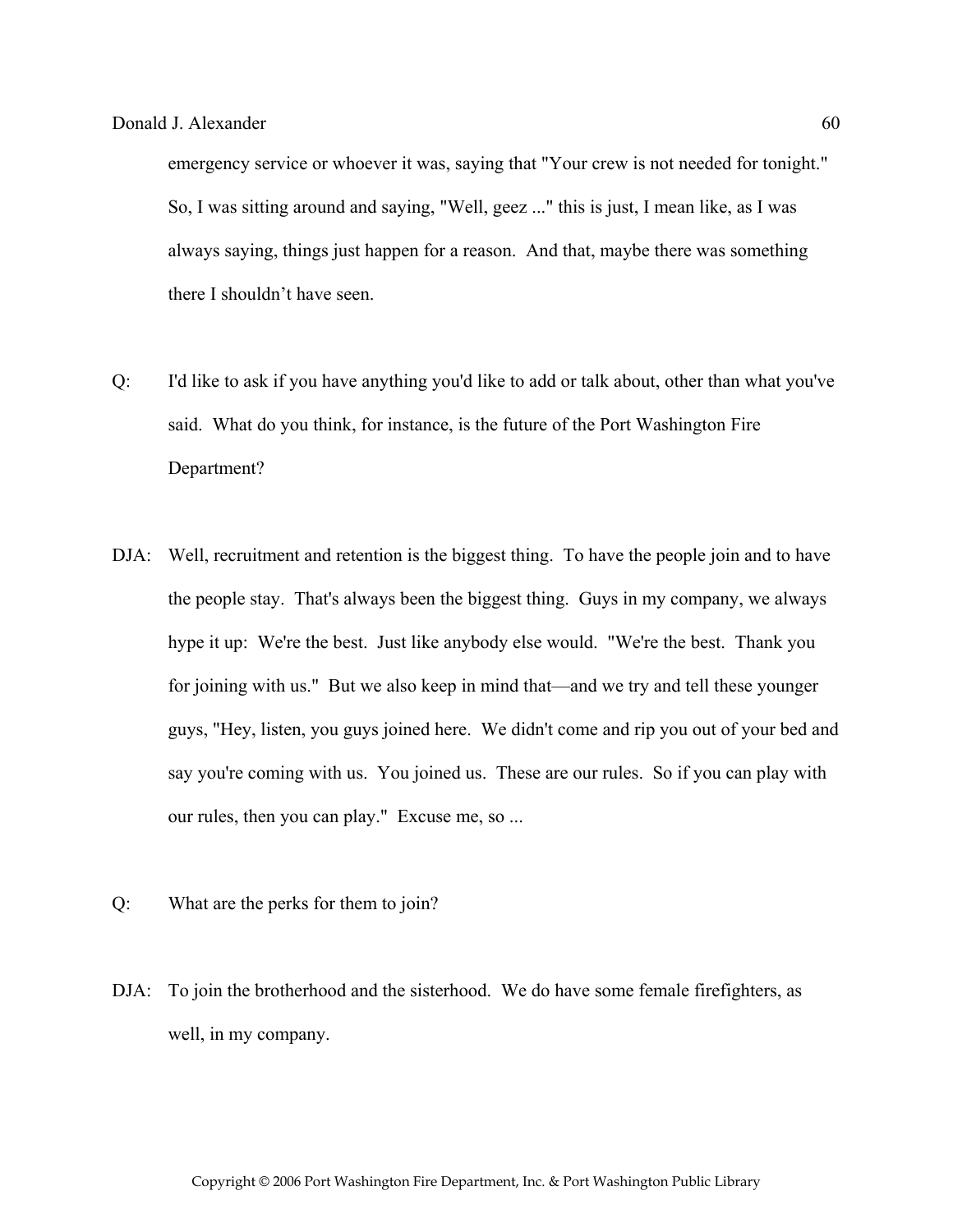- Q: How do you feel about the females?
- DJA: I have not one problem. Not one problem at all. One of—one of the young girls who joined the company, she had just—she lived upstate, by Rochester. And she was just looking for a better opportunity, career-wise. She was in the medical field, and there wasn't really much up there for her. So she moved down here; she joined our company. And the background that she comes from, and her firefighter training … Normally if you transfer into the company, you don't have to do the complete two years. You just sort of prove yourself what you can do. Bring any of your training records with you and we'll abbreviate your probation (laughs). We gave her six months. Back upstate, she was a chauffeur, or an MPO—motor pump operator—with her fire trucks up there. SCBA [Self contained breathing apparatus], which meant she could wear her air pack. So she was really very good. She was well trained, and the only thing we really had to do was teach her the operations of Port Washington. But, just getting back, I just think recruitment and retention, to have these kids, you know, biggest problem, living in Port Washington, is that you can't live in Port Washington. You can't find a house, and you can't find a rental that's within reason. And that's the biggest killer that's killing us. Because we've got a great group of kids who join us in their senior year of high school, and they go off to college. And nine times out of ten, they're not coming back to Port Washington. So we're losing. We gain them for their senior year, their junior year of high school. But once they go off to school, we're kind of sunk.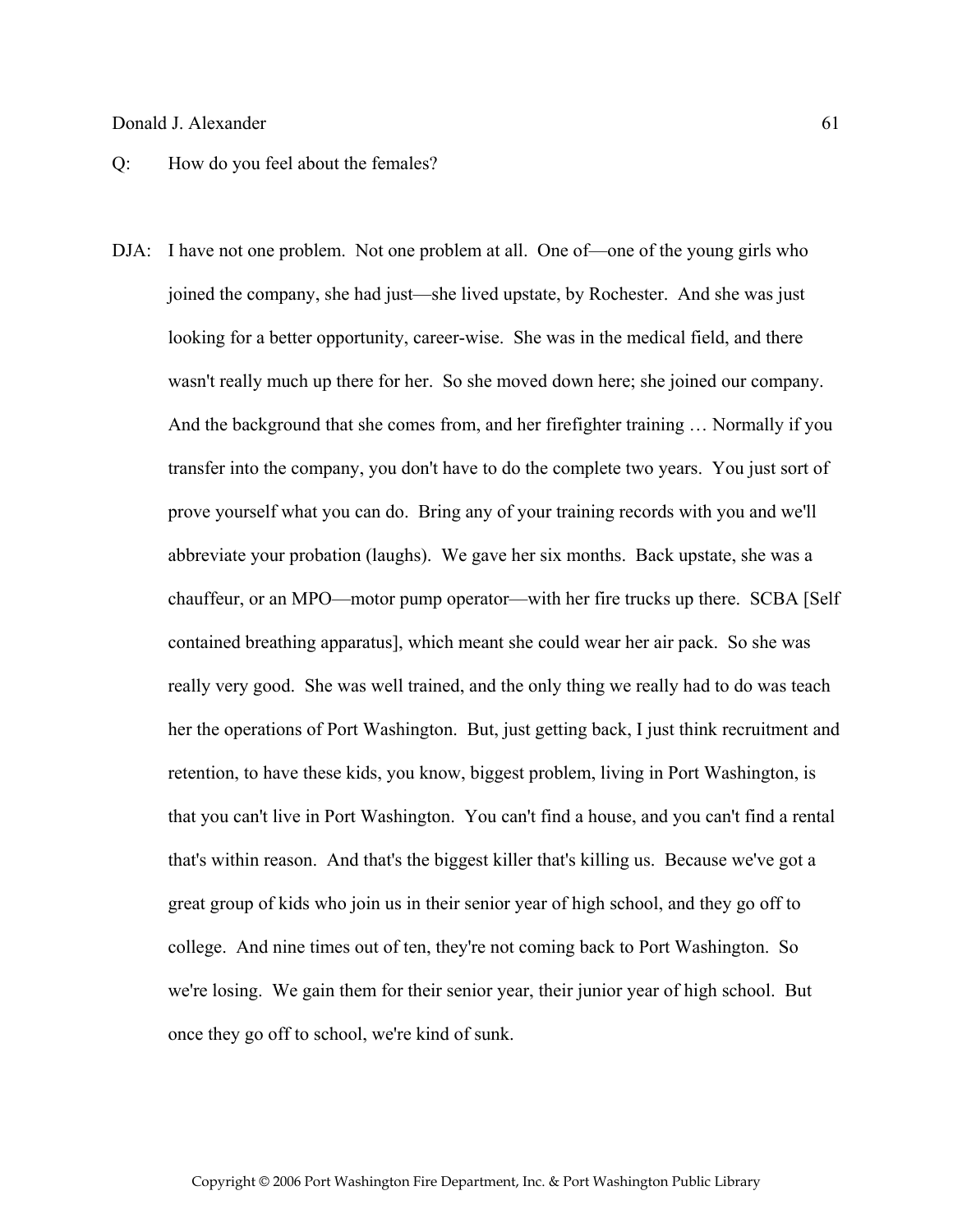Q: Do you have the Explorers that you ...

DJA: Yes, we ...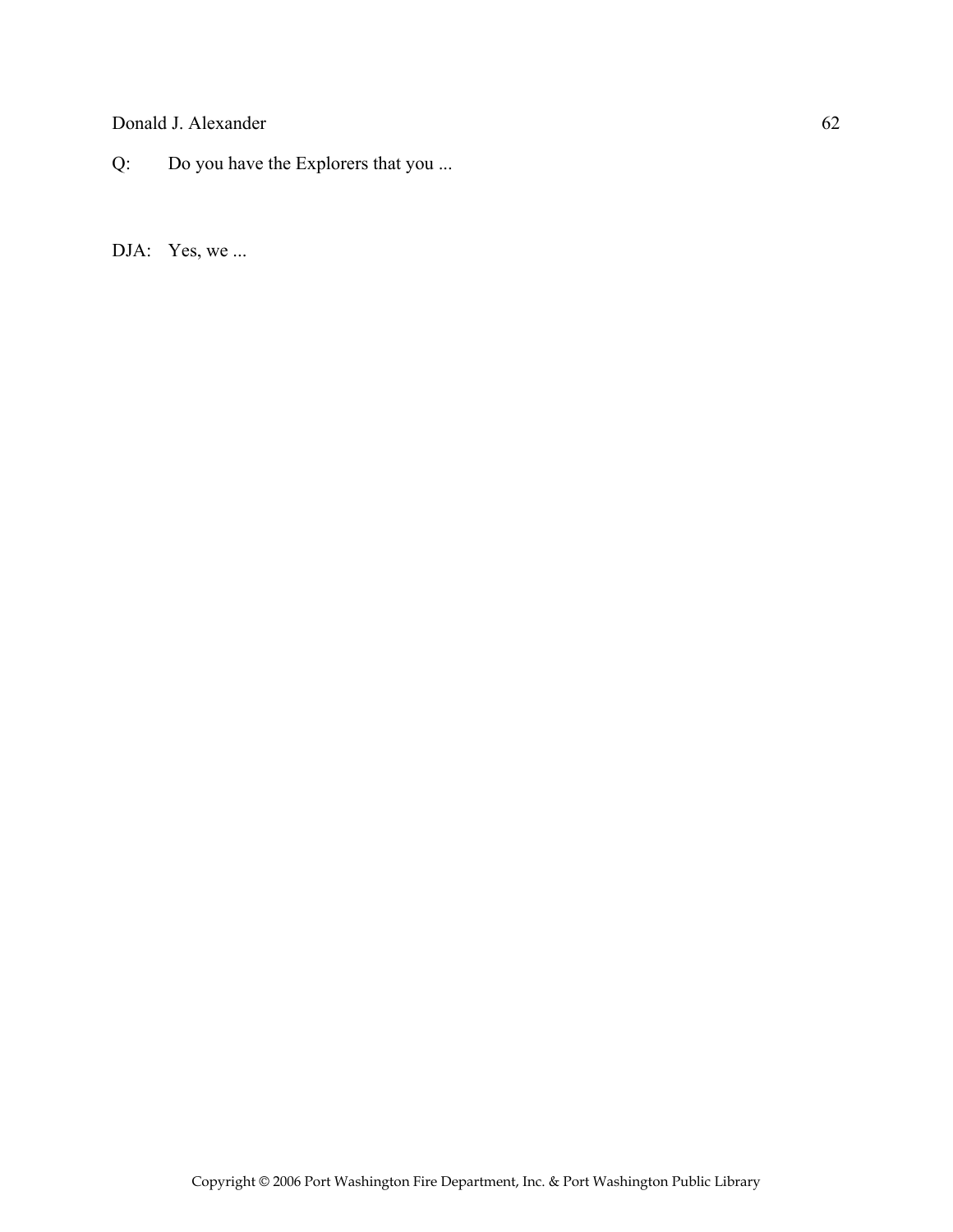# Q: ... and is that how you joined?

DJA: Yeah, I was an Explorer. I joined back when, I guess I was fifteen. Fifteen or sixteen. Basically, the Explorers is just a smaller offset of the Cub Scouts or the Boy Scouts of America. And it's geared towards the fire service. And we'll go and learn about different things of the Fire Department. And that's where I got my kickstart and ...

Q: It worked out for you?

- DJA: Yeah. Yeah, it definitely did.
- Q: Well, it's been a delight to talk to you, Don ...
- DJA: Thank you.
- Q: ... and thank you so much.
- DJA: Thank you for your time.
- Q: And now, I think Port has a good future with young people like you.
- DJA: Thank you. Thank you very much for taking the time.